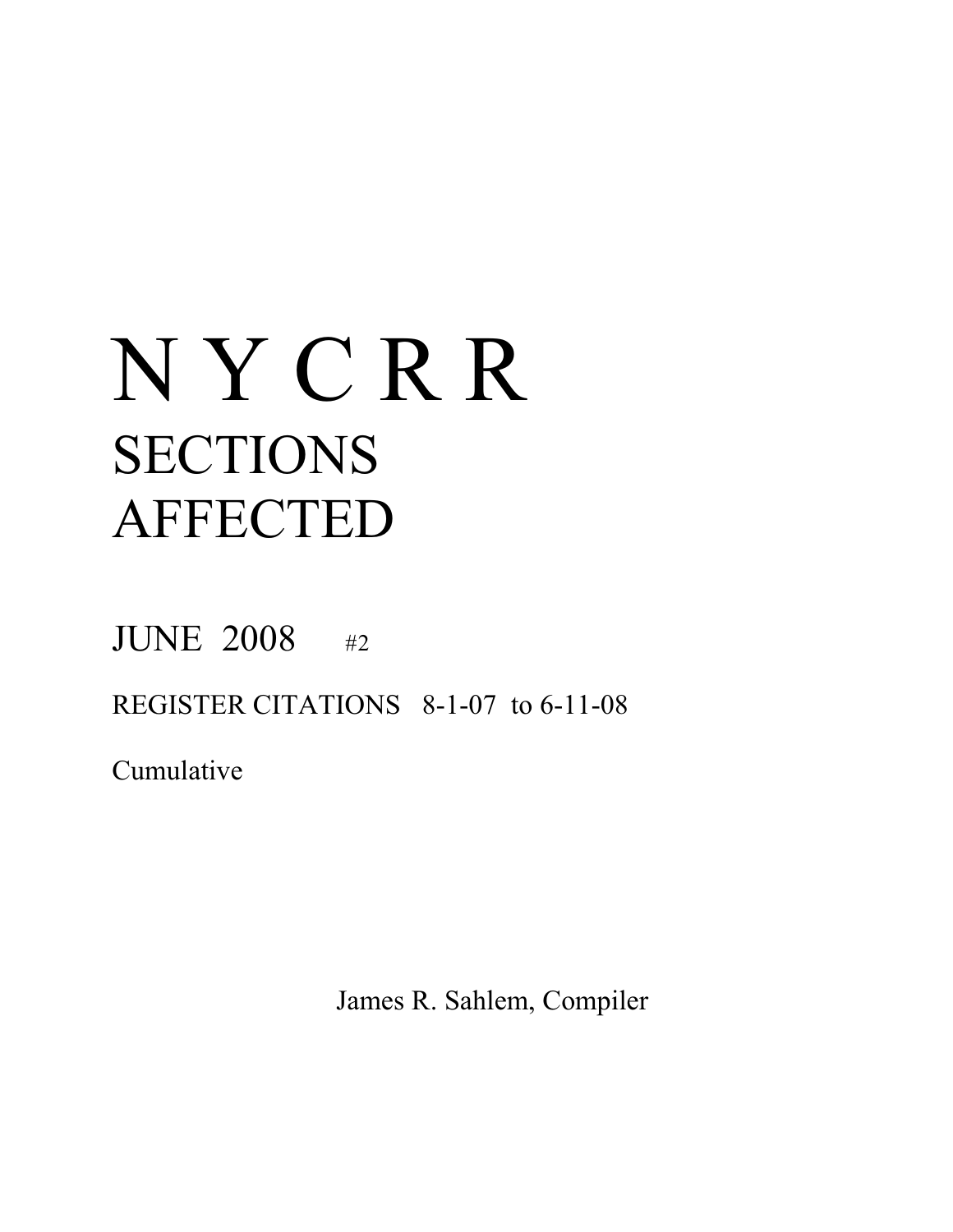#### PURPOSE

The following citator is intended to "fill the gap" in NYCRR, both print and electronic format. It covers the most recent ten-month period. It is designed to be printed and stapled and left at the end of your NYCRR or retained in e-format as a back-up to electronic research. Hopefully, this will demonstrate that the long-standing NYCRR gap problem can be cured. I will be providing twice-monthly cumulative updates. Those familiar with the CFR- LSA will have a good analogy.

#### PROCEDURE

Simply locate the pertinent title and section and consult this citator under that same title and section. If there is no entry, the reg has not been changed during the "gap" period. If an entry is found, it will be either a proposal "P", or an action. Actions may include additions "Ad", amendments "Am", repeals "Rep", re-numberings "Ren", or combinations. "E" designations are emergency actions. Actions will have an effective date provided in the secondlast column, while proposals will not. Those actions having effective dates earlier than their register publication are in **bold** . The last column will give the register reference by date and (in parentheses) the page on which it appears. Register pages are available at [www.dos.state.ny.us/info/register.htm](http://www.dos.state.ny.us/info/register.htm) .

This attachment may be forwarded freely to anyone who might benefit from it. Questions may generally be resolved by examining the New York Register entry referred to in the last column. Failing that, questions, comments or suggestions may be forwarded to [jsahlem@courts.state.ny.us.](mailto:jsahlem@courts.state.ny.us.) Sections are arranged to the level of section and subsection only; lower level references are given in the adjoining column, in chronological order. Only register references which impact a specific NYCRR title and section are included; table references, rate schedules, waiver requests, etc. are not included.

#### SUPPLEMENTATION

 Each monthly update adds the most recent register references and deletes the oldest month, thereby providing a "rolling" ten month coverage period. *Proposals not acted upon will be retained for a full year, at which time they are deemed expired in any case*. Mid-month updates add either two or three weeks of coverage with no deletions. Each update is cumulative for its coverage period. Any and all earlier updates should be discarded or deleted. Archival copies will be saved and are available on request.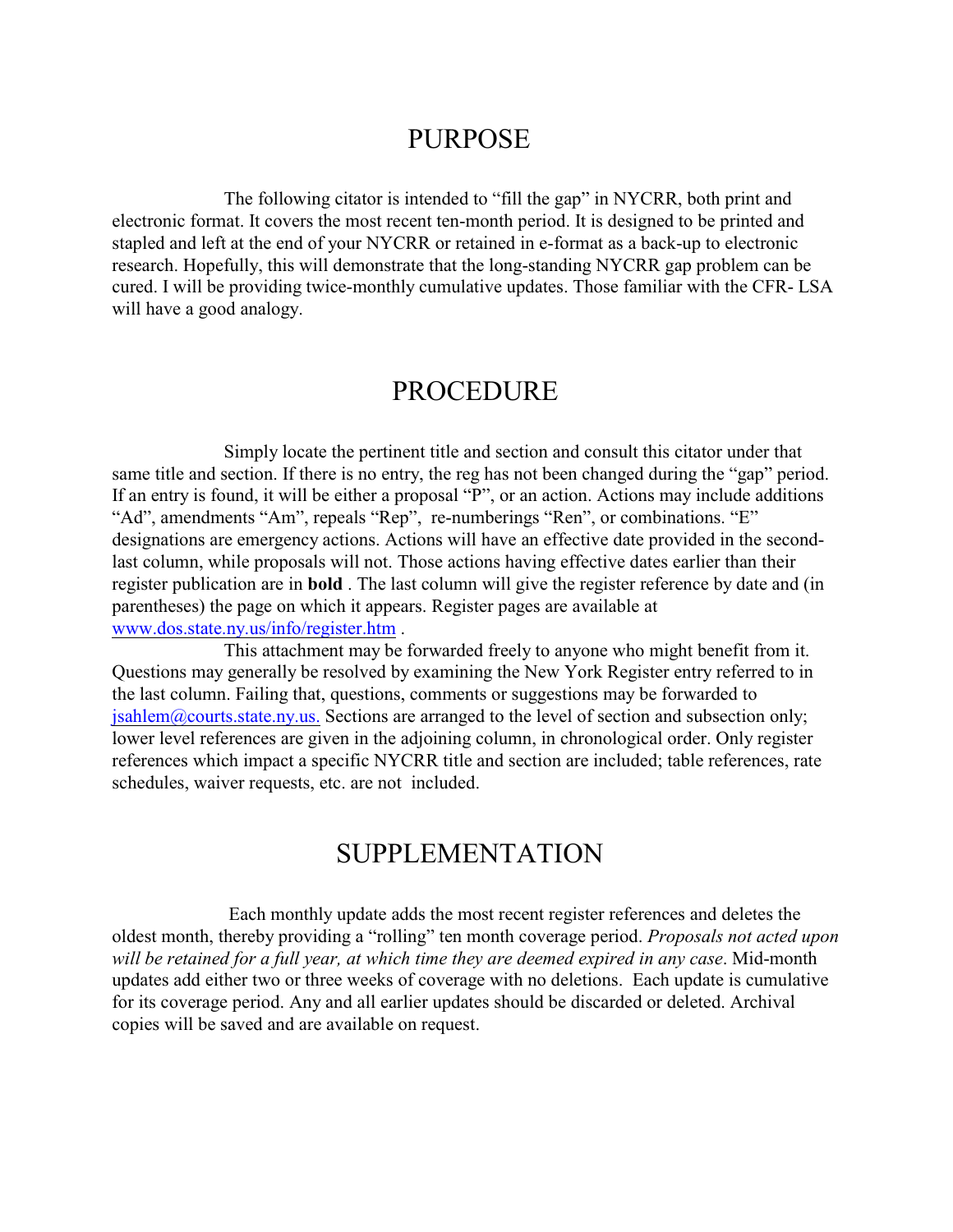| <b>SECTION</b> | <b>SUBSECTION</b> | <b>ACTION</b>   | EFFECTIVE REGISTER |                  |
|----------------|-------------------|-----------------|--------------------|------------------|
| TITLE 1        |                   |                 |                    |                  |
| 23             |                   | EP Ad           | $7 - 14 - 07$      | $8 - 1 -076$     |
| 53.3           |                   | Rep Ad          | $4 - 30 - 08$      | 4 $-30-08(1)$    |
| 53.5           |                   | Am              | $3 - 5 - 08$       | $3 - 5 -08(1)$   |
| 62.1           |                   | Am              | $3 - 5 - 08$       | $3 - 5 -08(1)$   |
| 62.3           |                   | Rep Ad          | $3 - 5 - 08$       | $3 - 5 -08(1)$   |
| 62.4           |                   | Rep Ad          | $3 - 5 - 08$       | $3 - 5 -08(1)$   |
| 62.6           |                   | Rep Ad          | $3 - 5 - 08$       | $3 - 5 -08(1)$   |
| 62.7           |                   | Rep Ad          | $3 - 5 - 08$       | $3 - 5 -08(1)$   |
| 139            |                   | $\,P\!$ Am $\,$ |                    | $7 - 11 - 07(1)$ |
| 139            |                   | $\rm E$ Am      | $8 - 28 - 07$      | $9 - 12 - 07(1)$ |
| 139.2          |                   | Am              | $11-14-07$         | $11-14-07(1)$    |
| 140            |                   | E Ad            | $4 - 9 - 08$       | $4 - 23 - 08(1)$ |
| 200.14         |                   | Ad              | $5 - 28 - 08$      | $5 -28 -08(1)$   |
| 220.2          |                   | $\,P\!$ Am $\,$ |                    | 4 $-30-08(2)$    |
| 220.14         |                   | P Ad            |                    | $10-24-07(1)$    |
| 351.6          |                   | Ad              | $11 - 7 - 07$      | $11 - 7 - 07(1)$ |
| 363            |                   | Am              | $10 - 17 - 07$     | $10-17-07(1)$    |
| 390            |                   | Am              | $8 - 29 - 07$      | $8 - 29 - 07(1)$ |
| 390            |                   | $P$ Am          |                    | $4 - 23 - 08(6)$ |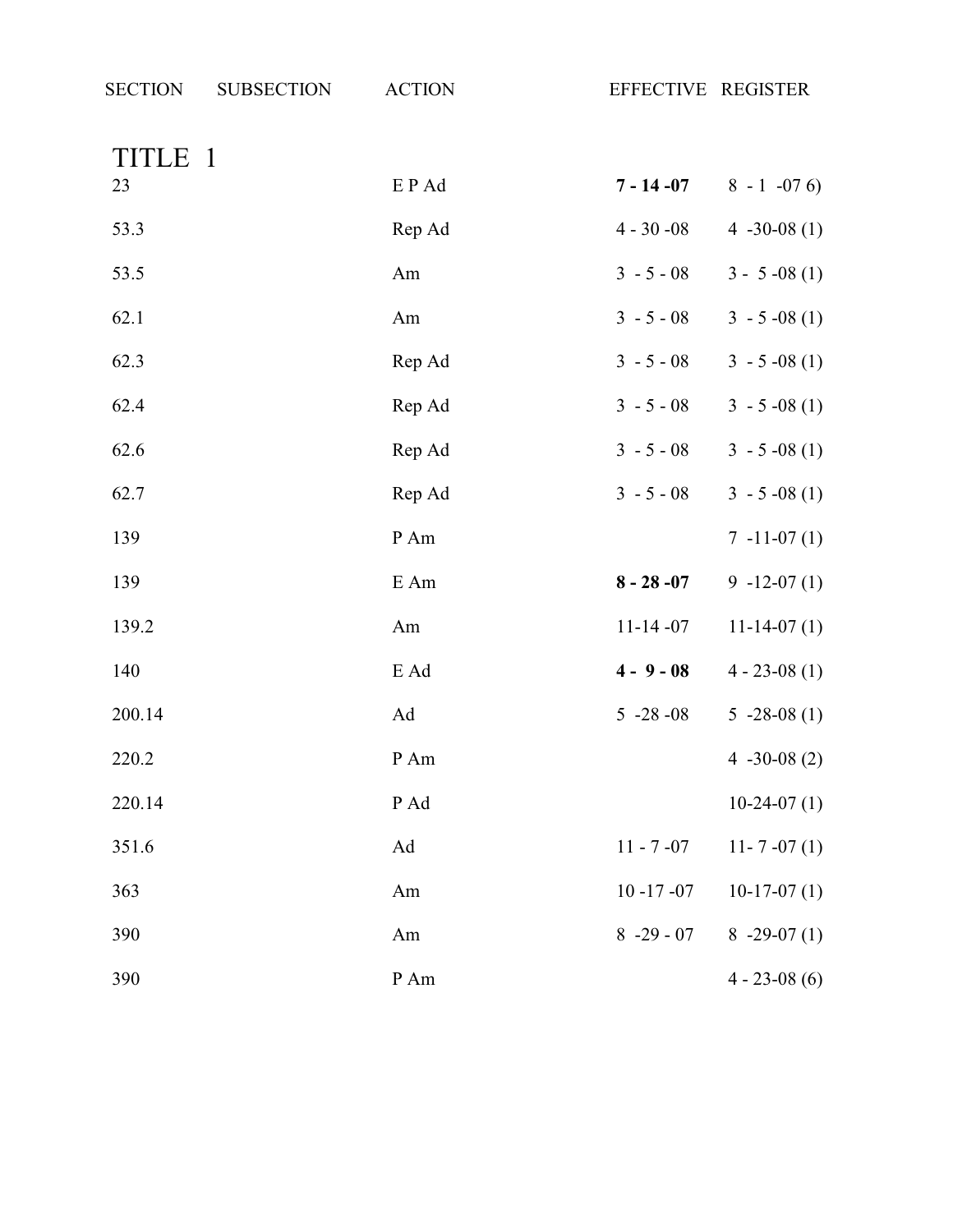| <b>SECTION</b> | <b>SUBSECTION</b> | <b>ACTION</b> | EFFECTIVE REGISTER |                  |
|----------------|-------------------|---------------|--------------------|------------------|
| TITLE 2        |                   |               |                    |                  |
| 315.2          |                   | $E$ P Am      | $4 - 2 - 08$       | $4 - 23 - 08(8)$ |
| 315.3          |                   | $E$ P Am      | $4 - 2 - 08$       | $4 - 23 - 08(8)$ |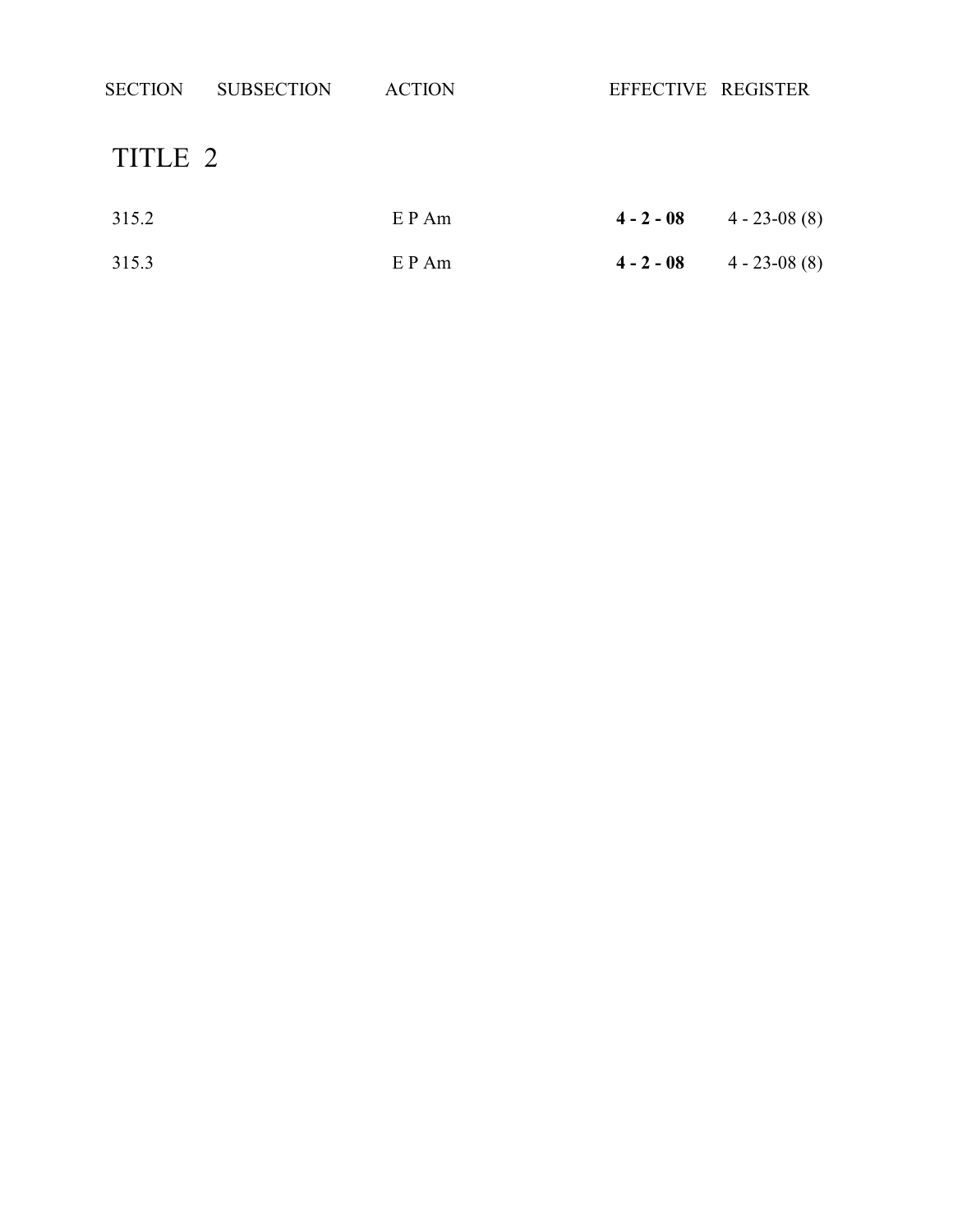TITLE 3

| 6   | Am                  | $3 - 26 - 08$ | $3 - 26 - 08(1)$  |
|-----|---------------------|---------------|-------------------|
| 11  | Am                  | $3 - 26 - 08$ | $3 - 26 - 08(1)$  |
| 14  | Am                  | $3 - 26 - 08$ | $3 - 26 - 08(1)$  |
| 16  | Am                  | $3 - 26 - 08$ | $3 - 26 - 08$ (1) |
| 30  | Am                  | $3 - 26 - 08$ | $3 - 26 - 08(1)$  |
| 34  | Am                  | $3 - 26 - 08$ | $3 - 26 - 08$ (1) |
| 39  | Am                  | $3 - 26 - 08$ | $3 - 26 - 08$ (1) |
| 41  | Am                  | $3 - 26 - 08$ | $3 - 26 - 08(1)$  |
| 51  | Am                  | $3 - 26 - 08$ | $3 - 26 - 08(1)$  |
| 66  | Am                  | $3 - 26 - 08$ | $3 - 26 - 08(1)$  |
| 76  | Am                  | $3 - 26 - 08$ | $3 - 26 - 08$ (1) |
| 86  | Am                  | $3 - 26 - 08$ | $3 - 26 - 08(1)$  |
| 87  | Am                  | $3 - 26 - 08$ | $3 - 26 - 08(1)$  |
| 115 | P Ad                |               | $8 - 29 - 07(3)$  |
| 115 | $\operatorname{Ad}$ | $4 - 9 - 08$  | $4 - 9 - 08(1)$   |
| 116 | P Ad                |               | $8 - 29 - 07(3)$  |
| 116 | Ad                  | $4 - 9 - 08$  | $4 - 9 - 08(1)$   |
| 301 | Am                  | $3 - 26 - 08$ | $3 - 26 - 08(1)$  |
| 303 | Am                  | $3 - 26 - 08$ | $3 - 26 - 08(1)$  |
| 306 | Am                  | $3 - 26 - 08$ | $3 - 26 - 08$ (1) |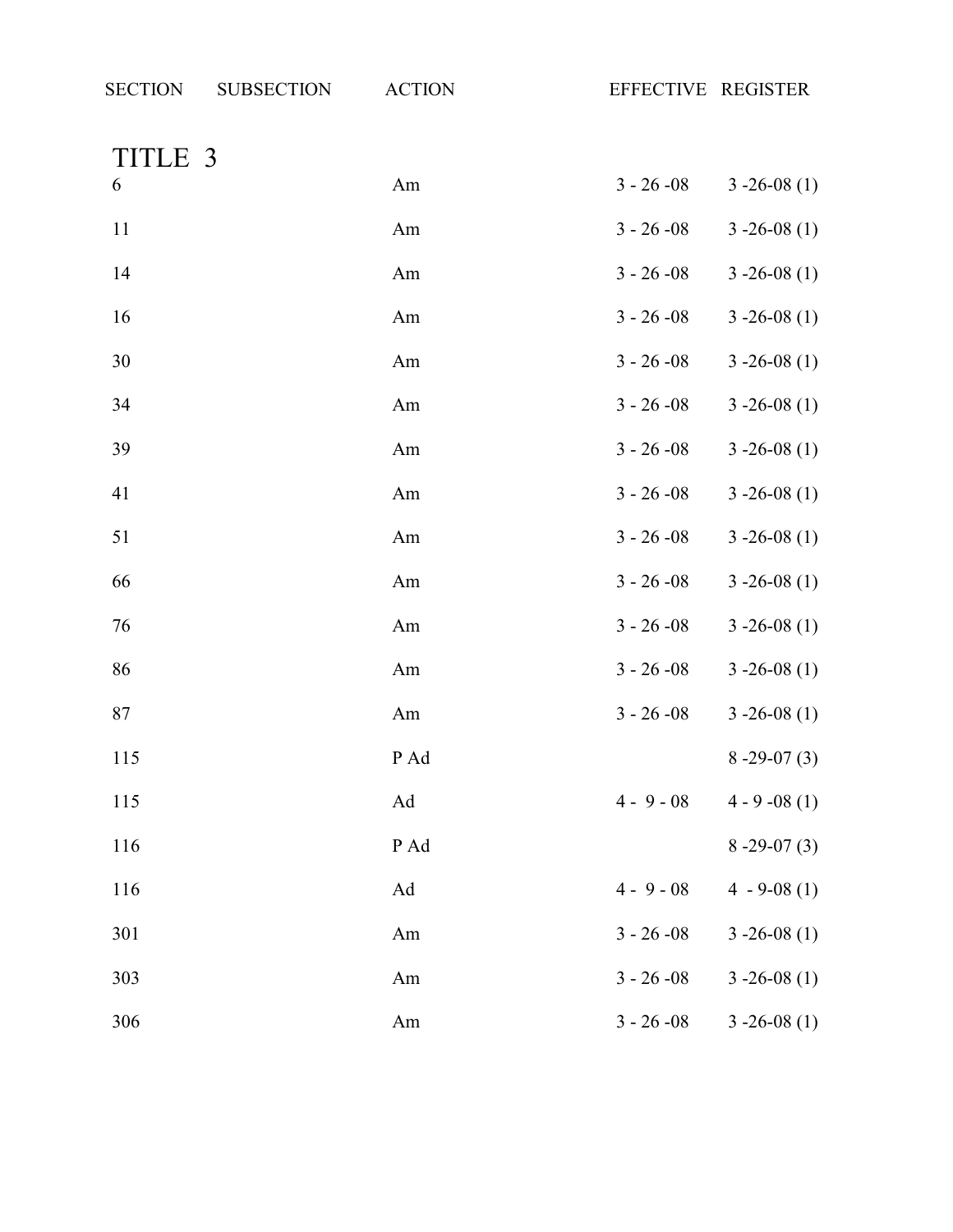## TITLE 3 (Cont.)

| 307 | Am   | $3 - 26 - 08$  | $3 - 26 - 08(1)$ |
|-----|------|----------------|------------------|
| 400 | Am   | $3 - 26 - 08$  | $3 - 26 - 08(1)$ |
| 401 | Am   | $3 - 26 - 08$  | $3 - 26 - 08(1)$ |
| 402 | Am   | $3 - 26 - 08$  | $3 - 26 - 08(1)$ |
| 406 | Am   | $3 - 26 - 08$  | $3 - 26 - 08(1)$ |
| 407 | Am   | $3 - 26 - 08$  | $3 - 26 - 08(1)$ |
| 410 | Am   | $3 - 26 - 08$  | $3 - 26 - 08(1)$ |
| 416 | P Ad |                | $8 - 29 - 07(3)$ |
| 416 | Ad   | $4 - 9 - 08$   | $4 - 9 - 08(1)$  |
| 417 | P Ad |                | $8 - 29 - 07(3)$ |
| 417 | Ad   | $4 - 9 - 08$   | $4 - 9 - 08(1)$  |
| 420 | E Ad | $12 - 18 - 07$ | $1 - 2 - 08(1)$  |
| 420 | P Ad |                | $1 - 2 - 08(5)$  |
| 420 | E Ad | $3 - 17 - 08$  | $4 - 2 - 08(1)$  |
| 420 | Ad   | $4 - 16 - 08$  | $4 - 16 - 08(1)$ |
| 500 | Ad   | $3 - 26 - 08$  | $3 - 26 - 08(1)$ |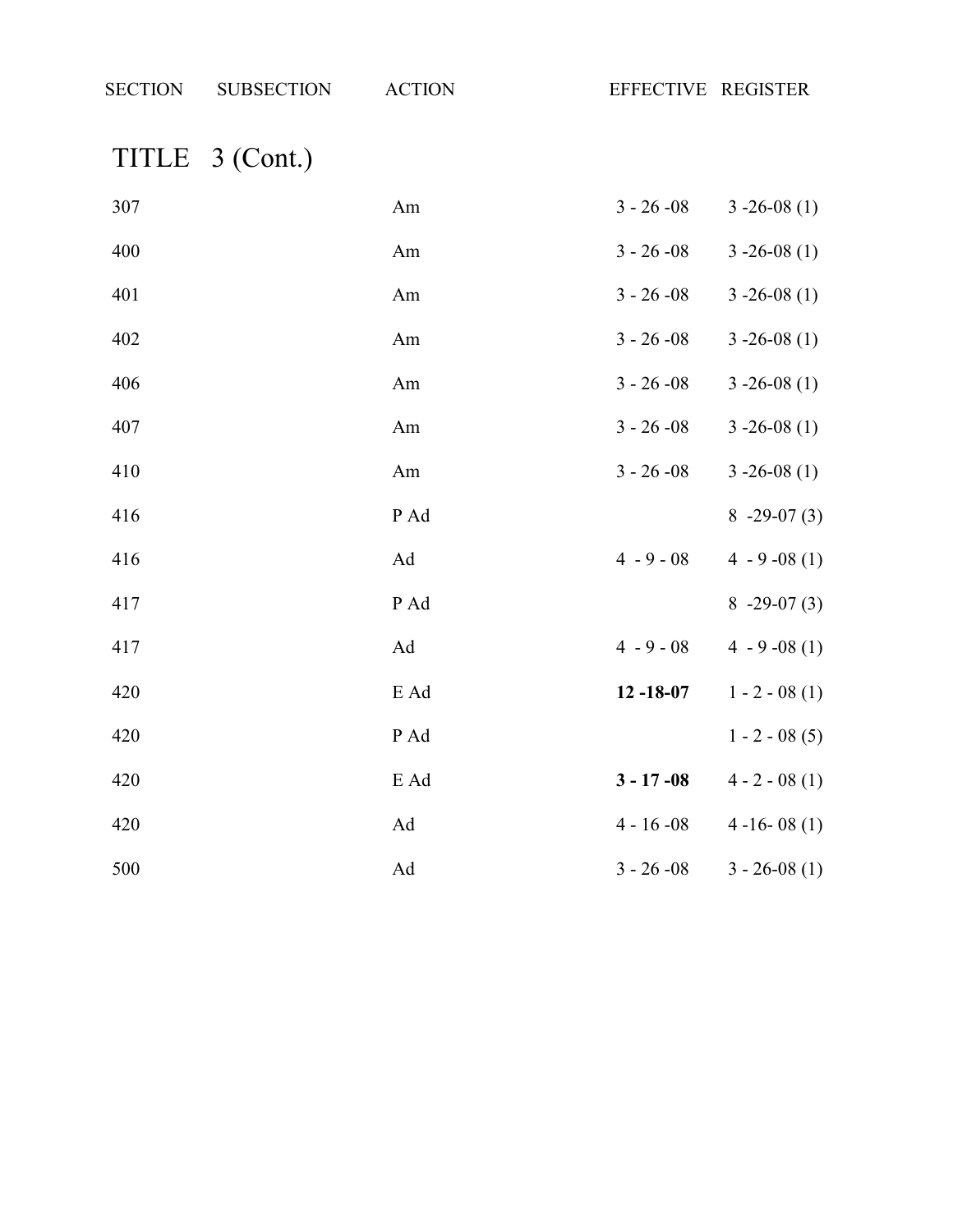| TITLE 4 |      |                                 |                |
|---------|------|---------------------------------|----------------|
| 21.15   | Am   | $8 - 15 - 07$ $8 - 15 - 07$ (3) |                |
| 28-1.17 | Am   | $8 - 15 - 07$ $8 - 15 - 07$ (3) |                |
| 78.9    | P Am |                                 | $5 -21 -08(1)$ |

| TITLE 5 |      |               |                   |
|---------|------|---------------|-------------------|
| 10      | E Am | $1 - 14 - 08$ | $1 - 30 - 08(11)$ |
| 10      | E Am | $1 - 16 - 08$ | $2 - 6 - 08(6)$   |
| 10      | E Am | $4 - 14 - 08$ | $4 - 30 - 08(3)$  |
| 11      | E Am | $1 - 14 - 08$ | $1 - 30 - 08(11)$ |
| 11      | E Am | $1 - 16 - 08$ | $2 - 6 - 08(6)$   |
| 11      | E Am | $4 - 14 - 08$ | $4 - 30 - 08(3)$  |
| 12      | E Am | $1 - 14 - 08$ | $1 - 30 - 08(11)$ |
| 12      | E Am | $1 - 16 - 08$ | $2 - 6 - 08(6)$   |
| 12      | E Am | $4 - 14 - 08$ | $4 - 30 - 08(3)$  |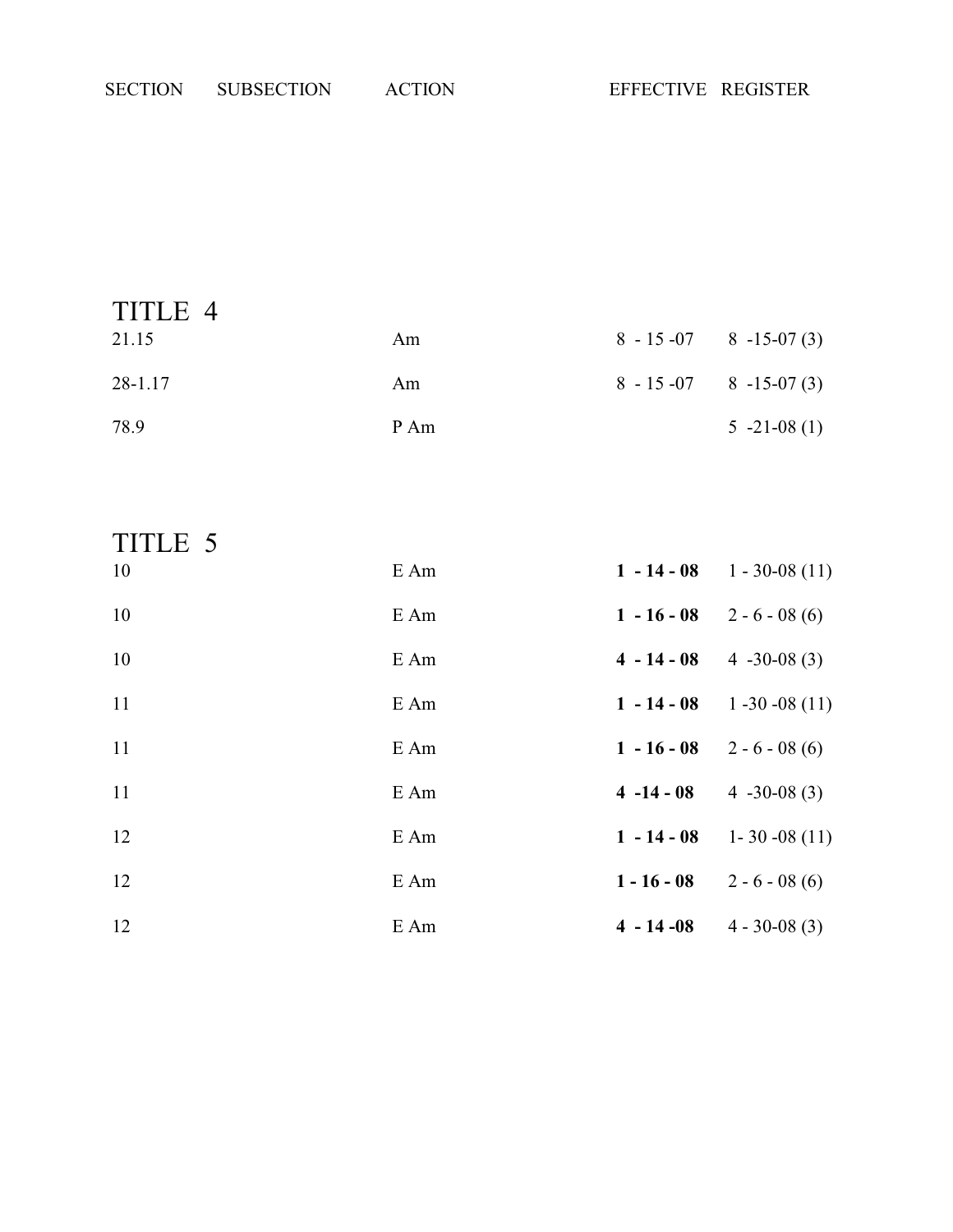| <b>SECTION</b> | <b>SUBSECTION</b> | <b>ACTION</b> | EFFECTIVE REGISTER |                   |
|----------------|-------------------|---------------|--------------------|-------------------|
| 13             | TITLE 5 (Cont.)   | E Am          | $1 - 14 - 08$      | $1 - 30 - 08(11)$ |
| 13             |                   | E Am          | $1 - 16 - 08$      | $2 - 6 - 08(6)$   |
| 13             |                   | E Am          | $4 - 14 - 08$      | $4 - 30 - 08(3)$  |
| 14             |                   | E Am          | $1 - 14 - 08$      | $1 - 30 - 08(11)$ |
| 14             |                   | E Am          | $1 - 16 - 08$      | $2 - 6 - 08(6)$   |
| 14             |                   | E Am          | $4 - 14 - 08$      | $4 - 30 - 08(3)$  |
| 180            |                   | Ad            | $8 - 8 - 07$       | $8 - 8 - 07(2)$   |
| 180            |                   | E Ad          | $7 - 26 - 07$      | $8 - 15 - 07(6)$  |

| TITLE 6        |       |                |                   |
|----------------|-------|----------------|-------------------|
| 1.31           | P Am  |                | $9 - 5 - 07(9)$   |
| 1.31           | Am    | $11 - 14 - 07$ | $11-14-07(24)$    |
| 2.2            | Rep   | $2 -20 -08$    | $2 -20 -08(9)$    |
| 2.30           | EP Am | $9 - 21 - 07$  | $10-10-07(10)$    |
| 2.30           | Am    | $12-19-07$     | $12-19-07(3)$     |
| $\overline{3}$ | Am    | $2 - 20 -08$   | $2 - 20 - 08(9)$  |
| 6.3            | E Am  | $9 - 13 - 07$  | $10 - 3 - 07(22)$ |
| 6.3            | Am    | $1 - 30 - 08$  | $1 - 30 - 08(16)$ |
| 6.30           | E Am  | $12 - 11 - 07$ | $12-26-07(5)$     |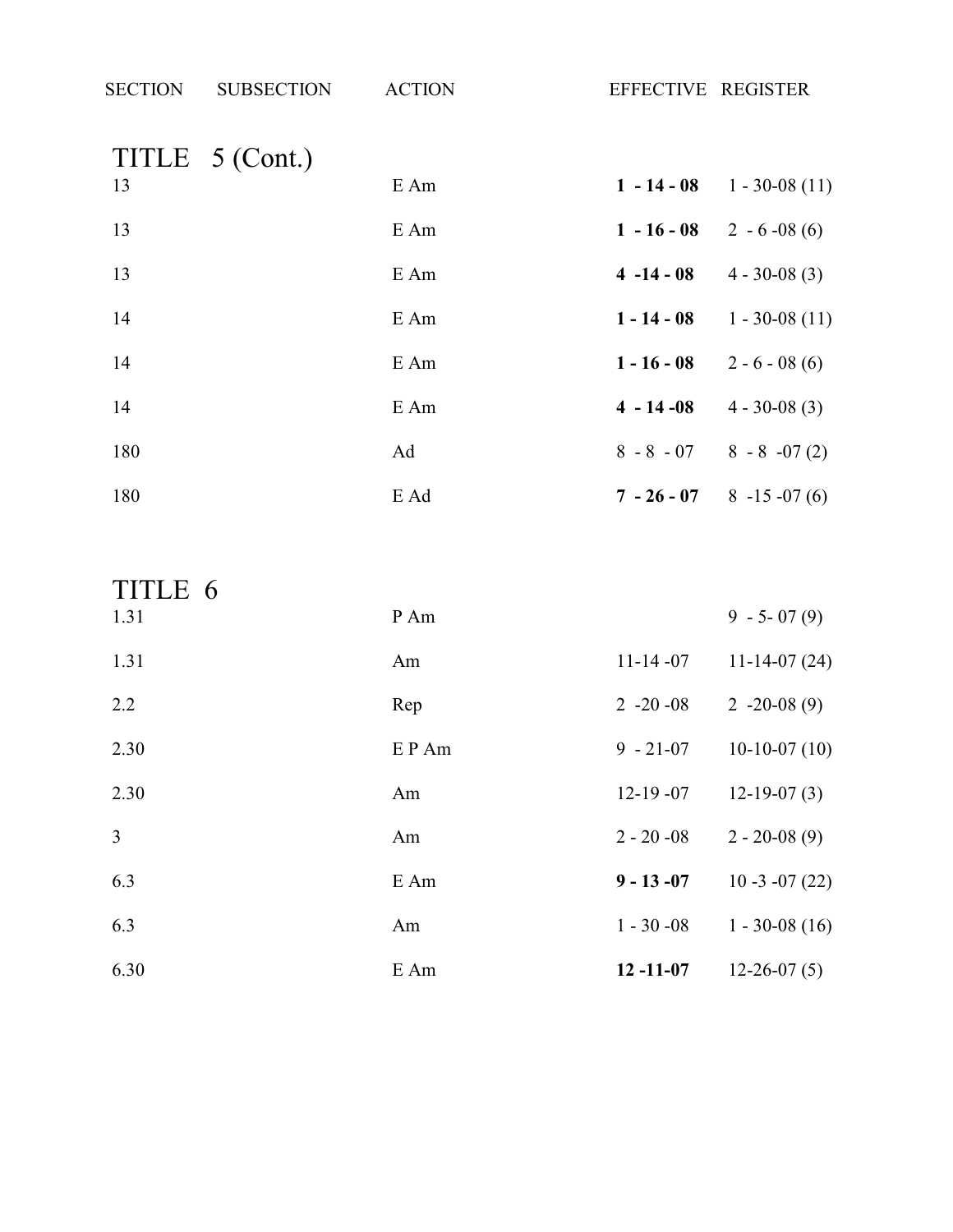| <b>SECTION</b> | <b>SUBSECTION</b> | <b>ACTION</b> | EFFECTIVE REGISTER |                    |
|----------------|-------------------|---------------|--------------------|--------------------|
|                | TITLE 6 (Cont.)   |               |                    |                    |
| 10             |                   | E Am          | $10-12-07$         | $10-31-07(13)$     |
| 10             |                   | P Am          |                    | $2 - 20 - 08(11)$  |
| 10             |                   | EP Am         | $3 - 13 - 08$      | $4 - 2 - 08(18)$   |
| 10.3           |                   | E Am          | $10 - 5 - 07$      | $10-24-07(16)$     |
| 18             |                   | P Am          |                    | $2 - 20 - 08(11)$  |
| 19             |                   | P Am          |                    | $2 - 20 - 08(11)$  |
| 35             |                   | P Am          |                    | $2 - 20 - 08(11)$  |
| 35             |                   | E P Am        | $3 - 13 - 08$      | $4 - 2 - 08(18)$   |
| 36             |                   | EP Am         | $3 - 13 - 08$      | $4 - 2 - 08(18)$   |
| 40             |                   | EP Am         | $9 - 17 - 07$      | $10 - 3 - 07(26)$  |
| 40             |                   | Am            | $12 - 14 - 07$     | $1 - 2 -08(21)$    |
| 40             |                   | Am            | $2 - 6 - 08$       | $2 - 6 - 08(16)$   |
| 40             |                   | EP Am         | $1 - 31 - 08$      | $2 - 20 - 08(6)$   |
| 40             |                   | E Am          | $4 - 28 - 08$      | $5 - 14 - 08$ (14) |
| 40             |                   | EP Am         | $5 - 5 - 08$       | $5 -21 -08(2)$     |

| 41    | Am   | $9 - 5 - 07$   | $9 - 5 - 07(9)$   |
|-------|------|----------------|-------------------|
| 180   | P Am |                | $2 - 20 - 08(11)$ |
| 190.0 | P Am |                | $5 -21 -08(5)$    |
| 190.8 | P Am |                | $5 -21 -08(5)$    |
| 191   | P Am |                | $5 - 7 - 08(15)$  |
| 198   | Ad   | $10 - 17 - 07$ | $10-17-07(19)$    |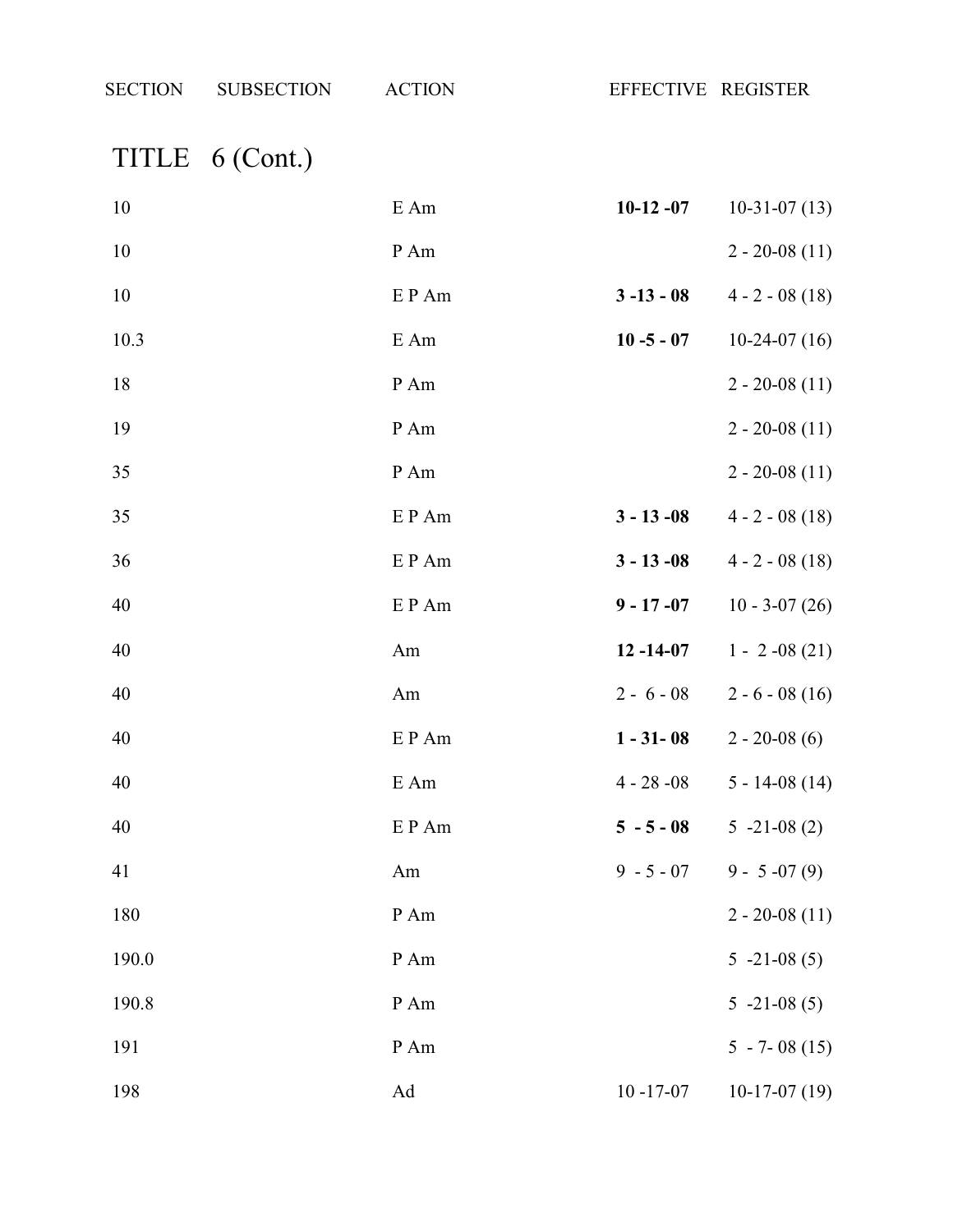# TITLE 6 (Cont.)

| 200   |      | $\,P\,Am$ |                | $10-24-07(18)$    |
|-------|------|-----------|----------------|-------------------|
| 200   |      | R Am      |                | $5 - 7 -08(20)$   |
| 200.1 | (av) | Am        | $10 - 19 - 07$ | $10-10-07(12)$    |
| 201   |      | P Am      |                | $9 - 26 - 07(18)$ |
| 215   |      | P Ad      |                | $5 - 7 -08(15)$   |
| 231   |      | P Am      |                | $9 - 26 - 07(18)$ |
| 242   |      | P Ad      |                | $10-24-07(18)$    |
| 242   |      | R Ad      |                | $5 - 7 -08(20)$   |
| 243   |      | Ad        | $10 - 19 - 07$ | $10-10-07(16)$    |
| 244   |      | Ad        | $10 - 19 - 07$ | $10-10-07(16)$    |
| 245   |      | Ad        | $10 - 19 - 07$ | $10-10-07(16)$    |
| 606   |      | P Rep Ad  |                | $6 - 11 - 08(10)$ |
| 608   |      | P Am      |                | $2 - 13 - 08(6)$  |
| 621   |      | $P$ Am    |                | $5 - 7 - 08(15)$  |
| 621.4 |      | P Am      |                | $2 - 13 - 08(6)$  |
| 673   |      | P Am      |                | $2 - 13 - 08(6)$  |
| 700   |      | Am        | $2 - 16 - 08$  | $2 - 6 - 08(14)$  |
| 701   |      | Am        | $2 - 16 - 08$  | $2 - 6 - 08(14)$  |
| 702   |      | Am        | $2 - 16 - 08$  | $2 - 6 - 08(14)$  |
| 703   |      | Am        | $2 - 16 - 08$  | $2 - 6 - 08(14)$  |
| 704   |      | Am        | $2 - 16 - 08$  | $2 - 6 - 08(14)$  |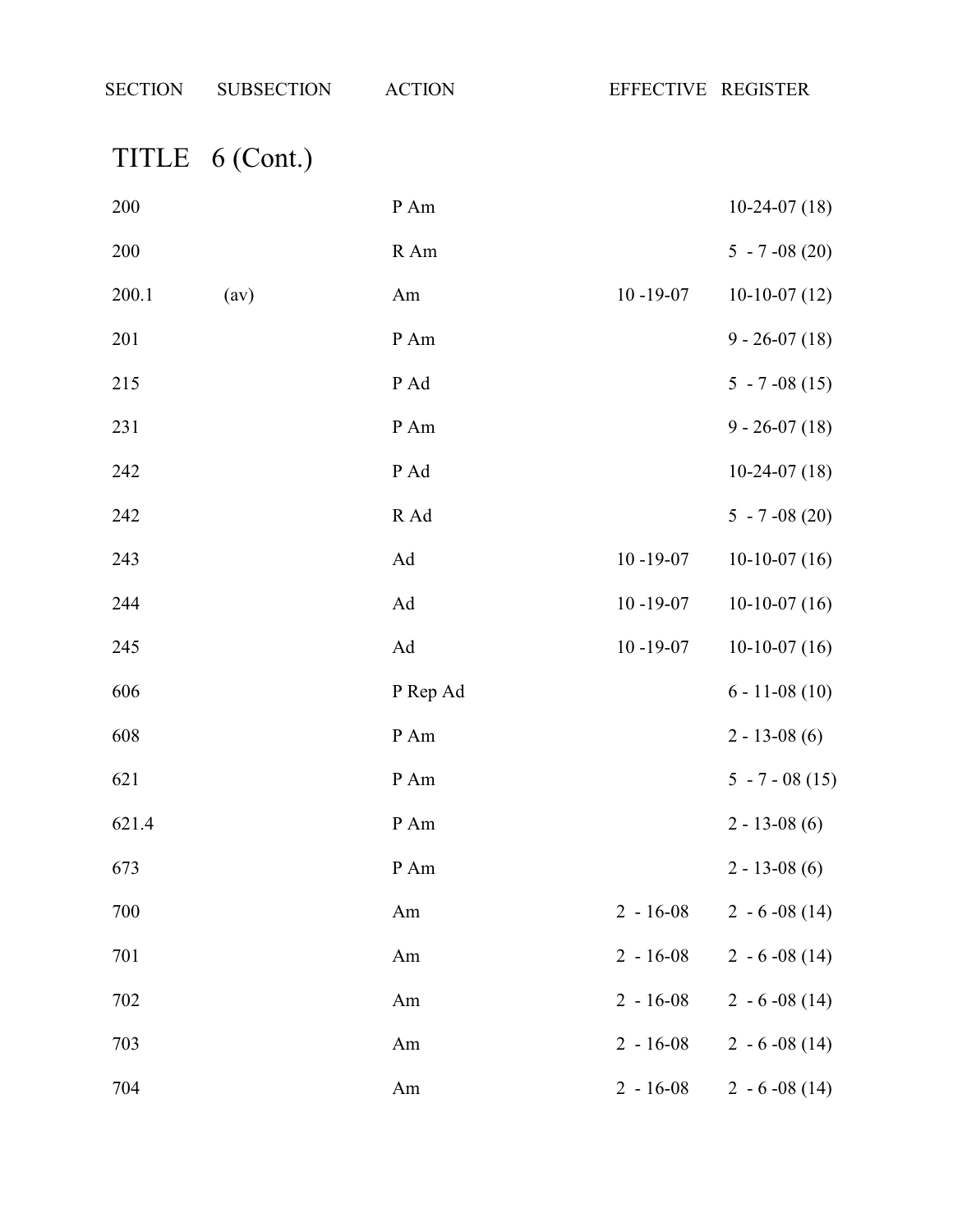| TITLE               | 7              |       |                |                               |
|---------------------|----------------|-------|----------------|-------------------------------|
| 6.2                 | (c)            | Am    | $1 - 23 - 08$  | $1 - 23 - 08(5)$              |
| 6.2                 | (c)            | P Am  |                | 4 $-30-08(2)$                 |
| 6.3                 | (b)            | P Am  |                | 4 $-30-08(2)$                 |
| 100.6               |                | Am    | $5 - 28 - 08$  | $5 - 28 - 08(4)$              |
| $100.80$ (c)(3),(4) |                | P Am  |                | $4 - 9 - 08(7)$               |
| 100.80(c)(5)        |                | P Rep |                | $4 - 9 -08(7)$                |
| 100.89              |                | Am    | $8 - 15 - 07$  | $8 - 15 - 07(4)$              |
| 100.111             | (d)            | Ad    | $11 - 7 - 07$  | $11 - 7 - 07(3)$              |
| 100.126             | (b)            | Rep   |                | $8 - 8 - 07$ $8 - 8 - 07$ (1) |
| 100.131             |                | Ad    | $8 - 8 - 07$   | $8 - 8 - 07(1)$               |
| 210                 |                | P Ad  |                | $6 -27 -07(1)$                |
| 220                 |                | P Am  |                | $5 -28 -08(4)$                |
| 263.2               | (a)(3)         | P Am  |                | $6 - 11 - 08(1)$              |
| 270.2               | (B)(14)(vi)    | P Am  |                | $2 -27 -08(1)$                |
| 270.2               | (B)(6)(iii)    | Rep   | $5 - 28 - 08$  | $5 - 28 - 08(3)$              |
| 270.2               | (B)(6)(iv),(v) | Ad    | $5 - 28 - 08$  | $5 -28 -08(3)$                |
| 270.2               | (B)(14)(vi)    | Am    | $5 - 14 - 08$  | $5 - 14 - 08$ (4)             |
| 301.4               | (e)            | Am    | $12 - 5 - 07$  | $12 - 5 - 07(1)$              |
| 712.2               | (i)            | Am    | $5 - 28 - 08$  | $5 -28 -08(3)$                |
| 720.3               | (a),(b)        | Am    | $12 - 19 - 07$ | $12-19-07(2)$                 |
| 720.4               | (a),(d)        | Am    | $12 - 19 - 07$ | $12-19-07(2)$                 |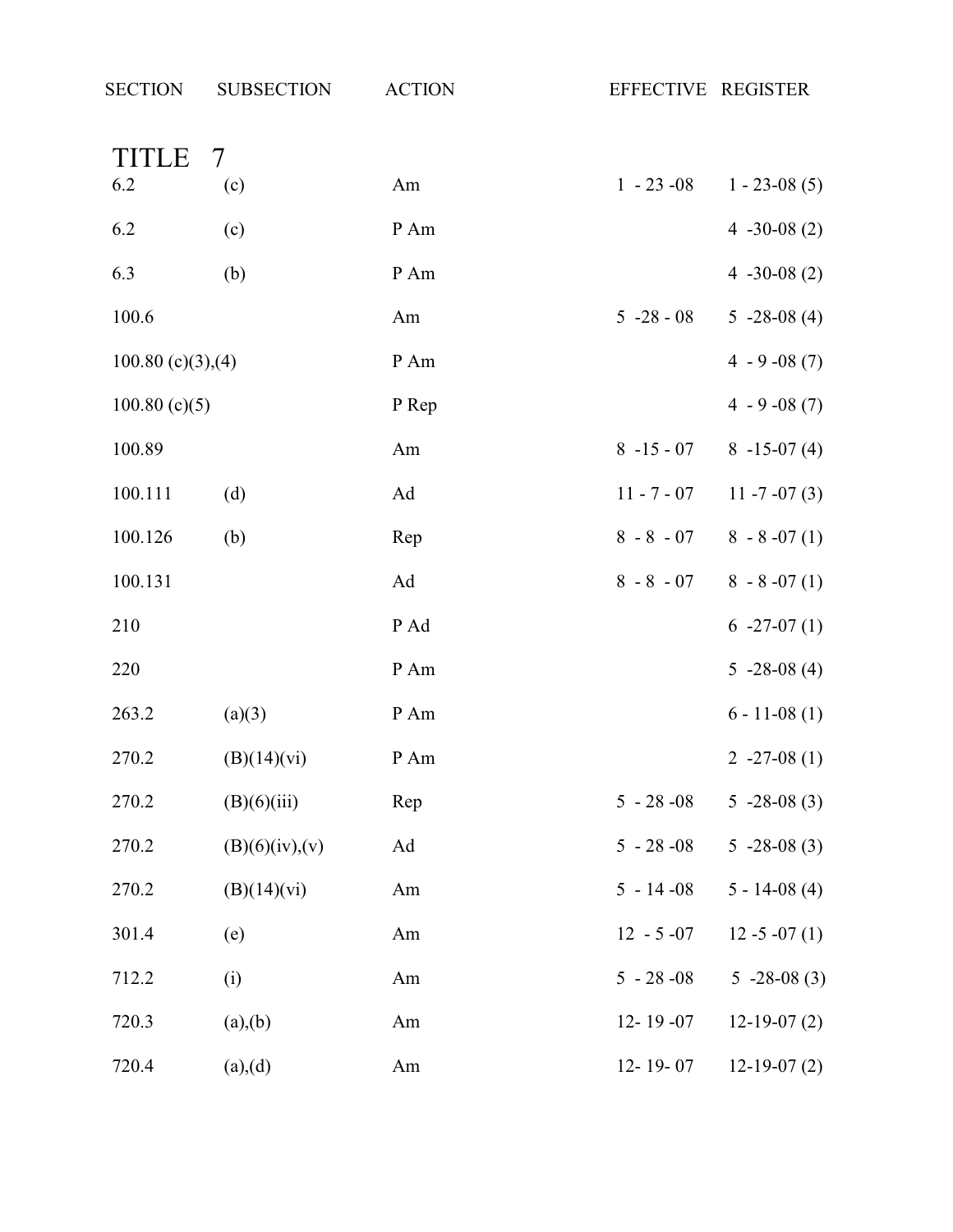| <b>SECTION</b>  | <b>SUBSECTION</b>               | <b>ACTION</b> | EFFECTIVE REGISTER |                   |
|-----------------|---------------------------------|---------------|--------------------|-------------------|
| <b>TITLE</b>    | $7$ (Cont.)                     |               |                    |                   |
| 720.7           | (e)                             | Am            | $12-19-07$         | $12-19-07(2)$     |
| 720.8           | (d)                             | Am            | $12-19-07$         | $12-19-07(2)$     |
| 720.8           | (a)(2)                          | P Am          |                    | $2 - 27 - 08(1)$  |
| 720.8           | (a)(2)                          | Am            | $5 - 14 - 08$      | $5 - 14 - 08$ (4) |
| 723.3           | (d)(2),(3),(4)                  | P Rep Ad      |                    | $9 - 19 - 07(1)$  |
| 723.3           | (e)(2),(3),(8)                  | P Am          |                    | $9 - 19 - 07(1)$  |
| 723.3           | (d),(e)                         | Am            | $12-19-07$         | $12-19-07(1)$     |
| 723.5           | (b)(6),(c)(2),(d)               | P Am          |                    | $9 - 19 - 07(1)$  |
| 723.5           | (d)(1), (2), (3), (4), (5), (6) | P Rep         |                    | $9 - 19 - 07(1)$  |
| 723.5           | (b),(c)                         | Am            | $12 - 19 - 07$     | $12-19-07(1)$     |
| 724             |                                 | Rep Ad        | $9 - 12 - 07$      | $9 - 12 - 07(6)$  |
| 1000            |                                 | P Rep Ad      |                    | $1 - 30 - 08(10)$ |
| 1000            |                                 | Rep Ad        | $4 - 9 - 08$       | $4 - 9 - 08(7)$   |
| 1020.1          |                                 | Am            | $3 - 12 - 08$      | $3 - 12 - 08(9)$  |
| 1020.4          |                                 | P Am          |                    | $11-28-07(7)$     |
| 1020.4          |                                 | Am            | $3 - 12 - 08$      | $3 - 12 - 08(9)$  |
| $1020.5$ (a)(1) |                                 | P Am          |                    | $11-28-07(7)$     |
| $1020.5$ (a)(1) |                                 | Am            | $3 - 12 - 08$      | $3 - 12 - 08(9)$  |
| 1020.6          |                                 | P Am          |                    | $11-28-07(7)$     |
| 1020.6          |                                 | Am            | $3 - 12 - 08$      | $3 - 12 - 08(9)$  |
| 1900.4          | (c)(1)(ii), (2)(ii)             | Am            | $9 - 5 - 07$       | $9 - 5 -07(4)$    |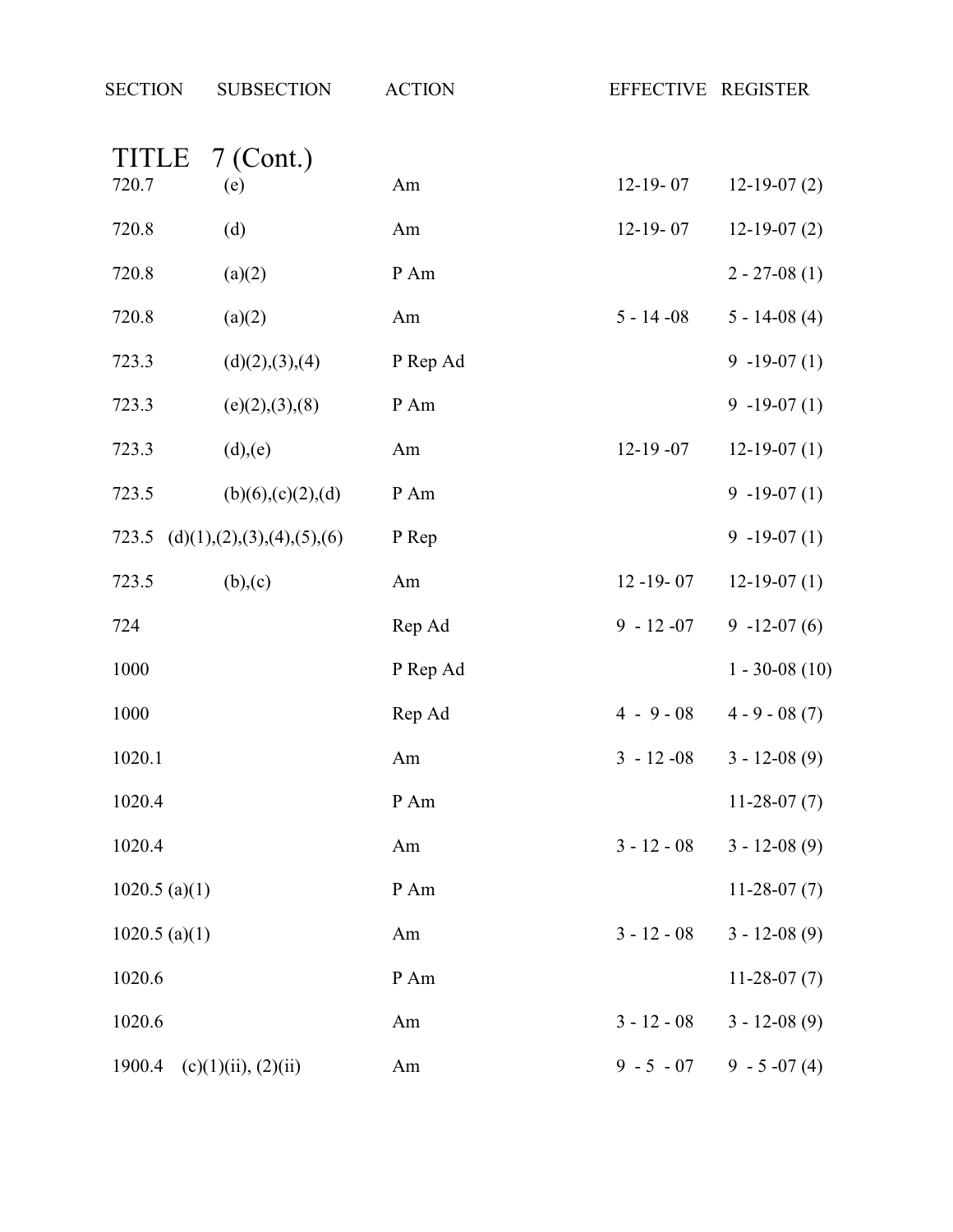| <b>SECTION</b> | <b>SUBSECTION</b>        | <b>ACTION</b> | EFFECTIVE REGISTER |                    |
|----------------|--------------------------|---------------|--------------------|--------------------|
| TITLE 8        |                          |               |                    |                    |
| 3.2            |                          | P Am          |                    | $2 - 27 - 08(2)$   |
| 3.2            |                          | E Am          | $2 - 26 - 08$      | $3 - 12 - 08(10)$  |
| 3.2            |                          | R Am          |                    | $5 - 14 - 08$ (12) |
| 3.2            |                          | E Am          | $5 - 26 - 08$      | $6 - 11 - 08(1)$   |
| 3.16           |                          | Am            | $11 - 15 - 07$     | $11-14-07(22)$     |
| 3.50           | (c)                      | P Am          |                    | $5 - 7 -08(3)$     |
| $4 - 1.5$      |                          | P Am          |                    | $2 - 27 - 08(2)$   |
| $4 - 1.5$      |                          | R Am          |                    | $5 - 14 - 08(12)$  |
| $4 - 1.5$      |                          | E Am          | $5 - 26 - 08$      | $6 - 11 - 08(1)$   |
| 21.3           |                          | Am            | $10 - 4 - 07$      | $10 - 3 - 07(20)$  |
| $27 - 1.1$     |                          | Am            | $10 - 4 - 07$      | $10 - 3 - 07(22)$  |
| 29.2           |                          | P Am          |                    | $12 - 26 - 07(4)$  |
| 30             |                          | P Am          |                    | $4 - 2 - 08(5)$    |
| 30             |                          | R Am          |                    | $6 - 4 - 08(11)$   |
| 31             |                          | Ad            | $11 - 15 - 07$     | $11-14-07(22)$     |
| 50.1           | (w)                      | Ad            | $1 - 3 - 07$       | $1 - 2 -07(21)$    |
| 52.2           | (c)(4)                   | Am            | $1 - 3 - 08$       | $1 - 2 -08(21)$    |
| 52.21          | (b)(2)(iv)(c)(3)(i),(ii) | E Am          | $12 - 31 - 07$     | 1 -2 -08 (17)      |
| 52.21          | (b)(2)(iv)(c)(3)(i),(ii) | Am            | $3 - 6 - 08$       | $3 - 5 - 08(5)$    |
| 52.21          |                          | P Am          |                    | $4 - 9 - 08(4)$    |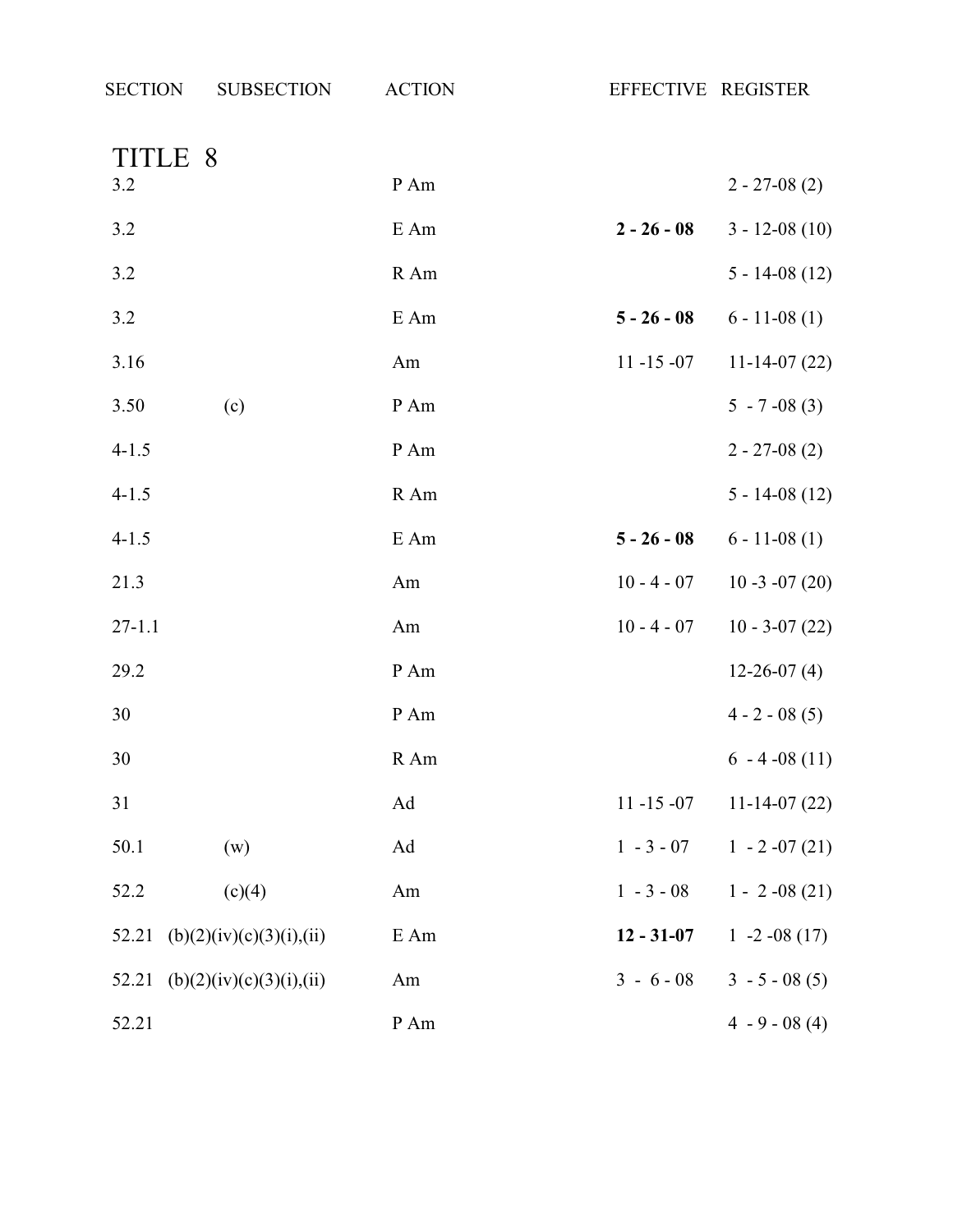| <b>SECTION</b> | <b>SUBSECTION</b> | <b>ACTION</b> | EFFECTIVE REGISTER |                  |
|----------------|-------------------|---------------|--------------------|------------------|
|                | TITLE 8 (Cont.)   |               |                    |                  |
| 52.36          |                   | P Ad          |                    | $4 - 9 -08(16)$  |
| 52.37          |                   | P Ad          |                    | $4 - 9 -08(16)$  |
| 52.38          |                   | P Ad          |                    | $5 - 14 - 08(7)$ |
| 52.39          |                   | P Ad          |                    | $5 - 14 - 08(7)$ |
| 52.40          |                   | P Ad          |                    | $5 - 14 - 08(7)$ |
| $57-3$         |                   | P Ad          |                    | $4 - 9 -08(19)$  |
| 61.15          |                   | P Am          |                    | $10-31-07(16)$   |
| 61.15          |                   | Am            | $2 - 6 - 08$       | $2 - 6 - 08(14)$ |
| 61.19          |                   | P Ad          |                    | $10-31-07(16)$   |
| 61.19          |                   | Ad            | $2 - 6 - 08$       | $2 - 6 - 08(14)$ |
| 62.5           |                   | P Am          |                    | $10-31-07(19)$   |
| 62.5           |                   | Am            | $2 - 7 - 08$       | $2 - 6 - 08(14)$ |
| 74.2           |                   | P Am          |                    | $8 - 8 - 07(12)$ |
| 74.2           |                   | Am            | $11 - 15 - 07$     | $11-14-07(23)$   |
| 74.3           |                   | P Am          |                    | $8 - 8 - 07(12)$ |
| 74.3           |                   | Am            | $11 - 15 - 07$     | $11-14-07(23)$   |
| 74.4           |                   | P Am          |                    | $8 - 8 - 07(12)$ |
| 74.4           |                   | Am            | $11 - 15 - 07$     | $11-14-07(23)$   |
| 74.6           |                   | P Am          |                    | $8 - 8 - 07(12)$ |
| 74.6           |                   | Am            | $11 - 15 - 07$     | $11-14-07(23)$   |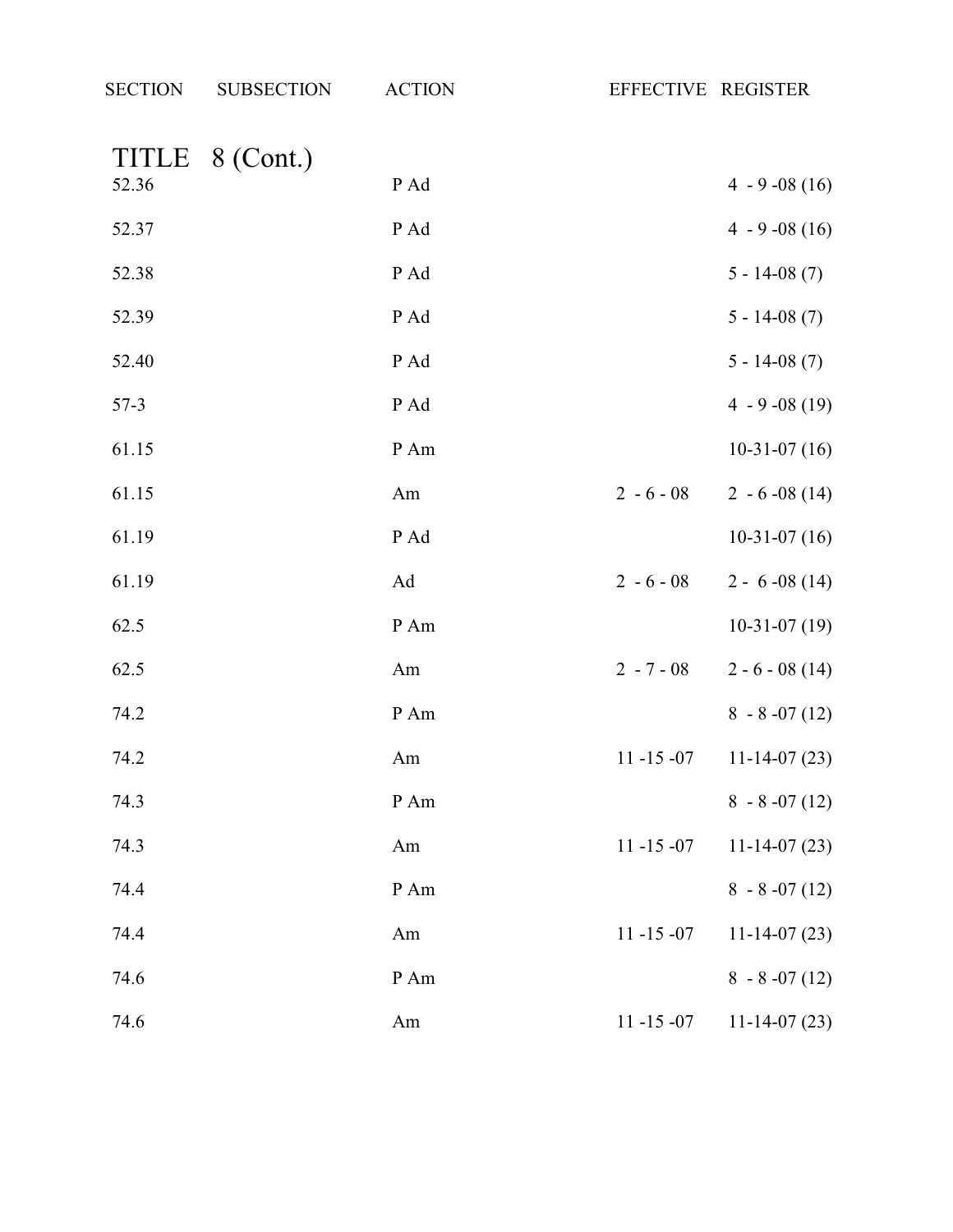| <b>SECTION</b> | <b>SUBSECTION</b> | <b>ACTION</b> | EFFECTIVE REGISTER |                   |
|----------------|-------------------|---------------|--------------------|-------------------|
| <b>TITLE</b>   | 8 (Cont.)         |               |                    |                   |
| 75.1           |                   | P Rep Ad      |                    | $4 - 9 -08(16)$   |
| 75.2           |                   | P Rep Ad      |                    | $4 - 9 - 08(16)$  |
| 75.3           |                   | P Rep Ad      |                    | $4 - 9 -08(16)$   |
| 75.4           |                   | P Ad          |                    | $4 - 9 - 08(16)$  |
| 75.4 / 75.8    |                   | P Ren         |                    | $4 - 9 - 08(16)$  |
| 75.5           |                   | P Ad          |                    | $4 - 9 -08(16)$   |
| 75.6           |                   | P Ad          |                    | $4 - 9 - 08(16)$  |
| 75.7           |                   | P Ad          |                    | $4 - 9 -08(16)$   |
| 79-13.1        |                   | P Rep Ad      |                    | $5 - 14 - 08(7)$  |
| 79-14.1        |                   | P Rep Ad      |                    | $5 - 14 - 08(7)$  |
| 79-15.1        |                   | P Rep Ad      |                    | $5 - 14 - 08(7)$  |
| $80 - 1$       |                   | Am            | $10 - 4 - 07$      | $10 - 3 - 07(22)$ |
| 80-1.11        |                   | Am            | $8 - 16 - 07$      | $8 - 15 - 07(19)$ |
| 80-1.12        |                   | P Ad          |                    | $4 - 9 - 08(19)$  |
| $80 - 3$       |                   | Am            | $10 - 4 - 07$      | $10 - 3 - 07(22)$ |
| 80-3.7         |                   | P Am          |                    | $4 - 9 -08(19)$   |
| 80-3.7         |                   | P Am          |                    | $5 - 14 - 08(11)$ |
| 80-4           |                   | Am            | $10 - 4 - 07$      | $10 - 3 - 07(22)$ |
| $80 - 5$       |                   | Am            | $10 - 4 - 07$      | $10 - 3 - 07(22)$ |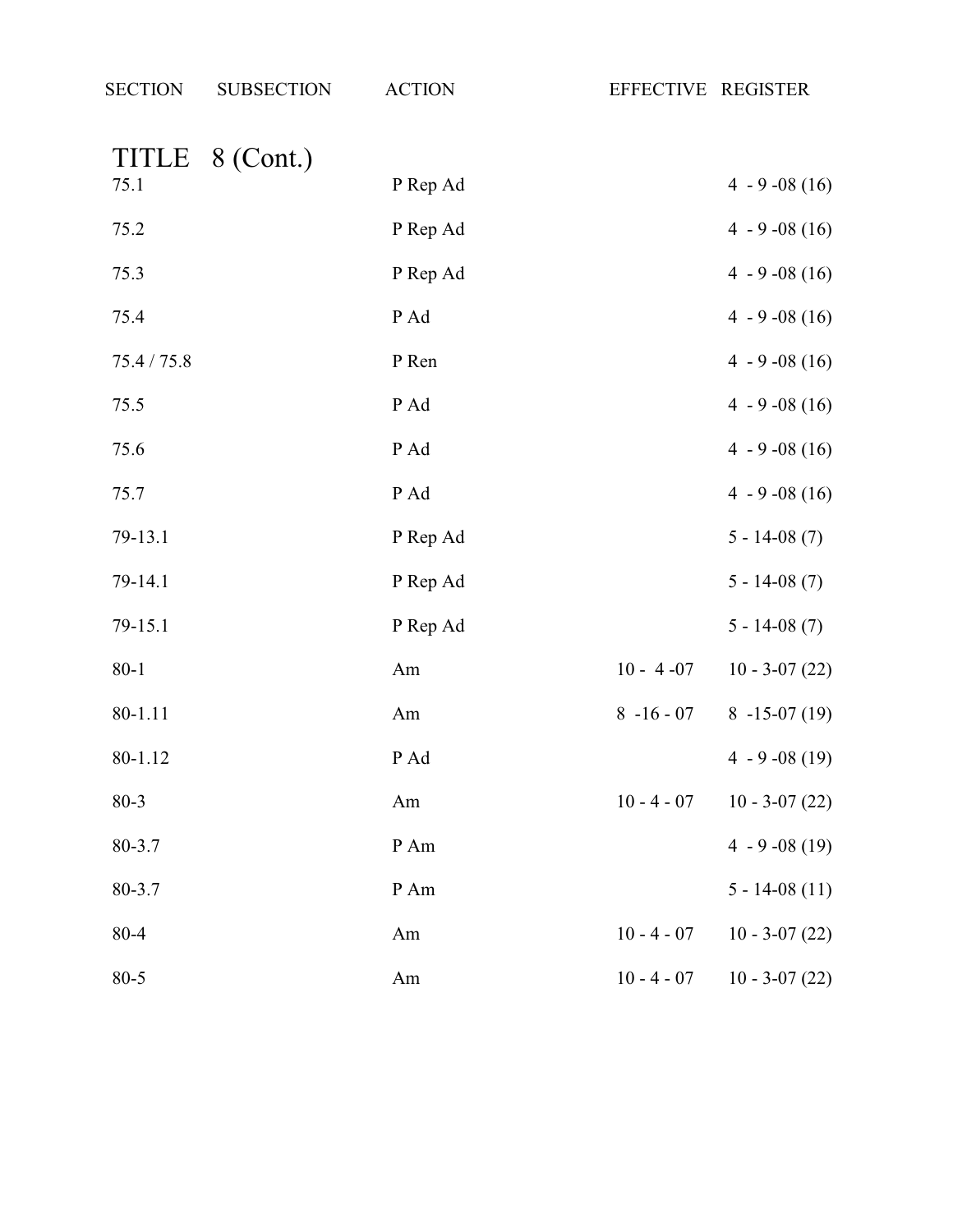| <b>SECTION</b> | <b>SUBSECTION</b> | <b>ACTION</b> | EFFECTIVE REGISTER |
|----------------|-------------------|---------------|--------------------|

# TITLE 8 (Cont.)

| 87.1  | Am | $8 - 16 - 07$ | $8 - 15 - 07(19)$ |
|-------|----|---------------|-------------------|
| 87.2  | Am | $8 - 16 - 07$ | $8 - 15 - 07(19)$ |
| 87.4  | Am | $8 - 16 - 07$ | $8 - 15 - 07(19)$ |
| 87.5  | Am | $8 - 16 - 07$ | $8 - 15 - 07(19)$ |
| 87.6  | Am | $8 - 16 - 07$ | $8 - 15 - 07(19)$ |
| 87.8  | Am | $8 - 16 - 07$ | $8 - 15 - 07(19)$ |
| 87.10 | Ad | $8 - 16 - 07$ | $8 - 15 - 07(19)$ |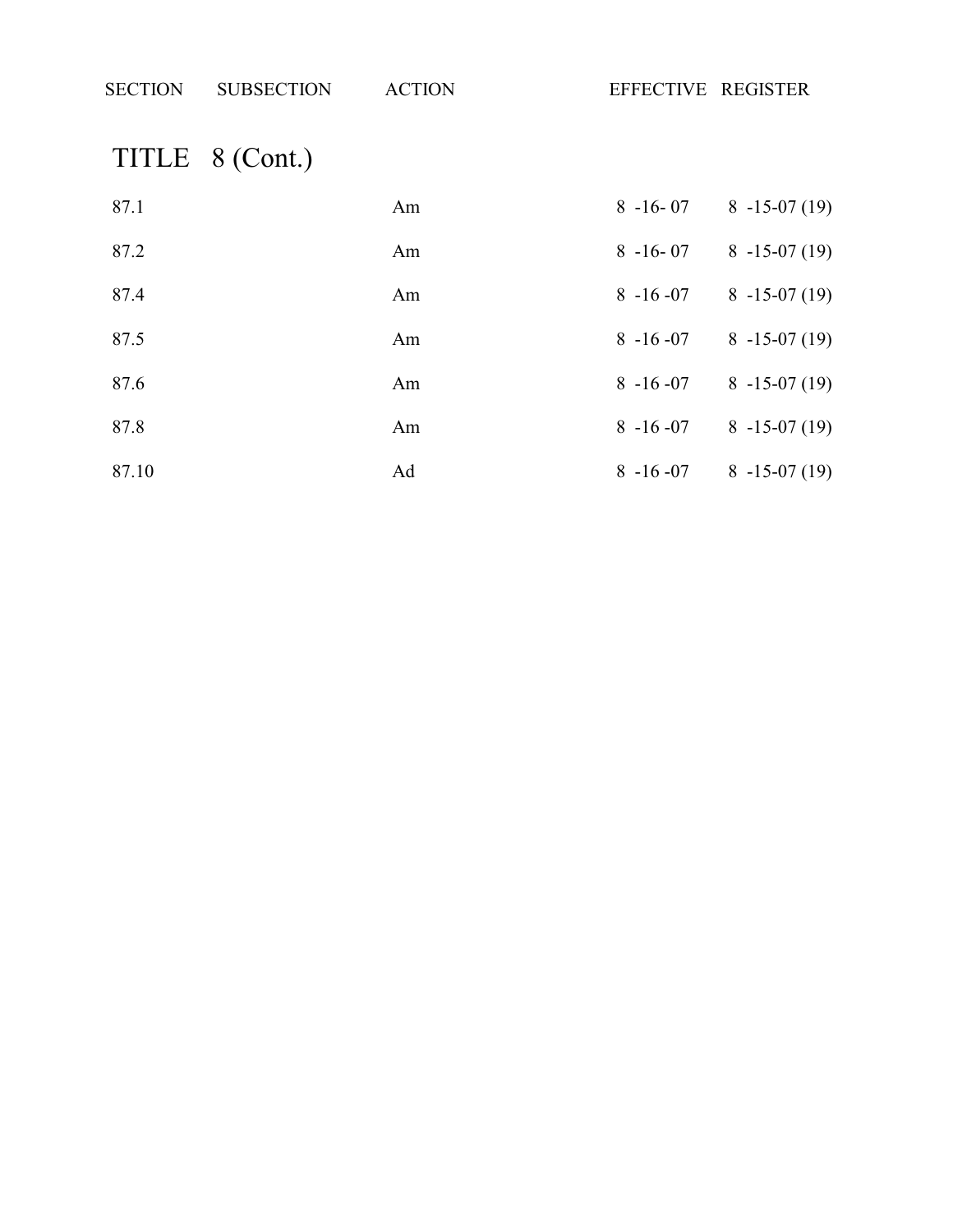| <b>SECTION</b>        | <b>SUBSECTION</b> | <b>ACTION</b> | EFFECTIVE REGISTER |                   |
|-----------------------|-------------------|---------------|--------------------|-------------------|
| <b>TITLE</b><br>90.12 | 8 (Cont.)         | P Am          |                    | $8 - 8 - 07(14)$  |
| 90.12                 |                   | E Am          | $10 - 29 - 07$     | $11-14-07(13)$    |
| 90.12                 |                   | Am            | $11 - 15 - 07$     | $11-14-07(23)$    |
| 100                   |                   | P Am          |                    | $4 - 2 - 08(13)$  |
| 100.2                 |                   | Am            | $10 - 4 - 07$      | $10 - 3 - 07(19)$ |
| 100.2                 | (x)(1)(vi)        | P Am          |                    | $2 - 27 - 08(4)$  |
| 100.2                 |                   | P Am          |                    | $4 - 2 - 08(5)$   |
| 100.2                 |                   | R Am          |                    | $6 - 4 - 08(11)$  |
| 100.2                 | (x)               | Am            | $6 - 12 - 08$      | $6 - 11 - 08(4)$  |
| 100.3                 |                   | Am            | $10 - 4 - 07$      | $10 - 3 - 07(21)$ |
| 100.8                 |                   | P Am          |                    | 11 $-7 - 07(3)$   |
| 100.12                |                   | Am            | $10 - 4 - 07$      | $10 - 3 - 07(20)$ |
| 100.13                |                   | Rev Ad        |                    | $3 - 5 - 08(6)$   |
| 100.13                |                   | R Ad          |                    | $5 -28 -08(8)$    |
| 100.13                |                   | E Ad          | $5 - 20 - 08$      | $6 - 4 - 08(4)$   |
| 100.14                |                   | R Ad          |                    | $10-24-07(10)$    |
| 100.14                |                   | Ad            | $1 - 3 - 08$       | $1 - 2 - 08(21)$  |
| 100.15                |                   | Ad            | $1 - 3 - 08$       | $1 - 2 - 08(21)$  |
| 100.15                |                   | P Ad          |                    | $4 - 2 - 08(8)$   |
| 110                   |                   | P Am          |                    | $4 - 2 - 08(13)$  |
| 117                   |                   | Am            | $10 - 4 - 07$      | $10 - 3 - 07(21)$ |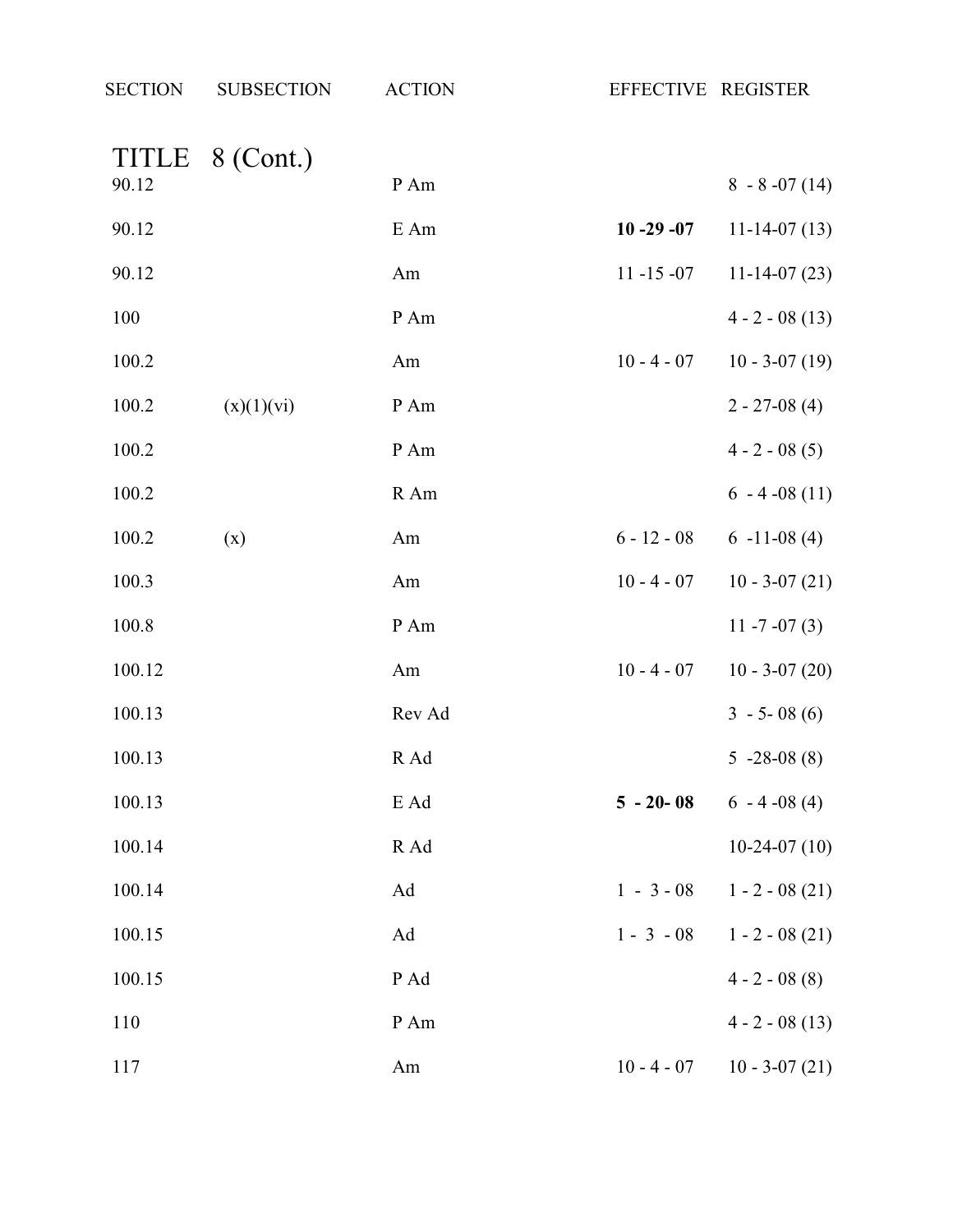| <b>SECTION</b> | <b>SUBSECTION</b> | <b>ACTION</b> | EFFECTIVE REGISTER |                    |
|----------------|-------------------|---------------|--------------------|--------------------|
| 119.4          | TITLE 8 (Cont.)   | E Ad          | $10 - 29 - 07$     | $11-14-07(15)$     |
|                |                   |               |                    |                    |
| 119.4          |                   | Ad            | $11 - 15 - 07$     | $11-14-07(24)$     |
| 120.6          |                   | Am            | $10 - 4 - 07$      | $10 - 3 - 07(19)$  |
| 136.3          | (k)               | P Ad          |                    | $5 - 7 -08(4)$     |
| 144            |                   | P Am          |                    | $4 - 2 - 08(13)$   |
| $145 - 2.1$    | (g)               | P Ad          |                    | $9 - 26 - 07(5)$   |
| 145-2.1        | (g)               | Ad            | $1 - 3 - 08$       | $1 - 2 - 08(21)$   |
| 145-2.2        |                   | P Am          |                    | $2 - 27 - 08(6)$   |
| 145-2.2        |                   | R Am          |                    | $5 - 7 -08(9)$     |
| 145-2.9        |                   | P Am          |                    | $2 - 27 - 08(6)$   |
| 145-2.9        |                   | R Am          |                    | $5 - 7 -08(9)$     |
| 145-2.15       |                   | R Ad          |                    | $9 - 5 -07(4)$     |
| 145-2.15       |                   | E Ad          | $9 - 27 - 07$      | $10-17-07(12)$     |
| 145-2.15       |                   | Ad            | $11 - 15 - 07$     | $11-14-07(22)$     |
| 150.2          |                   | E Am          | $9 - 27 - 07$      | $10 - 3 - 07(17)$  |
| 150.2          |                   | Am            | $10 - 4 - 07$      | $10 - 3 - 07(21)$  |
| 150.4          |                   | E Ad          | $9 - 27 - 07$      | $10 - 3 - 07$ (17) |
| 150.4          |                   | Ad            | $10 - 4 - 07$      | $10 - 3 - 07(21)$  |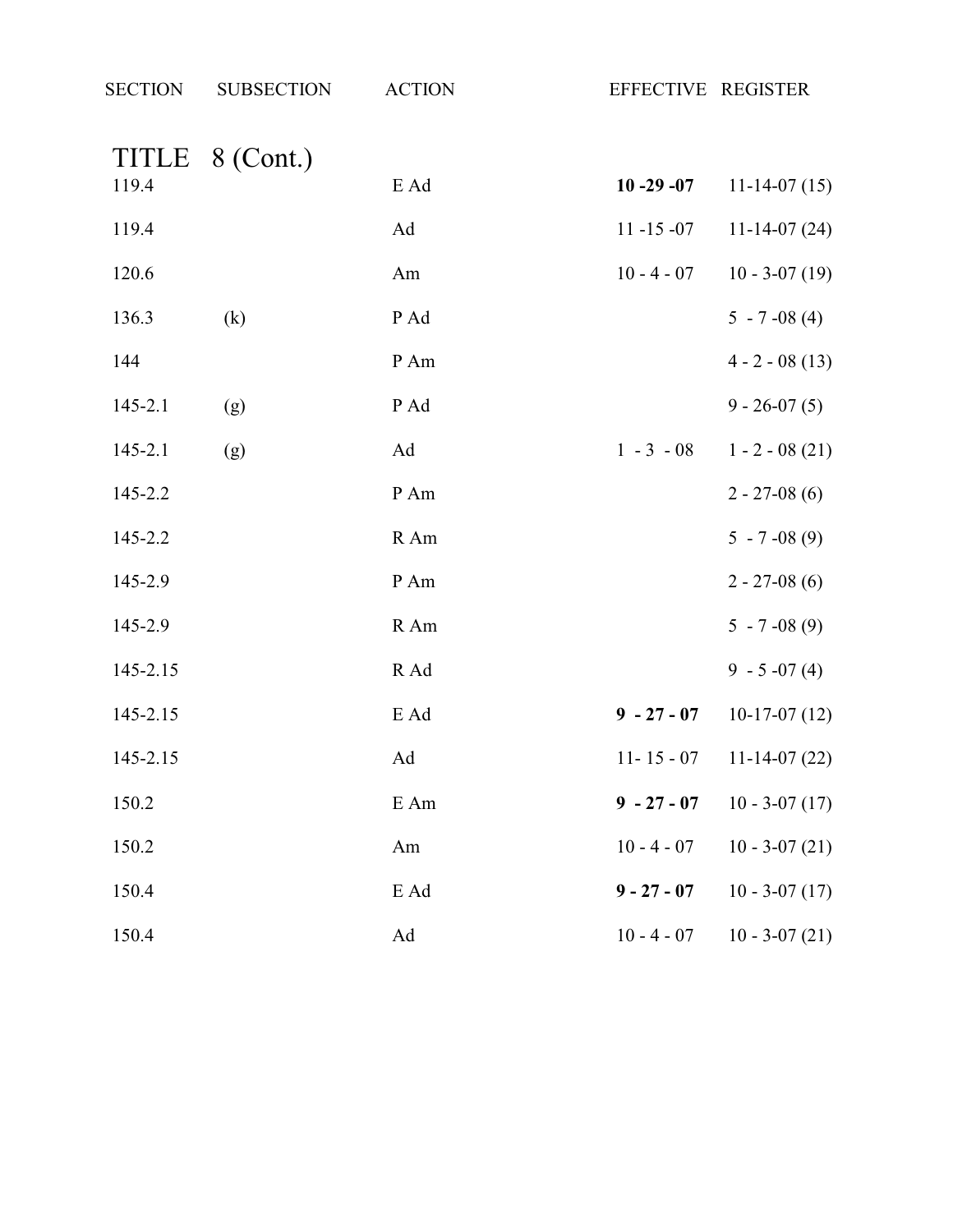| <b>SECTION</b>     | <b>SUBSECTION</b> | <b>ACTION</b> | EFFECTIVE REGISTER |                   |
|--------------------|-------------------|---------------|--------------------|-------------------|
| TITLE<br>$151 - 1$ | 8 (Cont.)         | E Rep Ad      | $8 - 27 - 07$      | $9 - 12 - 07(10)$ |
| $151 - 1$          |                   | R Rep Ad      |                    | $9 - 12 - 07(15)$ |
| $151 - 1$          |                   | E Rep Ad      | $9 - 18 - 07$      | $10 - 3 - 07(7)$  |
| $151 - 1$          |                   | R Rep Ad      |                    | $10-13-07(20)$    |
| $151 - 1$          |                   | E Rep Ad      | $10 - 29 - 07$     | $11-14-07(4)$     |
| $151 - 1$          |                   | E Rep Ad      | $12 - 28 - 07$     | $1 - 2 - 07(12)$  |
| $151 - 1$          |                   | Rep Ad        | $1 - 3 - 08$       | $1 - 2 - 08(20)$  |
| 154                |                   | $E$ Am        | $9 - 27 - 07$      | $10 - 3 - 07(12)$ |
| 154                |                   | Am            | $10 - 4 - 07$      | $10 - 3 - 07(21)$ |
| 156.3              | (h)               | P Ad          |                    | $4 - 2 - 08(15)$  |
| 156.3              | (h)               | R Ad          |                    | $6 - 11 - 08(4)$  |
| 170.12             |                   | $E$ Am        | $9 - 29 - 07$      | $10-17-07(7)$     |
| 170.12             |                   | E Am          | $11 - 25 - 07$     | $12 - 12 - 07(1)$ |
| 170.12             |                   | $E$ Am        | $1 - 22 - 08$      | $2 - 6 - 08(9)$   |
| 170.12             |                   | Rev Am        |                    | $3 - 5 -08(6)$    |
| 170.12             |                   | E Am          | $3 - 22 - 08$      | $4 - 9 -08(10)$   |
| 170.12             |                   | R Am          |                    | $5 -28 -08(8)$    |
| 170.12             |                   | E Am          | $5 - 20 - 08$      | $6 - 4 - 08(4)$   |
| 170.13             |                   | P Ad          |                    | $8 - 8 - 07(10)$  |
| 170.13             |                   | E Ad          | $10 - 29 - 07$     | $11-14-07(11)$    |
| 175                |                   | P Am          |                    | $4 - 2 - 08(13)$  |
|                    |                   |               |                    |                   |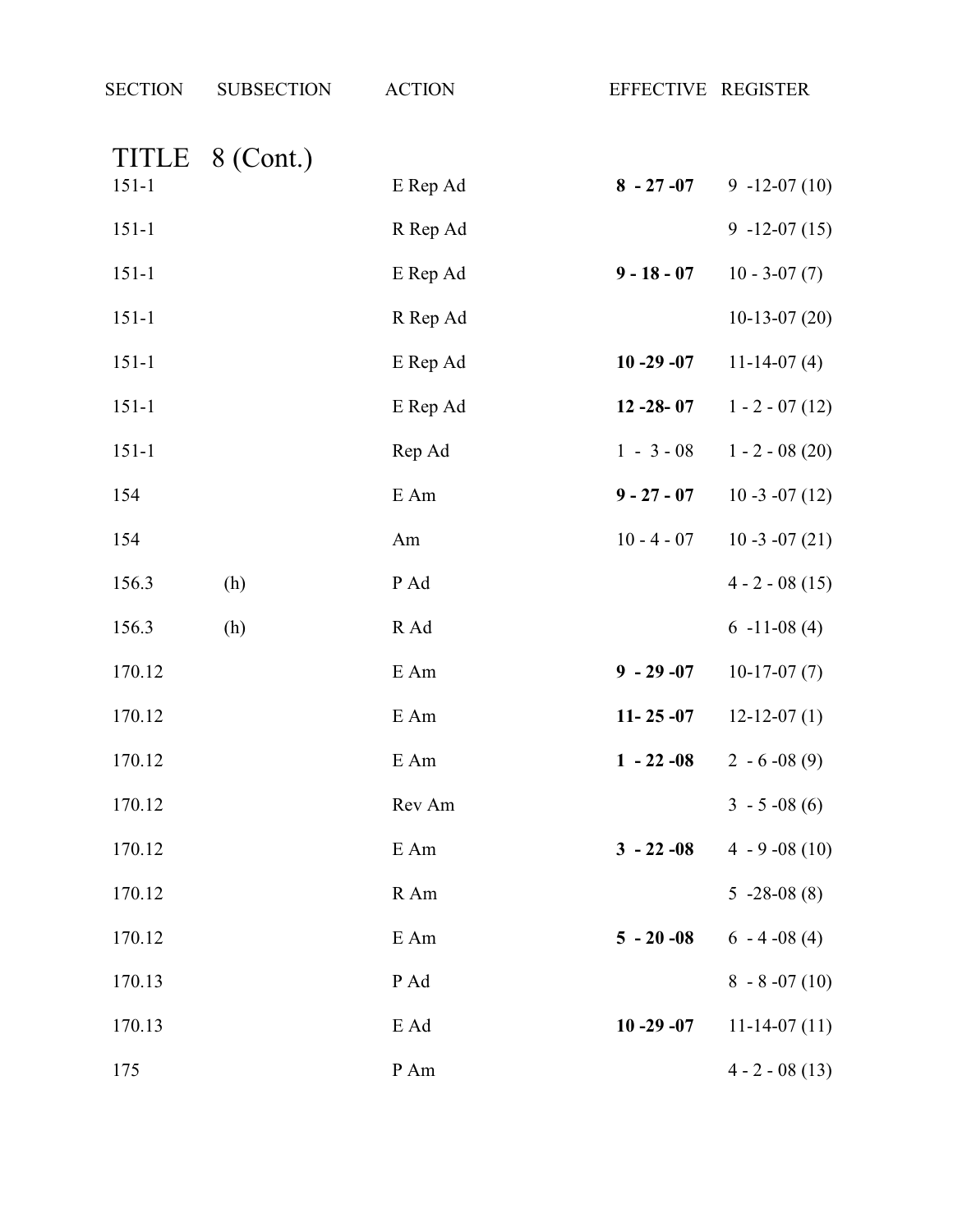| <b>SECTION</b>  | <b>SUBSECTION</b> | <b>ACTION</b> |               | EFFECTIVE REGISTER |
|-----------------|-------------------|---------------|---------------|--------------------|
| TITLE<br>175.41 | 8 (Cont.)         | P Am          |               | $1 - 30 - 08(14)$  |
| 175.41          |                   | Am            | $5 - 8 - 08$  | $5 - 7 -08(3)$     |
| 177.1           |                   | P Am          |               | $2 - 20 - 08(3)$   |
| 177.1           |                   | R Am          |               | $5 -28 -08(13)$    |
| 177.2           |                   | P Ad          |               | $5 - 7 -08(6)$     |
| 185.1           |                   | $\,P\,Am$     |               | $9 -26 -07(7)$     |
| 185.2           |                   | P Am          |               | $9 - 26 - 07(7)$   |
| 185.3           |                   | $\,P\,Am$     |               | $9 - 26 - 07(7)$   |
| 185.5           |                   | $\,P\,Am$     |               | $9 - 26 - 07(7)$   |
| 185.6           |                   | $\,P\,Am$     |               | $9 - 26 - 07(7)$   |
| 185.7           |                   | P Am          |               | $9 - 26 - 07(7)$   |
| 185.8           |                   | P Am          |               | $9 - 26 - 07(7)$   |
| 185.9           |                   | P Am          |               | $9 - 26 - 07(7)$   |
| 185.10          |                   | P Am          |               | $9 - 26 - 07(7)$   |
| $185$ .(above)  |                   | Am            | $1 - 3 - 08$  | $1 - 2 - 08(21)$   |
| 200.1           |                   | E Am          | $9 - 27 - 07$ | $10 - 3 - 07(1)$   |
| 200.1           |                   | Am            | $10 - 4 - 07$ | $10 - 3 - 07(19)$  |
| 200.1           |                   | P Am          |               | $2 - 20 - 08(3)$   |
| 200.1           |                   | $R$ Am        |               | $5 -28 -08(13)$    |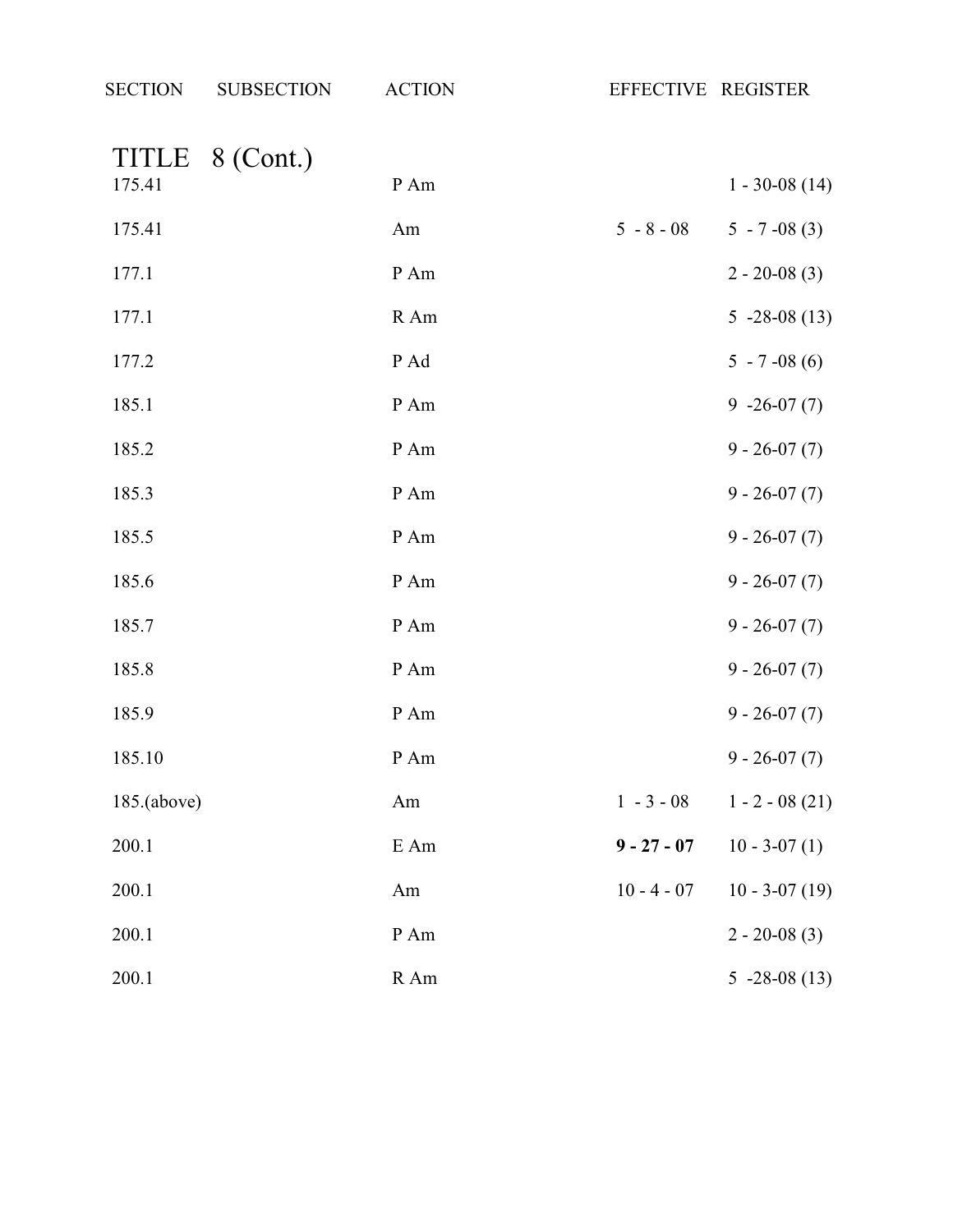| <b>SECTION</b> | <b>SUBSECTION</b> | <b>ACTION</b> | EFFECTIVE REGISTER |                   |
|----------------|-------------------|---------------|--------------------|-------------------|
| TITLE          | 8 (Cont.)         |               |                    |                   |
| 200.2          |                   | $\rm E$ Am    | $9 - 27 - 07$      | $10 - 3 - 07(1)$  |
| 200.2          |                   | Am            | $10 - 4 - 07$      | $10 - 3 - 07(19)$ |
| 200.3          |                   | $E$ Am        | $9 - 27 - 07$      | $10 - 3 - 07(1)$  |
| 200.3          |                   | Am            | $10 - 4 - 07$      | $10 - 3 - 07(19)$ |
| 200.3          |                   | P Am          |                    | $2 - 20 - 08(3)$  |
| 200.3          |                   | R Am          |                    | $5 -28 -08(13)$   |
| 200.4          |                   | E Am          | $9 - 27 - 07$      | $10 - 3 - 07(1)$  |
| 200.4          |                   | Am            | $10 - 4 - 07$      | $10 - 3 - 07(19)$ |
| 200.4          |                   | P Am          |                    | $2 - 20 - 08(3)$  |
| 200.4          |                   | R Am          |                    | $5 -28 -08(13)$   |
| 200.5          |                   | E Am          | $9 - 27 - 07$      | $10 - 3 - 07(1)$  |
| 200.5          |                   | Am            | $10 - 4 - 07$      | $10 - 3 - 07(19)$ |
| 200.5          |                   | P Am          |                    | $2 - 20 - 08(3)$  |
| 200.5          |                   | R Am          |                    | $5 -28 -08(13)$   |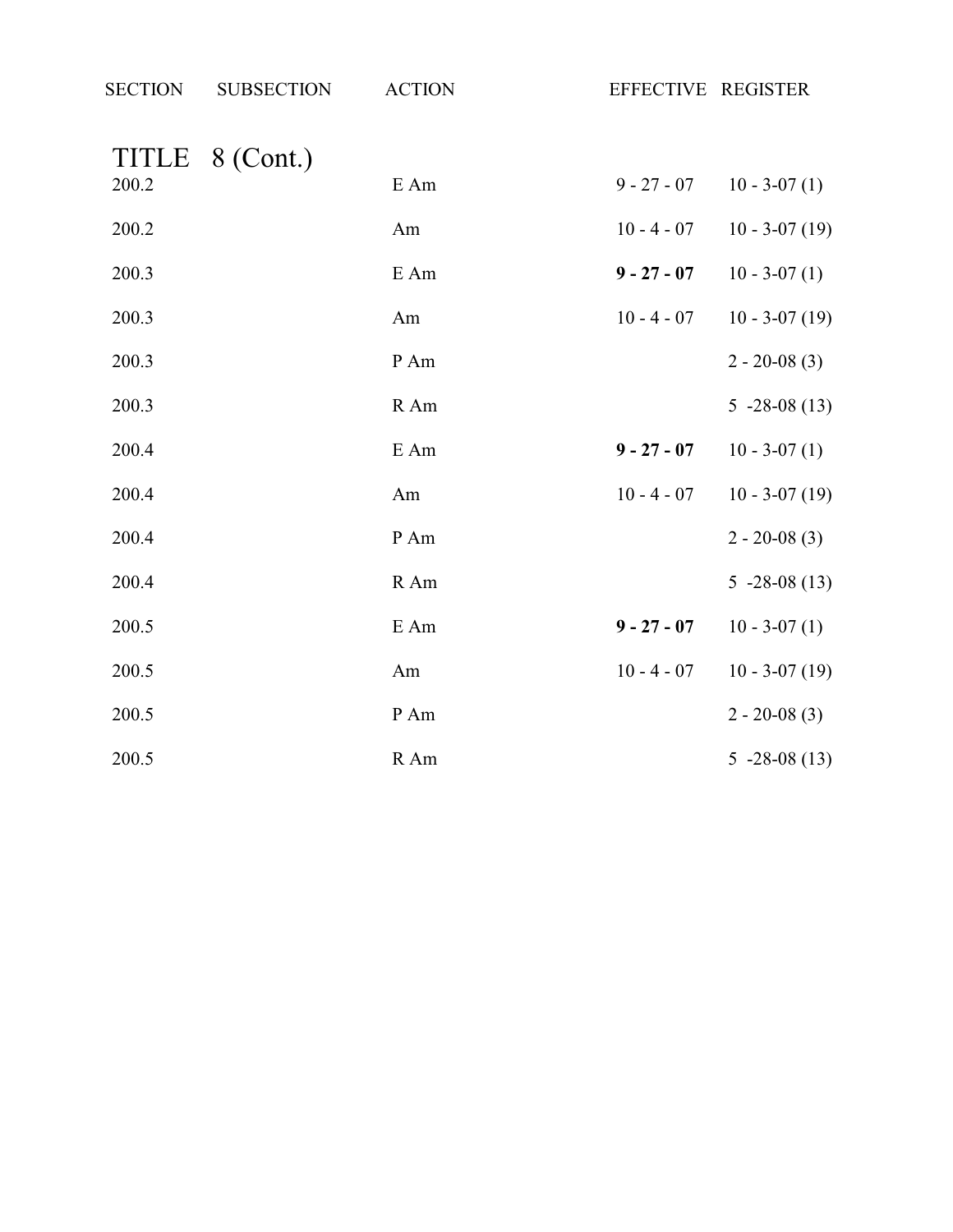| SECTION SUBSECTION ACTION | EFFECTIVE REGISTER |
|---------------------------|--------------------|
| TITLE 8 (Cont.)           |                    |

| 200.6  |      | E Am | $10 - 4 - 07$ | $10 - 3 - 07(19)$ |
|--------|------|------|---------------|-------------------|
| 200.6  |      | P Am |               | $2 - 20 - 08(3)$  |
| 200.6  |      | R Am |               | $5 - 28 - 08(13)$ |
| 200.7  |      | Am   | $10 - 4 - 07$ | $10 - 3 - 07(19)$ |
| 200.7  |      | P Am |               | $2 - 20 - 08(3)$  |
| 200.7  |      | R Am |               | $5 - 28 - 08(13)$ |
| 200.8  |      | Am   | $10 - 4 - 07$ | $10 - 3 - 07(19)$ |
| 200.9  |      | Am   | $10 - 4 - 07$ | $10 - 3 - 07(19)$ |
| 200.13 | Am   |      | $10 - 4 - 07$ | $10 - 3 - 07(19)$ |
| 200.14 | Am   |      | $10 - 4 - 07$ | $10 - 3 - 07(19)$ |
| 200.16 | Am   |      | $10 - 4 - 07$ | $10 - 3 - 07(19)$ |
| 200.16 | P Am |      |               | $2 - 20 - 08(3)$  |
| 200.16 | R Am |      |               | $5 - 28 - 08(13)$ |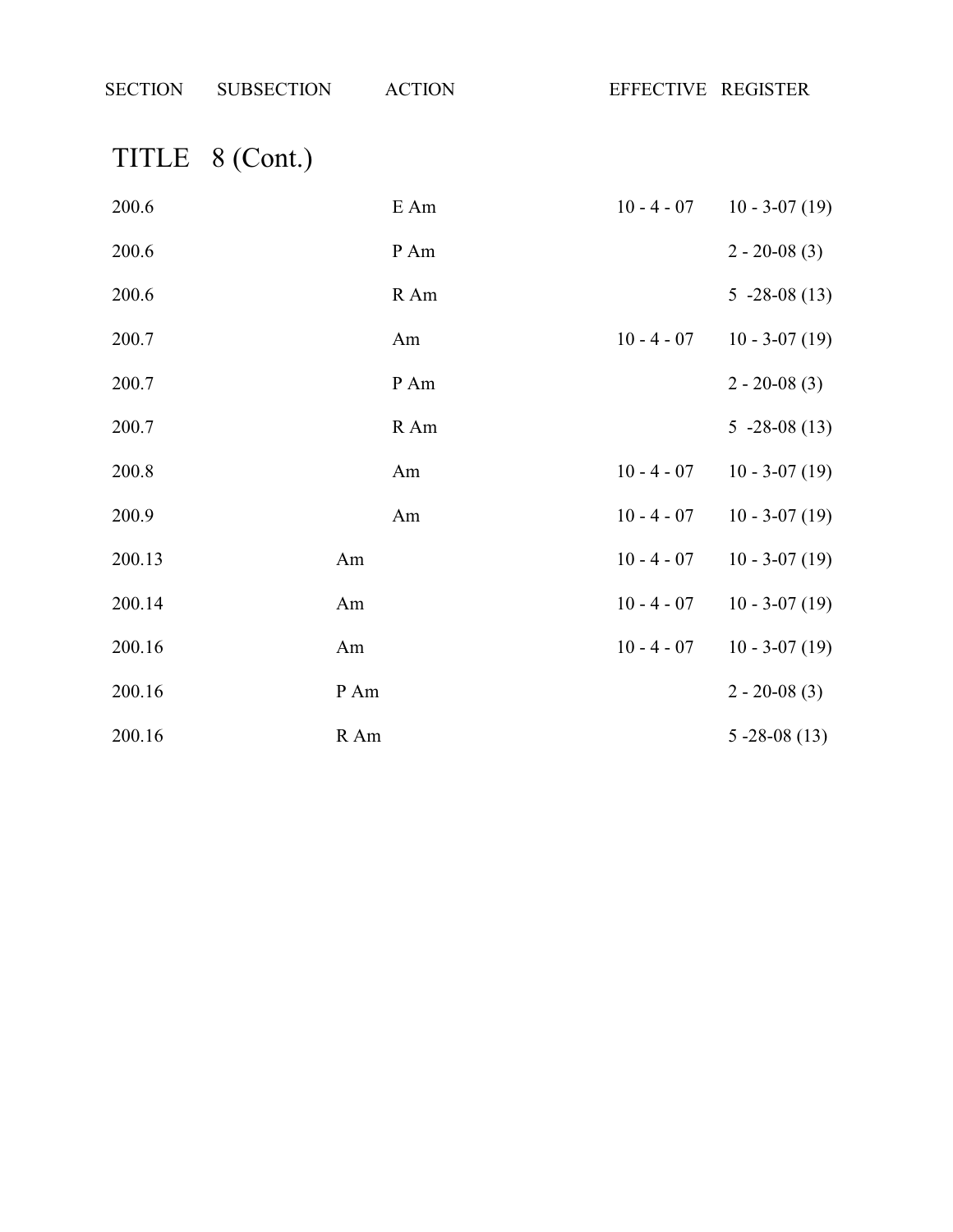| <b>SECTION</b> | <b>SUBSECTION</b> | <b>ACTION</b>   | EFFECTIVE REGISTER |                   |
|----------------|-------------------|-----------------|--------------------|-------------------|
| 200.22         | TITLE 8 (Cont.)   | Am              | $10 - 4 - 07$      | $10 - 3 - 07(19)$ |
| 201.2          |                   | Am              | $10 - 4 - 07$      | $10 - 3 - 07(19)$ |
| 201.3          |                   | Am              | $10 - 4 - 07$      | $10 - 3 - 07(19)$ |
| 210.4          |                   | Am              | $10 - 4 - 07$      | $10 - 3 - 07(19)$ |
| 201.5          |                   | Am              | $10 - 4 - 07$      | $10 - 3 - 07(19)$ |
| 201.6          |                   | Am              | $10 - 4 - 07$      | $10 - 3 - 07(19)$ |
| 201.7          |                   | Am              | $10 - 4 - 07$      | $10 - 3 - 07(19)$ |
| 201.8          |                   | Am              | $10 - 4 - 07$      | $10 - 3 - 07(19)$ |
| 201.9          |                   | Am              | $10 - 4 - 07$      | $10 - 3 - 07(19)$ |
| 201.10         |                   | Am              | $10 - 4 - 07$      | $10 - 3 - 07(19)$ |
| 201.11         |                   | Am              | $10 - 4 - 07$      | $10 - 3 - 07(19)$ |
| 201.11         |                   | $\,P\!$ Am $\,$ |                    | $2 - 20 - 08(3)$  |
| 201.11         |                   | R Am            |                    | $5 - 28 - 08(13)$ |
| 279            |                   | P Am            |                    | $5 - 14 - 08(5)$  |
|                |                   |                 |                    |                   |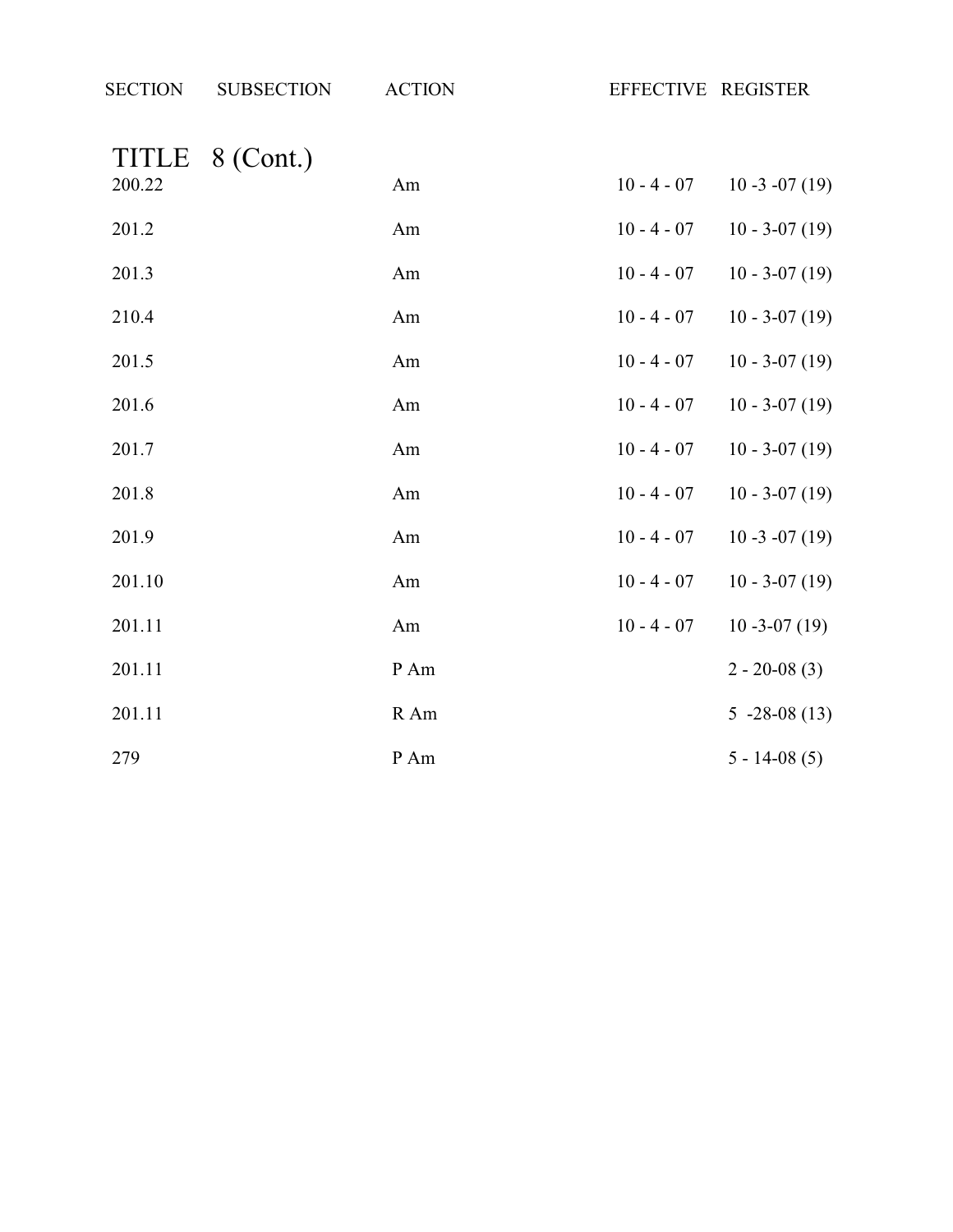| <b>SECTION</b> | <b>SUBSECTION</b>                  | <b>ACTION</b> | EFFECTIVE REGISTER |                    |
|----------------|------------------------------------|---------------|--------------------|--------------------|
| 302.1          | TITLE 8 (Cont.)<br>(d),(e),(g),(h) | Am            | $10-17 - 07$       | $10-17-07(47)$     |
| 302.14         |                                    | P Am          |                    | $6 - 4 - 08(22)$   |
| 341            |                                    | P Am          |                    | $9 - 19 - 07(13)$  |
| 341            |                                    | Am            | $12 - 12 - 07$     | $12 - 12 - 07(22)$ |
| 341.2          |                                    | P Am          |                    | $5 -28 -08(20)$    |
| 584            |                                    | Am            | $8 - 22 - 07$      | $8 - 22 - 07(23)$  |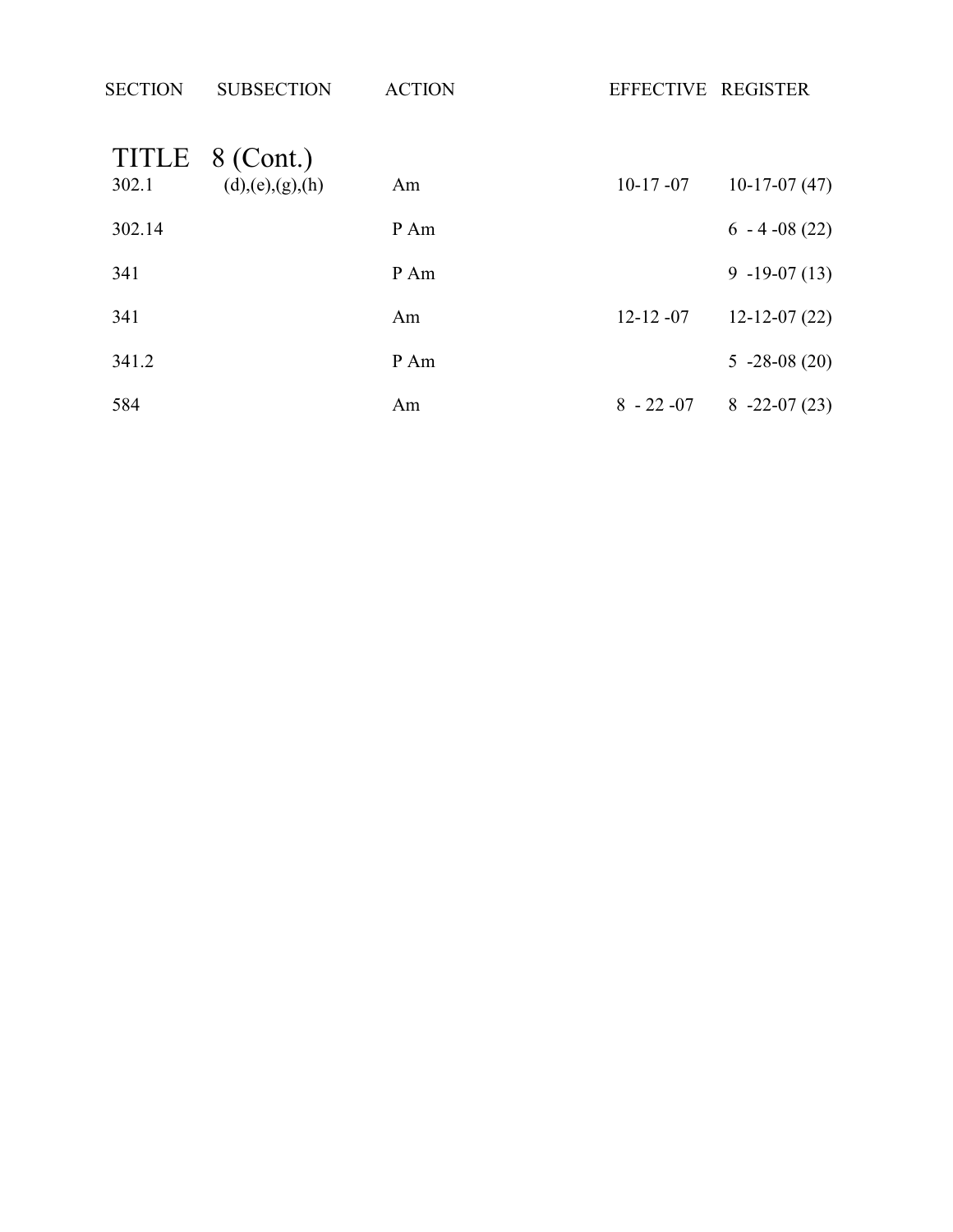| <b>SECTION</b> | <b>SUBSECTION</b> | <b>ACTION</b> | EFFECTIVE REGISTER |                   |
|----------------|-------------------|---------------|--------------------|-------------------|
|                | TITLE 8 (Cont.)   |               |                    |                   |
| 602.8          | (c)               | E Am          | $9 - 4 - 07$       | $9 - 19 - 07(12)$ |
| 602.8          | (c)               | P Am          |                    | $10-17-07(47)$    |
| 602.8          | (c)               | E Am          | $12 - 4 - 07$      | $12-19-07(17)$    |
| 602.8          | (c)               | Am            | $1 - 30 - 08$      | $1 - 30 - 08(25)$ |
| 1709.13        |                   | Ad            | $11 - 15 - 07$     | $11-14-07(23)$    |
| 2201.5         |                   | P Am          |                    | $10-31-07(30)$    |
| 2201.5         |                   | Am            | $1 - 9 - 08$       | $1 - 9 - 08(3)$   |
| 2201.6         |                   | P Am          |                    | $10-31-07(28)$    |
| 2201.6         |                   | Am            | $1 - 9 - 08$       | $1 - 9 - 08(3)$   |
| 2201.10        |                   | Ad            | $8 - 8 - 07$       | $8 - 8 - 07(18)$  |
| 2201.11        |                   | P Ad          |                    | $9 - 19 - 07(4)$  |
| 2201.11        |                   | Ad            | $12 - 12 - 07$     | $12-12-07(6)$     |
| 2202.3         | (e)(1)(v),(vi)    | P Rep         |                    | $6 - 4 - 08(18)$  |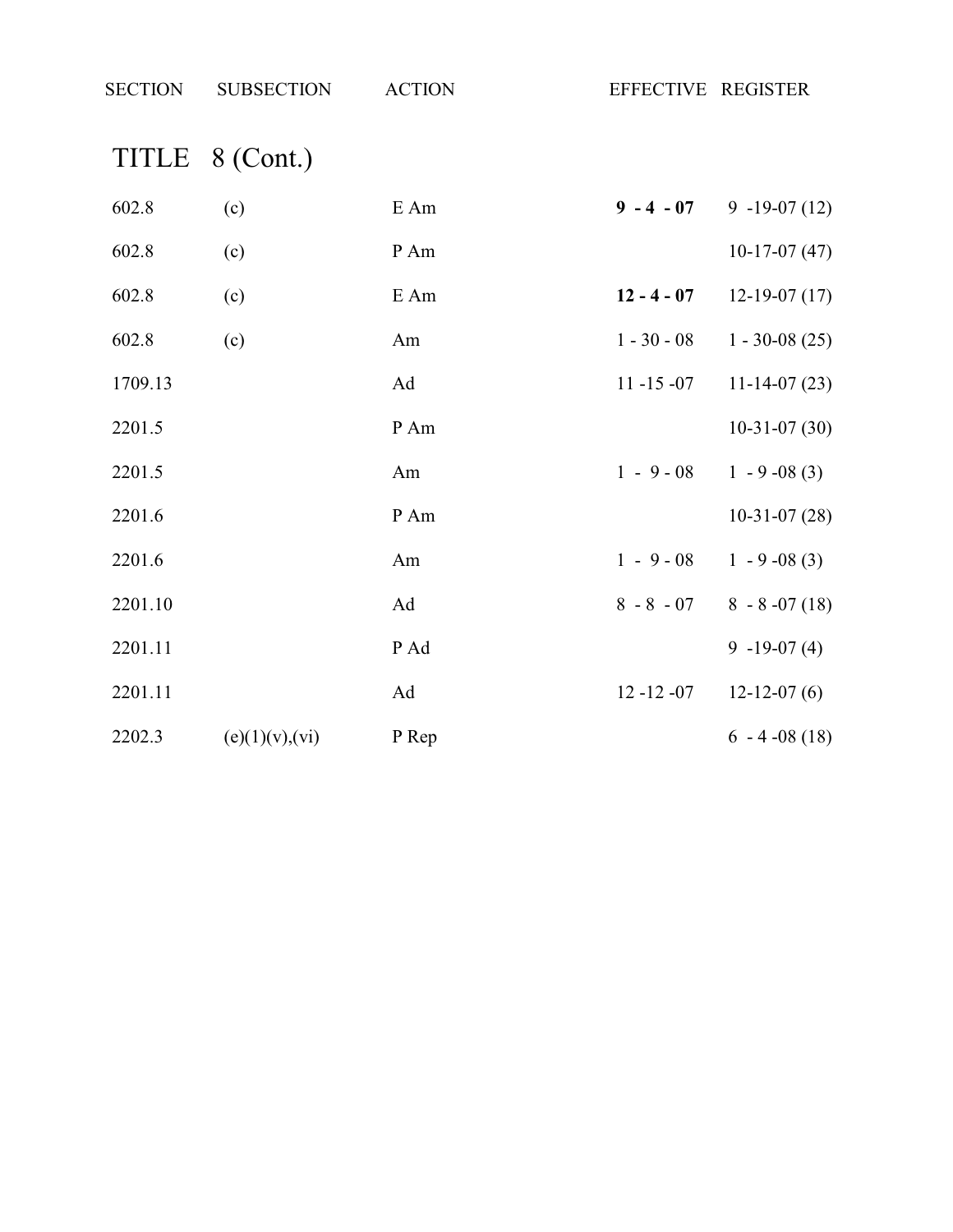| TITLE 9     |                   |      |               |                   |
|-------------|-------------------|------|---------------|-------------------|
| 35          |                   | P Ad |               | $1 - 23 - 08(8)$  |
| 171         |                   | P Am |               | $4 - 11 - 07(1)$  |
| 171         |                   | R Am |               | $4 - 9 - 08(5)$   |
| $185 - 1.1$ | (a)(61) / (a)(60) | Ren  | $8 - 22 - 07$ | $8 - 22 - 07(22)$ |
| 185-1.1     | (a)(62) / (a)(61) | Ren  | $8 - 22 - 07$ | $8 - 22 - 07(22)$ |
| 185-1.1     | (a)(63) / (a)(62) | Ren  | $8 - 22 - 07$ | $8 -22 -07(22)$   |
| 185-1.1     | (a)(64) / (a)(63) | Ren  | $8 - 22 - 07$ | $8 - 22 - 07(22)$ |
| 185-1.1     | (a)(64)           | Ad   | $8 - 22 - 07$ | $8 - 22 - 07(22)$ |
| 185-2.2     | (b)(4)            | Am   | $8 - 22 - 07$ | $8 - 22 - 07(22)$ |
| 185-2.4     | (a),(d)           | Am   | $8 - 22 - 07$ | $8 - 22 - 07(22)$ |
| 185-2.5     |                   | Am   | $8 - 22 - 07$ | $8 - 22 - 07(22)$ |
| 185-2.8     | (d),(e)           | Am   | $8 - 22 - 07$ | $8 - 22 - 07(22)$ |
| 186-2.6     | (a)(2)            | Am   | $8 - 22 - 07$ | $8 - 22 - 07(22)$ |
| 186-12      |                   | Rep  | $12-19-07$    | $12-19-07(15)$    |
| 188         |                   | P Am |               | $5 -23 -07(13)$   |
| 188-1.1     |                   | Am   | $8 - 22 - 07$ | $8 - 22 - 07(22)$ |
| 188-2.1     |                   | Am   | $8 - 22 - 07$ | $8 - 22 - 07(22)$ |
| 188-2.6     |                   | Am   | $8 - 22 - 07$ | $8 - 22 - 07(22)$ |
| 188-2.7     |                   | Am   | $8 - 22 - 07$ | $8 - 22 - 07(22)$ |

SECTION SUBSECTION ACTION EFFECTIVE REGISTER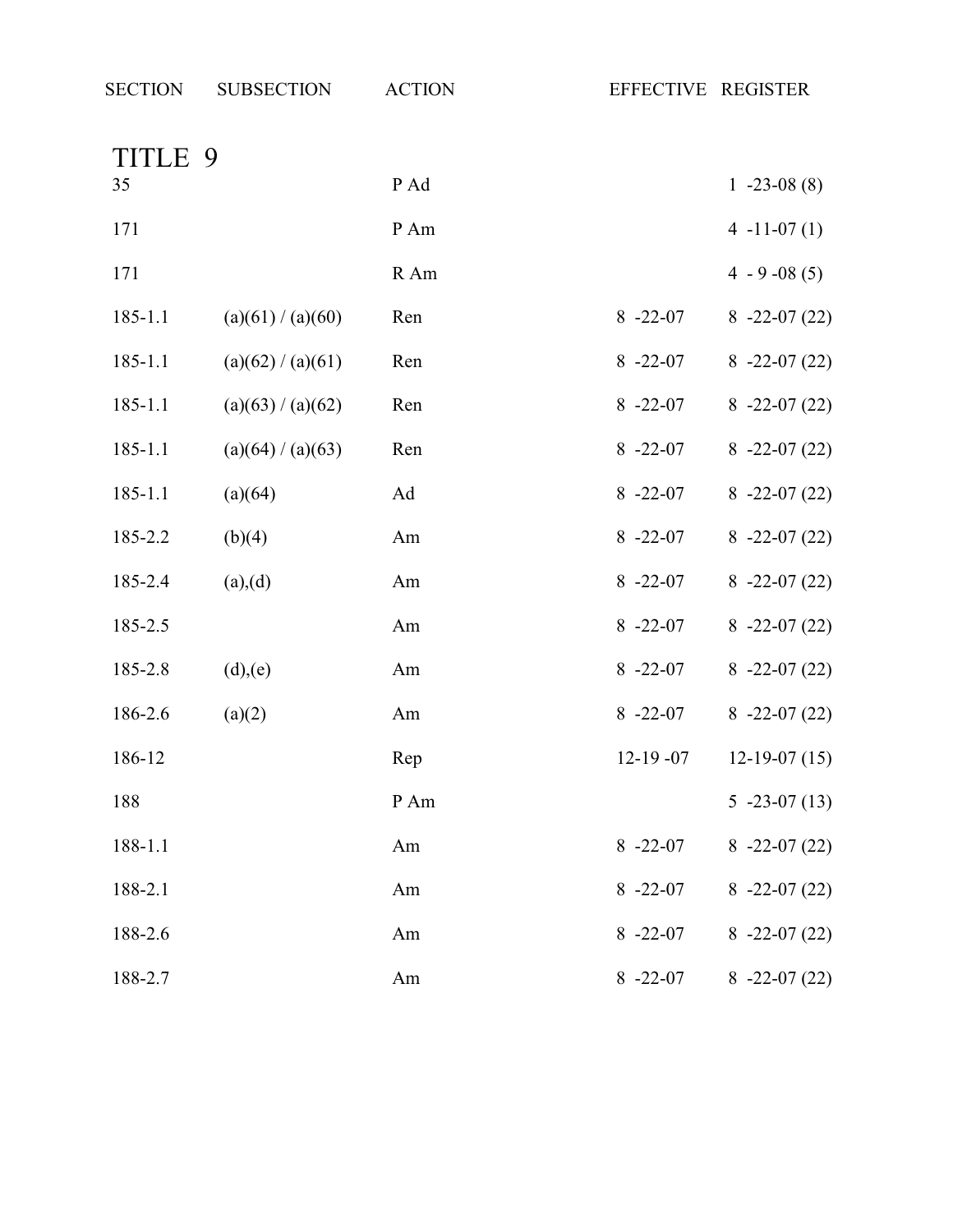TITLE 9 (Cont.)

| 188-4.1       |        | Am       | $8 - 22 - 07$  | $8 - 22 - 07(22)$ |
|---------------|--------|----------|----------------|-------------------|
| 188-4.2       |        | P Rep    |                | $3 - 26 - 08(20)$ |
| 188-4.3       |        | P Am     |                | $3 - 26 - 08(20)$ |
| 188-4.6       |        | Am       | $8 - 22 - 07$  | $8 - 22 - 07(22)$ |
| 188-4.7       |        | Am       | $8 - 22 - 07$  | $8 -22 -07(22)$   |
| 190-3.2       | (c)(2) | Am       | $8 - 22 - 07$  | $8 - 22 - 07(22)$ |
| 192           |        | P Rep    |                | $12-19-07(16)$    |
| 192           |        | Rep      | $3 - 19 - 08$  | $3 - 19 - 08(13)$ |
| 200-6.7       |        | P Rep    |                | $4 - 16 - 08(17)$ |
| 200-7.1       |        | P Ad     |                | $4 - 16 - 08(17)$ |
| $201-1$       |        | P Rep    |                | $12-19-07(16)$    |
| $201-1$       |        | Rep      | $3 - 19 - 08$  | $3 - 19 - 08(13)$ |
| $240.1(-.14)$ |        | Am       | $2 - 13 - 08$  | $2 - 13 - 08(13)$ |
| 250.4         | (f)    | Ad       | $10-17 - 07$   | $10-17-07(20)$    |
| 250.6         |        | Am       | $10-17 - 07$   | $10-17-07(20)$    |
| 330-1         |        | P Am     |                | $8 - 29 - 07(7)$  |
| $330-1$       |        | Am       | $11 - 21 - 07$ | $11-21-07(6)$     |
| 354           |        | P Am     |                | $3 - 5 -08(15)$   |
| 357           |        | P Rep Ad |                | $3 - 5 -08(15)$   |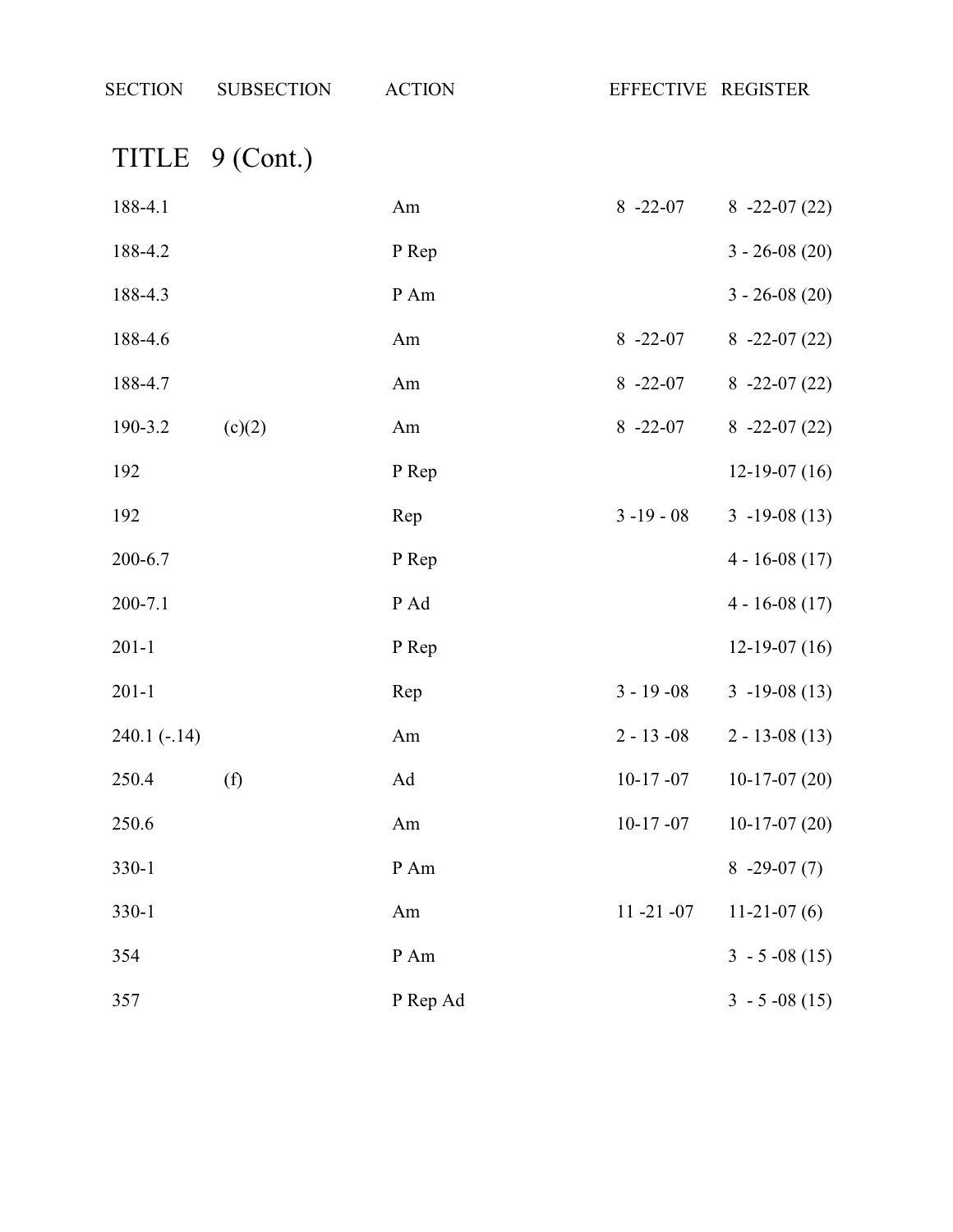| <b>SECTION</b>        | <b>SUBSECTION</b>  | <b>ACTION</b> | EFFECTIVE REGISTER |                  |
|-----------------------|--------------------|---------------|--------------------|------------------|
| <b>TITLE</b><br>466.7 | $9$ (Cont.)<br>(g) | P Am          |                    | $8 - 22 - 07(9)$ |
| 466.7                 | (g)                | Am            | $11 - 14 - 07$     | $11-14-07(30)$   |
| 525.1                 | (m)                | Ad            | $8 - 15 - 07$      | $8 - 15 - 07(4)$ |
| 525.1                 | (n),(o)            | P Ad          |                    | $3 - 26 - 08(1)$ |
| 525.1                 | (n),(o)            | Ad            | $6 - 4 - 08$       | $6 - 4 - 08(3)$  |
| 525.12                | (g)(2)             | Am            | $8 - 8 - 07$       | $8 - 8 - 07(1)$  |
| 525.12                | (g)(1)(i)          | Ad            | $9 - 19 - 07$      | $9 - 19 - 07(4)$ |
| 525.12                | (g)(1)(ii)         | P Ad          |                    | $1 - 9 - 08(1)$  |
| 525.12                | (g)(1)(ii)         | Ad            | $3 - 19 - 08$      | $3 - 19 - 08(4)$ |
| 525.26                | (b)                | P Am          |                    | $3 - 26 - 08(1)$ |
| 525.26                | (b)                | Am            | $6 - 4 - 08$       | $6 - 4 - 08(3)$  |
| 525.32                |                    | P Ad          |                    | $8 - 15 - 07(5)$ |
| 525.32                |                    | Ad            | $11 - 1 - 07$      | $10-24-07(10)$   |
| 552                   |                    | Ad            | $8 - 1 - 07$       | $8 - 1 -07(25)$  |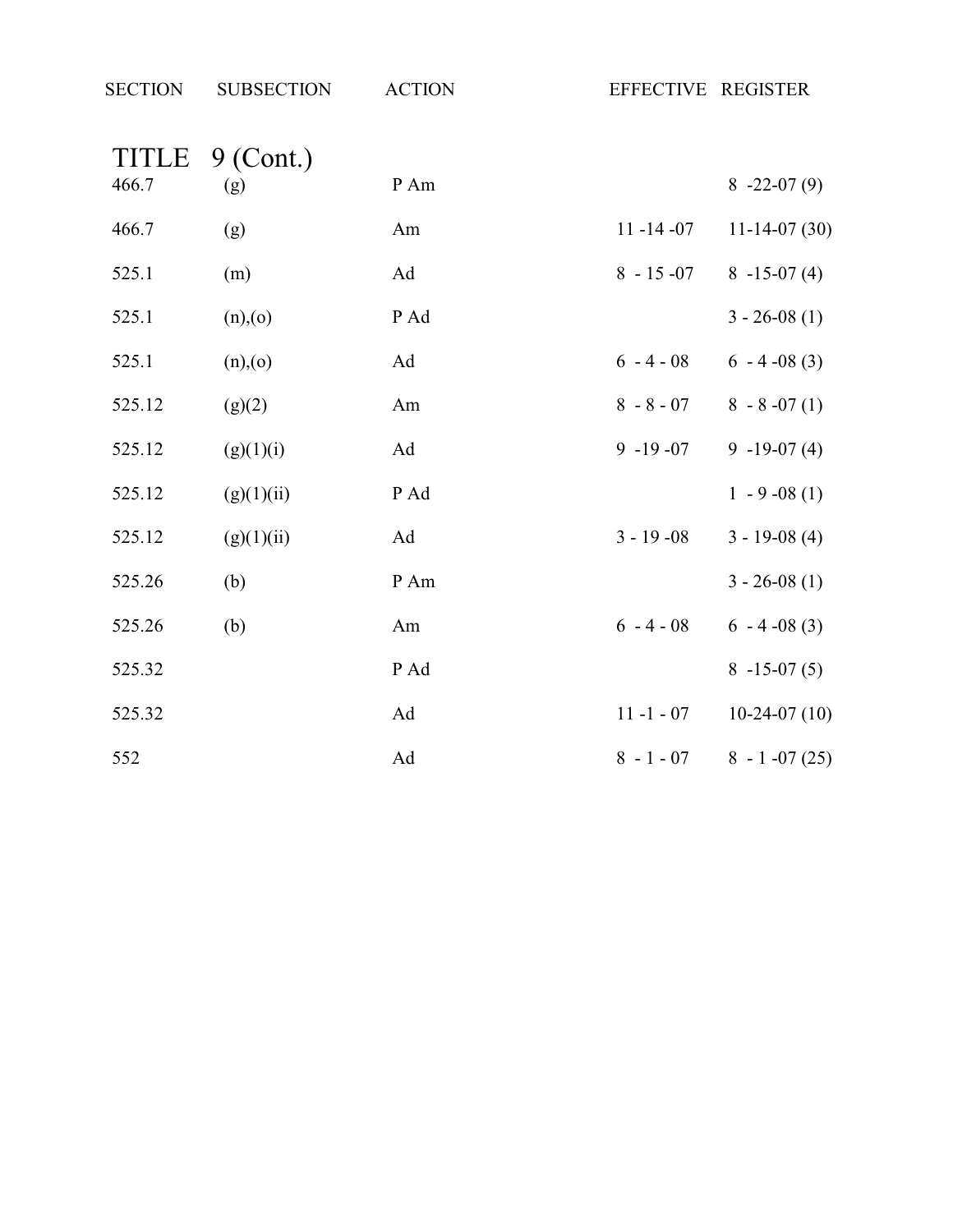| <b>SECTION</b> | <b>SUBSECTION</b> | <b>ACTION</b> | EFFECTIVE REGISTER                |
|----------------|-------------------|---------------|-----------------------------------|
|                | TITLE 9 (Cont.)   |               |                                   |
| 1219           |                   | Ad            | $10 - 3 - 07(40)$<br>$1 - 1 - 08$ |
| 1220           |                   | Rep Ad        | $1 - 1 - 08$<br>$10 - 3 - 07(40)$ |
| 1221           |                   | Rep Ad        | $10 - 3 - 07(40)$<br>$1 - 1 - 08$ |
| 1222           |                   | Rep Ad        | $10 - 3 - 07(40)$<br>$1 - 1 - 08$ |
| 1223           |                   | Rep Ad        | $1 - 1 - 08$<br>$10 - 3 - 07(40)$ |
| 1224           |                   | Rep Ad        | $1 - 1 - 08$<br>$10 - 3 - 07(40)$ |
| 1225           |                   | Rep Ad        | $1 - 1 - 08$<br>$10 - 3 - 07(40)$ |
| 1226           |                   | Rep Ad        | $1 - 1 - 08$<br>$10 - 3 - 07(40)$ |
| 1227           |                   | Rep Ad        | $1 - 1 - 08$<br>$10 - 3 - 07(40)$ |
| 1733           |                   | P Ad          | $2 - 20 - 08(17)$                 |
| 2040           |                   | P Am          | $11-14-07(27)$                    |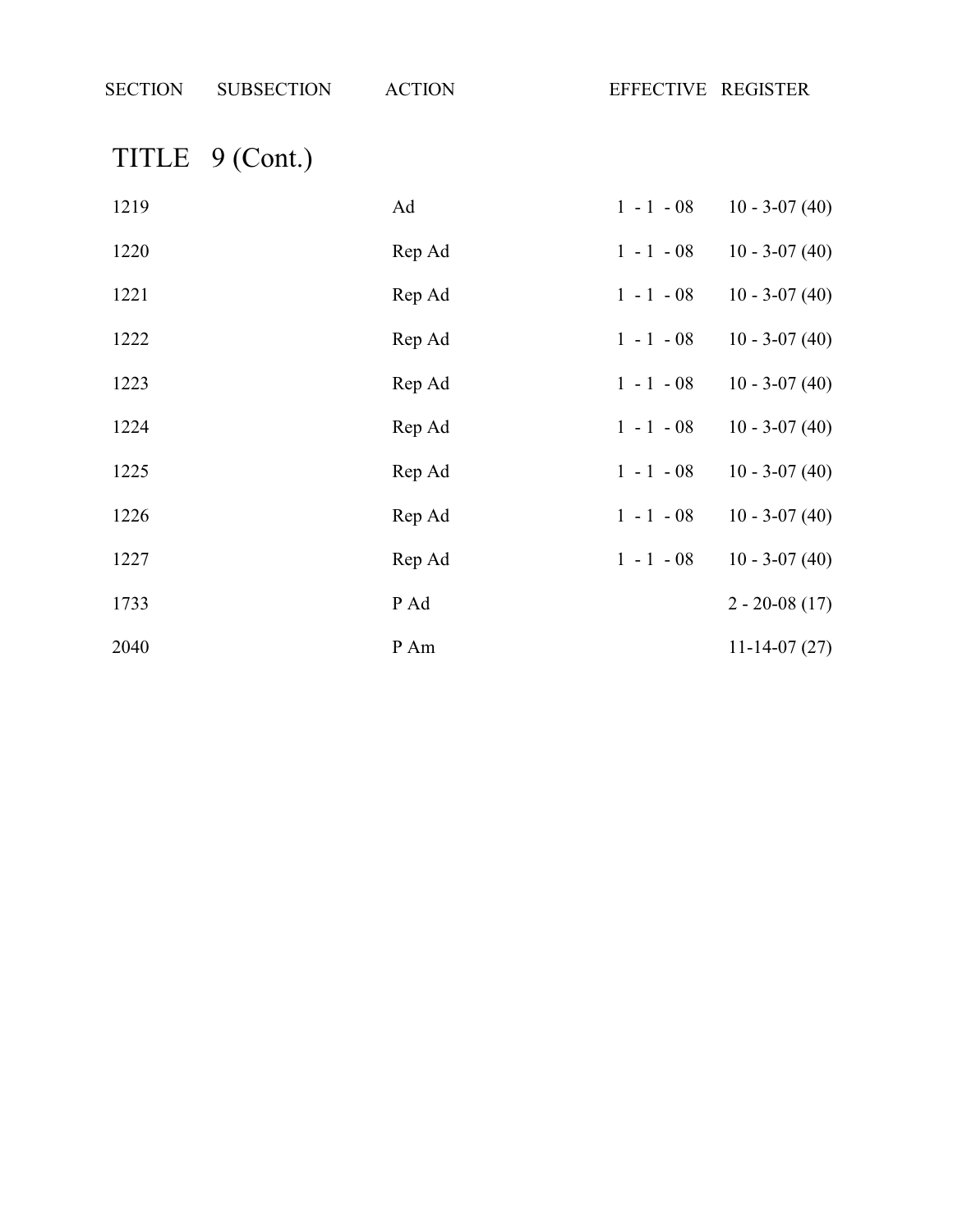| <b>SECTION</b> | <b>SUBSECTION</b> | <b>ACTION</b> | EFFECTIVE REGISTER |                   |
|----------------|-------------------|---------------|--------------------|-------------------|
|                | TITLE 9 (Cont.)   |               |                    |                   |
| 2502           |                   | P Am          |                    | $8 - 1 -07(17)$   |
| 2502           |                   | Am            | $11 - 21 - 07$     | $11-21-07(6)$     |
| 2522           |                   | P Am          |                    | $8 - 1 - 07(17)$  |
| 2522           |                   | Am            | $11 - 21 - 07$     | $11-21-07(6)$     |
| 4005.4         |                   | Am            | $8 - 15 - 07$      | $8 - 15 - 07(46)$ |
| 4035.2 $(d)$   |                   | P Am          |                    | $10-24-07(35)$    |
| $4035.2$ (d)   |                   | Am            | $1 - 16 - 08$      | $1 - 16 - 08(14)$ |
| 4035.2 $(d)$   |                   | E Am          | $12 - 12 - 07$     | $1 - 2 - 08(39)$  |
| 4038.19        | (g)               | Ad            | $8 - 15 - 07$      | $8 - 15 - 07(43)$ |
| 4043.8         |                   | Ad            | $8 - 15 - 07$      | $8 - 15 - 07(43)$ |
| 4043.9         |                   | Ad            | $8 - 15 - 07$      | $8 - 15 - 07(43)$ |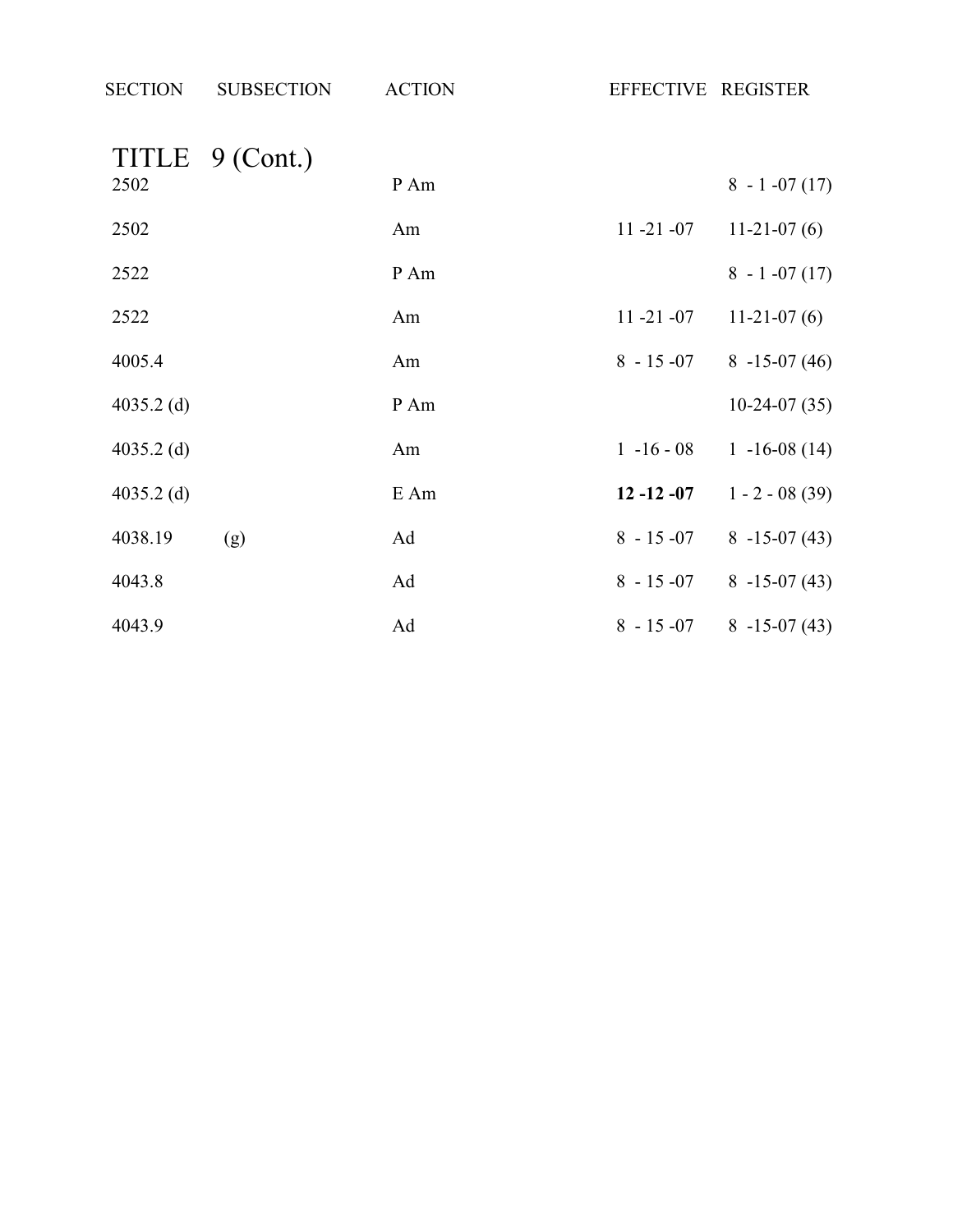| <b>SECTION</b> | <b>SUBSECTION</b> | <b>ACTION</b> | EFFECTIVE REGISTER |                   |
|----------------|-------------------|---------------|--------------------|-------------------|
|                |                   |               |                    |                   |
|                | TITLE 9 (Cont.)   |               |                    |                   |
| 4043.10        |                   | Ad            | $8 - 15 - 07$      | $8 - 15 - 07(43)$ |
| 4043.11        |                   | Ad            | $8 - 15 - 07$      | $8 - 15 - 07(4)$  |
| 4043.19        | (g)               | P Ad          |                    | $5 - 9 -07(16)$   |
| 4109.7 $(f)$   |                   | Ad            | $8 - 15 - 07$      | $8 - 15 - 07(43)$ |
| 4117.2         |                   | P Am          |                    | $8 - 1 - 07(23)$  |
| $4117.2$ (c)   |                   | Am            | $11 - 14 - 07$     | $11-14-07(38)$    |
| 4117.8         |                   | Am            | $8 - 15 - 07$      | $8 - 15 - 07(46)$ |
| 4120.13        |                   | Ad            | $8 - 15 - 07$      | $8 - 15 - 07(43)$ |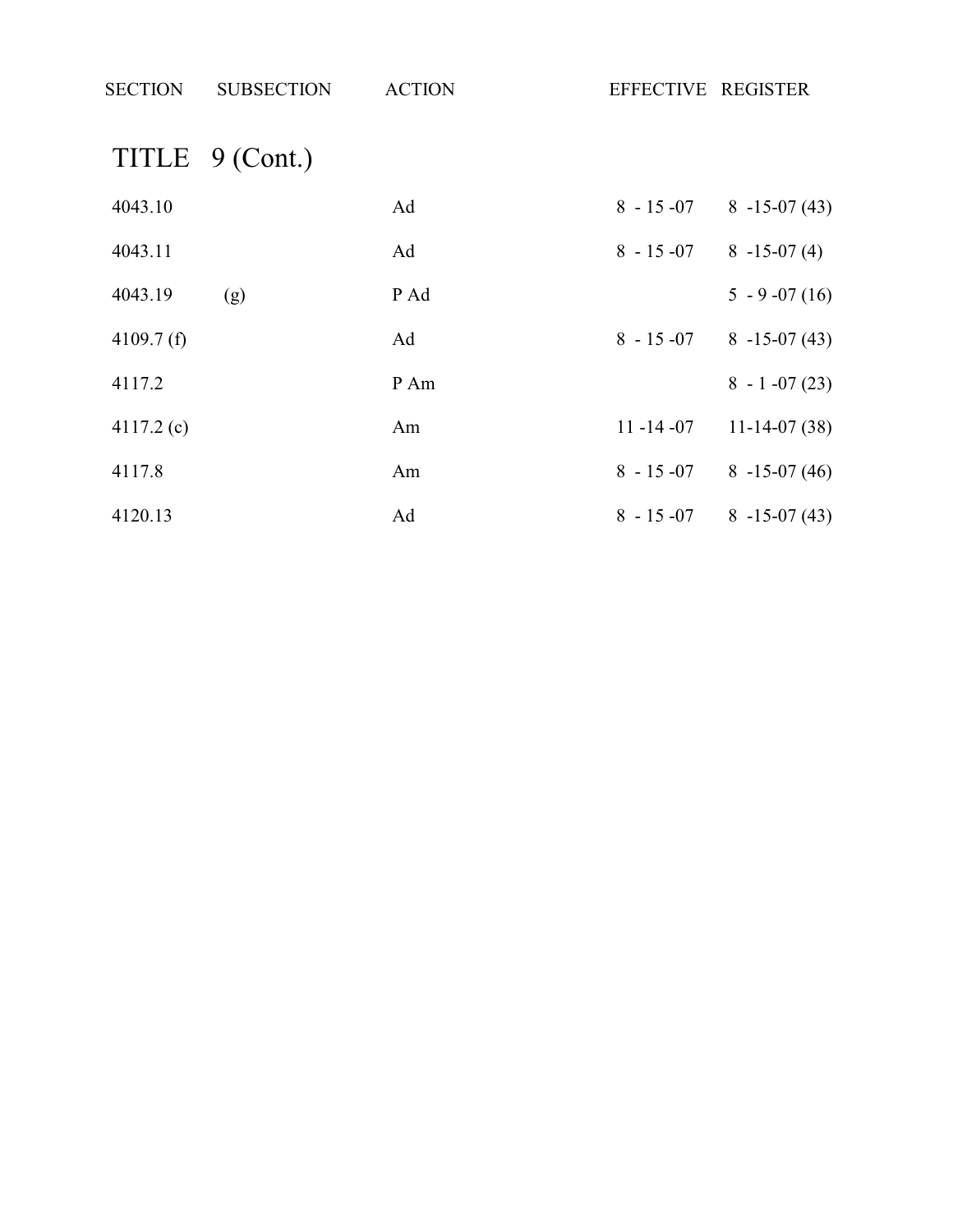| <b>SECTION</b> | <b>SUBSECTION</b> | <b>ACTION</b> | EFFECTIVE REGISTER |                                  |
|----------------|-------------------|---------------|--------------------|----------------------------------|
|                | TITLE 9 (Cont.)   |               |                    |                                  |
| 4120.14        |                   | Ad            |                    | $8 -15 -07$ $8 -15 -07$ (43)     |
| 4120.15        |                   | Ad            | $8 - 15 - 07$      | $8 - 15 - 07(43)$                |
| 4120.16        |                   | Ad            |                    | $8 - 15 - 07$ $8 - 15 - 07$ (46) |
| 4122.10        |                   | Am            |                    | $8 - 15 - 07$ $8 - 15 - 07$ (46) |
| 5100           |                   | R Ad          |                    | $2 - 20 - 08(27)$                |
| 5100           |                   | Ad            | $1 - 1 - 09$       | $5 - 14 - 08(29)$                |
| 5300           |                   | E Ad          |                    | $7 - 23 - 07$ 8 - 8 - 07 (28)    |
| 5300           |                   | E Ad          | $10 - 21 - 07$     | $11 - 7 - 07(11)$                |
| 5300           |                   | E Ad          | $12 - 26 - 07$     | $1 - 16 - 08(12)$                |
| 5300           |                   | R Ad          |                    | $2 - 13 - 08(23)$                |
| 5300           |                   | E Ad          | $3 - 7 - 08$       | $3 - 26 - 08(18)$                |
| 5300           |                   | Ad            | $5 - 14 - 08$      | $5 - 14 - 08(29)$                |
| 5300           |                   | E Ad          | $5 - 5 - 08$       | $5 -21 -08(10)$                  |
| 5603.8         |                   | P Am          |                    | $2 - 13 - 08(22)$                |
| 5603.8         |                   | Am            | $5 - 14 - 08$      | $5 - 14 - 08(30)$                |
| 5620.10        | (d)               | P Am          |                    | $12 - 26 - 07(22)$               |
| 5620.10        |                   | Am            | $5 - 14 - 08$      | $5 - 14 - 08(29)$                |
| 5620.23        |                   | Ad            | $8 - 15 - 07$      | $8 - 15 - 07(45)$                |
| 5620.24        |                   | Ad            | $8 - 15 - 07$      | $8 - 15 - 07(45)$                |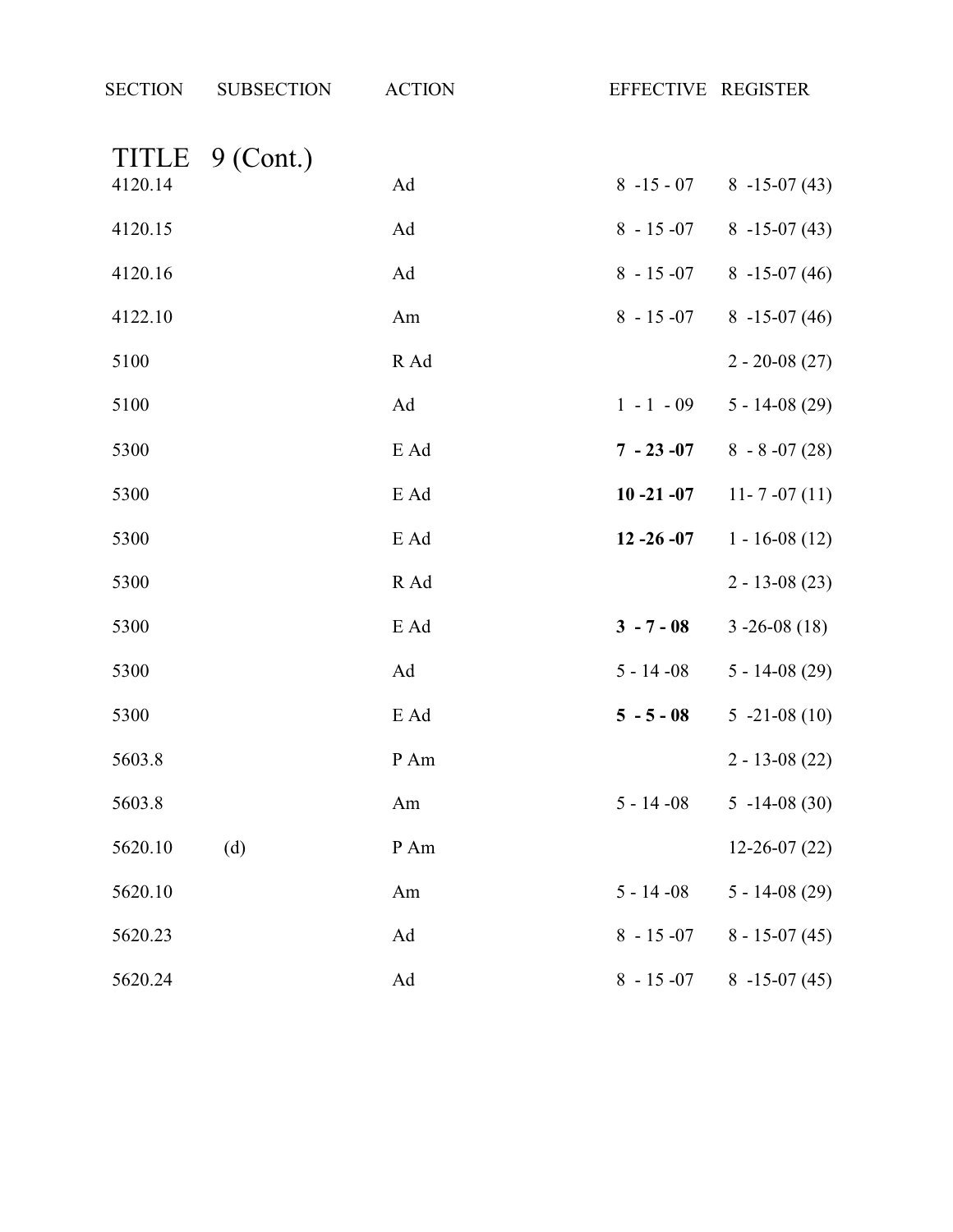| <b>SECTION</b> | <b>SUBSECTION</b> | <b>ACTION</b> | EFFECTIVE REGISTER |                    |
|----------------|-------------------|---------------|--------------------|--------------------|
| TITLE<br>6174  | $9$ (Cont.)       | E Ad          | $11 - 1 - 07$      | $11-14-07(1)$      |
| 6174           |                   | EP Ad         | $1 - 28 - 08$      | $2 - 13 - 08(3)$   |
| 6174           |                   | E Ad          | $3 - 25 - 08$      | $4 - 9 - 08(8)$    |
| 6174           |                   | Ad            | $4 - 23 - 08$      | $4 - 23 - 08$ (14) |
| 6209.11        |                   | P Rep         |                    | $10-17-07(17)$     |
| 6209.11        |                   | P Rep         |                    | $12 - 5 - 07(2)$   |
| 6210           |                   | P Am          |                    | $8 - 1 -07(12)$    |
| 6210           |                   | P Rep Ad      | $10 - 17 - 07$     | $10-17-07(17)$     |
| 6210           |                   | P Rep Ad      |                    | $12 - 5 - 07(2)$   |
| 6211           |                   | P Rep         |                    | $10-17-07(17)$     |
| 6211           |                   | P Rep         |                    | $12 - 5 - 07(2)$   |
| 7010.3 $(c)$   |                   | Ad            | $8 - 28 - 07$      | $9 - 12 - 07(4)$   |
| 9003.1         |                   | P Am          |                    | $3 - 5 -08(4)$     |
| 9003.2         |                   | P Am          |                    | $3 - 5 -08(4)$     |
| 9003.5         |                   | P Am          |                    | $3 - 5 -08(4)$     |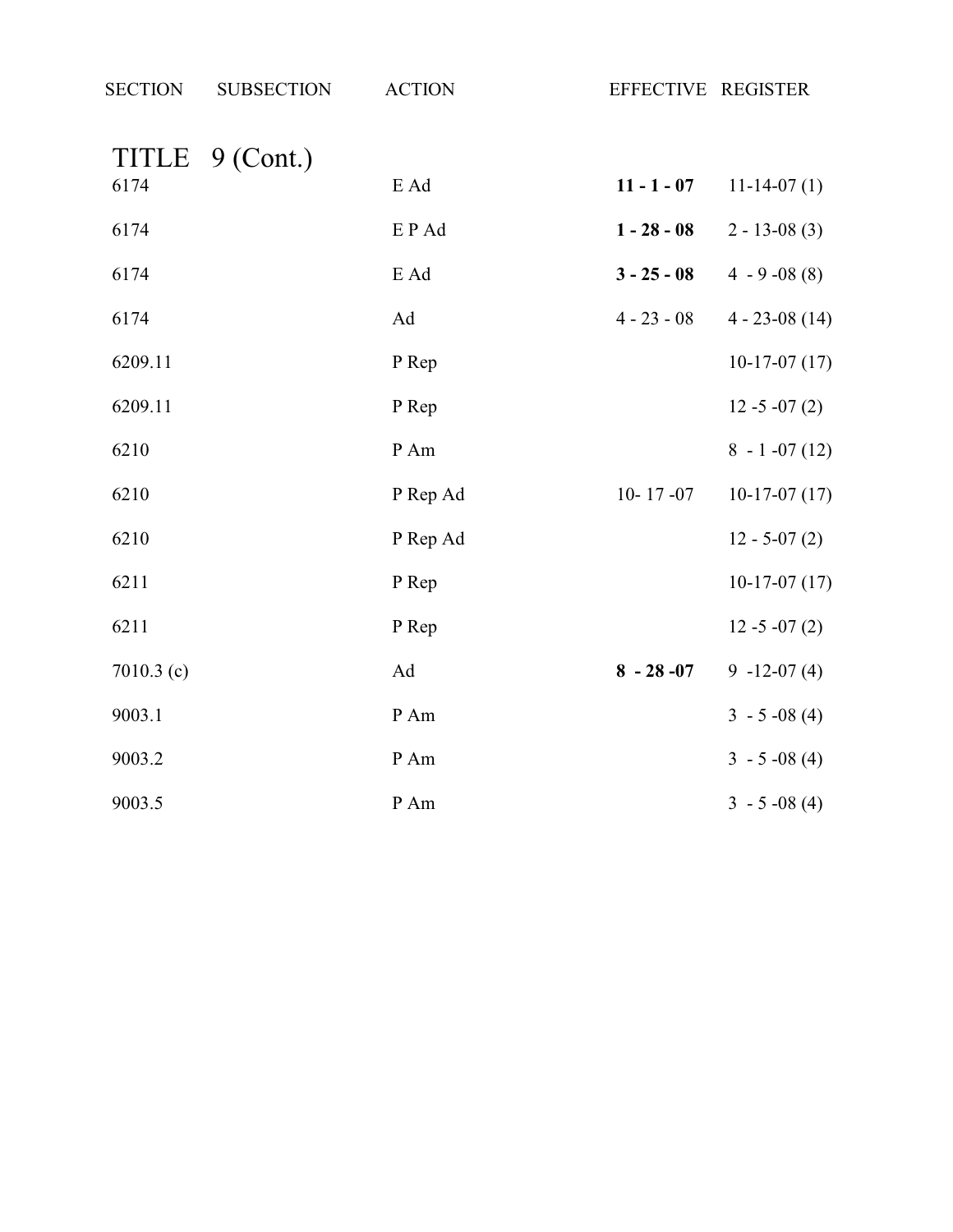| TITLE 10 |        |               |                    |
|----------|--------|---------------|--------------------|
| $6 - 1$  | Am     | $11 - 7 - 07$ | $11 - 7 - 07(5)$   |
| 11       | P Am   |               | $2 - 20 - 08(13)$  |
| 58-2     | Am     | $11 - 7 - 07$ | 11 - 7 - 07 (4)    |
| 59       | E Am   | $4 - 8 - 08$  | $4 - 23 - 08(14)$  |
| 80       | E Am   | $3 - 3 - 08$  | $3 - 19 - 08(5)$   |
| 80.2     | P Am   |               | $10-31-07(26)$     |
| 80.2     | E Am   | $4 - 29 - 08$ | $5 - 14 - 08(17)$  |
| 80.11    | Rep    | $3 - 19 - 08$ | $3 - 19 - 08(17)$  |
| 80.12    | Rep    | $3 - 19 - 08$ | $3 - 19 - 08(17)$  |
| 80.23    | E Am   | $4 - 29 - 08$ | $5 - 14 - 08(17)$  |
| 80.67    | E Am   | $4 - 29 - 08$ | $5 - 14 - 08(17)$  |
| 80.68    | E Am   | $4 - 29 - 08$ | $5 - 14 - 08(17)$  |
| 80.69    | E Am   | $4 - 29 - 08$ | $5 - 14 - 08(17)$  |
| 80.71    | E Am   | $4 - 29 - 08$ | $5 - 14 - 08(17)$  |
| 80.73    | E Am   | $4 - 29 - 08$ | $5 - 14 - 08(17)$  |
| 80.74    | $E$ Am | $4 - 29 - 08$ | $5 - 14 - 08$ (17) |
| 80.132   | P Am   |               | $10-31-07(26)$     |
| 80.132   | E Am   | $4 - 29 - 08$ | $5 - 14 - 08(17)$  |
| 80.134   | P Am   |               | $10-31-07(26)$     |
| 80.134   | E Am   | $4 - 29 - 08$ | $5 - 14 - 08$ (17) |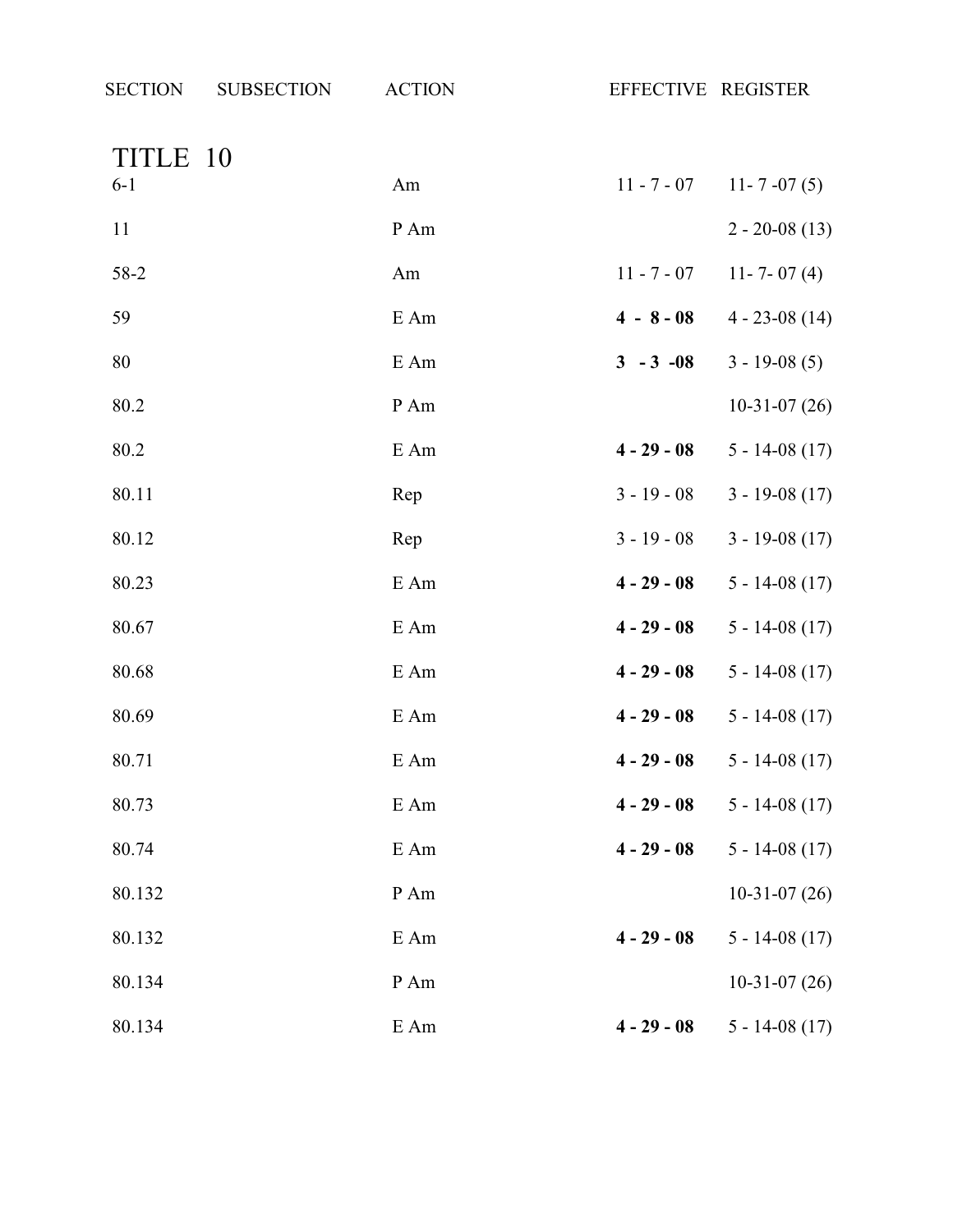| <b>SECTION</b> | <b>SUBSECTION</b> | <b>ACTION</b> | EFFECTIVE REGISTER |                   |
|----------------|-------------------|---------------|--------------------|-------------------|
|                | TITLE 10 (Cont.)  |               |                    |                   |
| 85             |                   | E Am          | $8 - 6 - 07$       | $8 - 22 - 07(4)$  |
| 85             |                   | E Am          | $10 - 4 - 07$      | $10-24-07(26)$    |
| 85             |                   | E Am          | $12 - 4 - 07$      | $12-19-07(4)$     |
| 85             |                   | E Am          | $3 - 3 - 08$       | $3 - 19 - 08(5)$  |
| 86-1.55        |                   | E Am          | $1 - 23 - 08$      | $2 - 13 - 08(10)$ |
| 86-1.55        |                   | E Am          | $4 - 22 - 08$      | $5 - 7 -08(30)$   |
| 86-1.62        |                   | E Am          | $1 - 23 - 08$      | $2 - 13 - 08(10)$ |
| 86-1.62        |                   | E Am          | $4 - 22 - 08$      | $5 - 7 -08(30)$   |
| 86-1.63        |                   | E Am          | $1 - 23 - 08$      | $2 - 13 - 08(10)$ |
| 86-1.63        |                   | E Am          | $4 - 22 - 08$      | $5 - 7 -08(30)$   |
| 86-2.38        |                   | P Ad          |                    | $1 - 2 - 08(24)$  |
| 86-2.38        |                   | Ad            | $4 - 23 - 08$      | $4 - 23 - 08(16)$ |
| 86-4.9         |                   | E Am          | $3 - 10 - 08$      | $3 - 26 - 08(2)$  |
| 400.23         |                   | Rep           | $12 - 19 - 07$     | $12-19-07(8)$     |
| 402            |                   | E Ad          | $8 - 22 - 07$      | $9 - 12 - 07(19)$ |
| 402            |                   | E Ad          | $11 - 19 - 07$     | $12 - 5 - 07(3)$  |
| 402            |                   | E Ad          | $2 - 19 - 08$      | $3 - 5 -08(13)$   |
| 402            |                   | E Ad          | $5 - 19 - 08$      | $6 - 4 - 08(14)$  |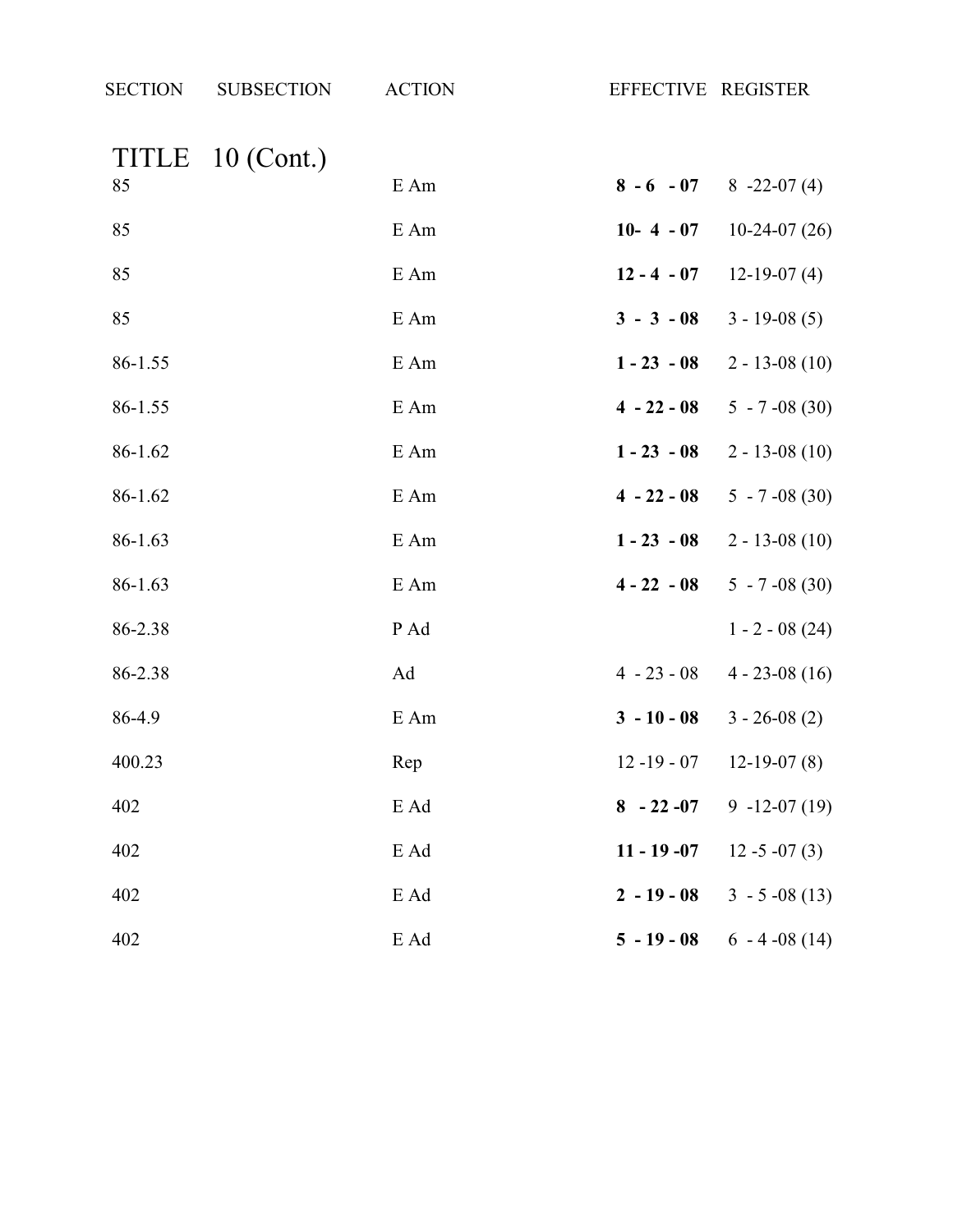| <b>SECTION</b> | <b>SUBSECTION</b> | <b>ACTION</b>       | EFFECTIVE REGISTER |                    |
|----------------|-------------------|---------------------|--------------------|--------------------|
| <b>TITLE</b>   | 10 (Cont.)        |                     |                    |                    |
| 415.2          | (u)               | $\operatorname{Ad}$ | $1 - 9 - 08$       | $1 - 9 - 08(2)$    |
| 415.13         |                   | Am                  | $1 - 9 - 08$       | $1 - 9 - 08(2)$    |
| 415.26 (k)     |                   | $\operatorname{Ad}$ | $1 - 9 - 08$       | $1 - 9 - 08(2)$    |
| 763.12         |                   | P Am                |                    | $1 - 2 -08(26)$    |
| 763.12         |                   | Am                  | $6 - 4 - 08$       | $6 - 4 - 08(17)$   |
| 763.13(b)      |                   | Am                  | $12-19-07$         | $12-19-07(8)$      |
| 766.10         |                   | P Am                |                    | $1 - 2 - 08(26)$   |
| 766.10         |                   | Am                  | $6 - 4 - 08$       | $6 - 4 - 08(17)$   |
| 766.11(f)      |                   | Am                  | $12-19-07$         | $12-19-07(8)$      |
| 766.12         |                   | P Am                |                    | $1 - 2 - 08(26)$   |
| 766.12         |                   | Am                  | $6 - 4 - 08$       | $6 - 4 - 08(17)$   |
| 901.9          |                   | Am                  | $12 - 5 - 07$      | $12 - 5 - 07(7)$   |
| 910            |                   | E Ad                | $12 - 4 - 07$      | $12-19-07(4)$      |
| 910            |                   | E Ad                | $3 - 3 - 08$       | $3 - 19 - 08(5)$   |
| 1001           |                   | R Ad                |                    | $12 - 26 - 07(10)$ |
| 1001           |                   | $\operatorname{Ad}$ | $3 - 26 - 08$      | $3 - 26 - 08(5)$   |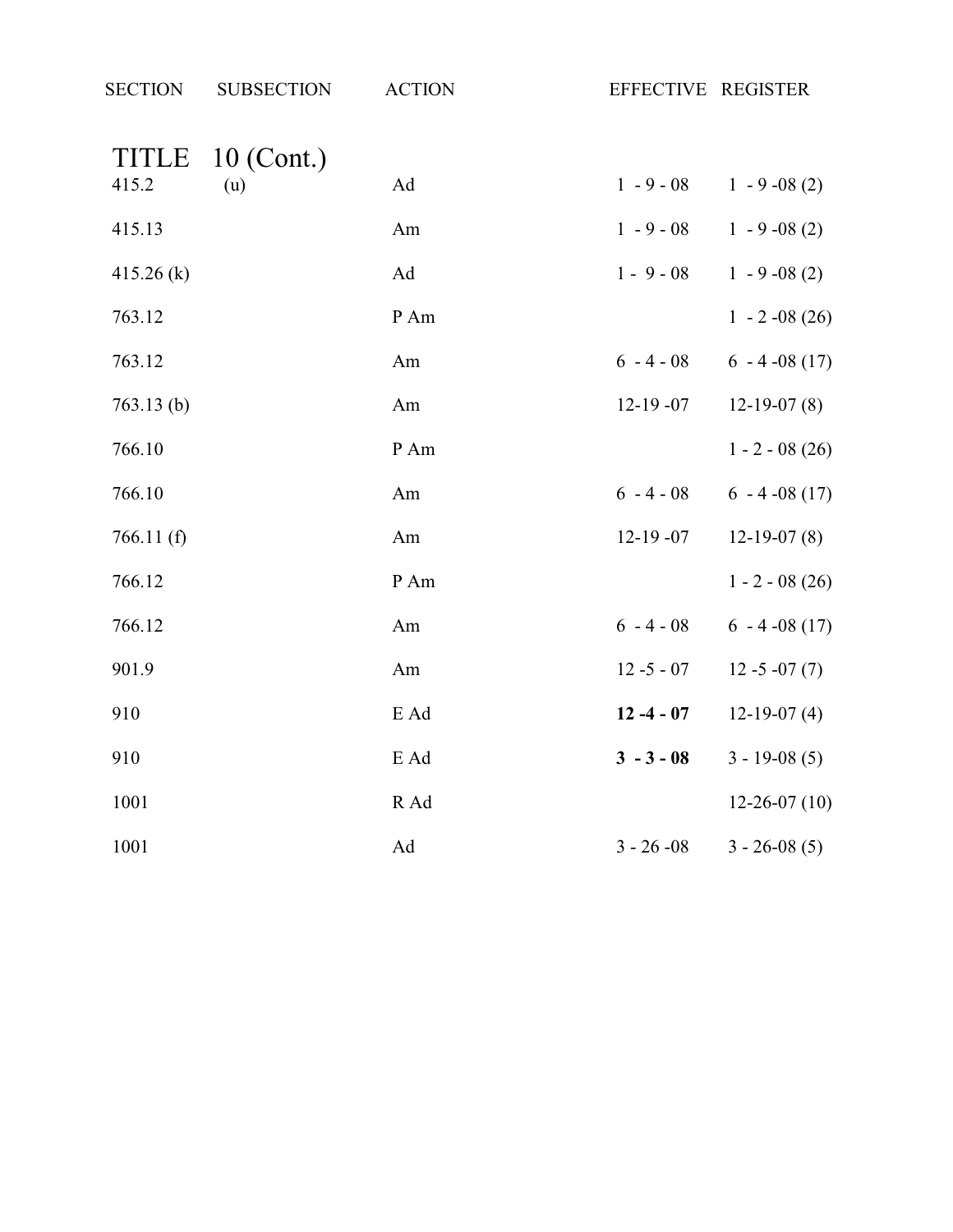| <b>SECTION</b> | <b>SUBSECTION</b> | <b>ACTION</b> | EFFECTIVE REGISTER |                   |
|----------------|-------------------|---------------|--------------------|-------------------|
| TITLE          | -11               |               |                    |                   |
| 12             |                   | Ad            | $10 - 17 - 07$     | $10-17-07(20)$    |
| 27             |                   | P Am          |                    | $10 - 3 - 07(32)$ |
| 27             |                   | Am            | $12 - 19 - 07$     | $12-19-07(9)$     |
| 42             |                   | R Am          |                    | $10-10-07(27)$    |
| 42             |                   | Am            | $1 - 1 - 08$       | $12 - 5 - 07(9)$  |
| 52             |                   | Am            | $3 - 12 - 08$      | $3 - 12 - 08(17)$ |
| 52.16          | (c)(5)            | $E$ Am        | $7 - 24 - 07$      | $8 - 8 - 07(22)$  |
| 52.16          | (c)(5)            | Am            | $11 - 7 - 07$      | 11 - 7 - 07 (6)   |
| 52.70          |                   | E Am          | $8 - 7 - 07$       | $8 - 22 - 07(12)$ |
| 52.70          | (d)(9),(e)(5)     | EP Ad         | $11 - 20 - 07$     | $12 - 5 - 07(7)$  |
| 56             |                   | E Ad          | $7 - 24 - 07$      | $8 - 8 - 07(18)$  |
| 56             |                   | Ad            | $11 - 7 - 07$      | $11 - 7 - 07(5)$  |
| $64 - 2$       |                   | Am            | $10 - 10 - 07$     | $10-10-07(27)$    |
| 67             |                   | P Am          |                    | $12 - 12 - 07(7)$ |
| 68             |                   | P Am          |                    | $1 - 9 - 08(7)$   |
| 68             |                   | Am            | $4 - 16 - 08$      | $4-16-06(8)$      |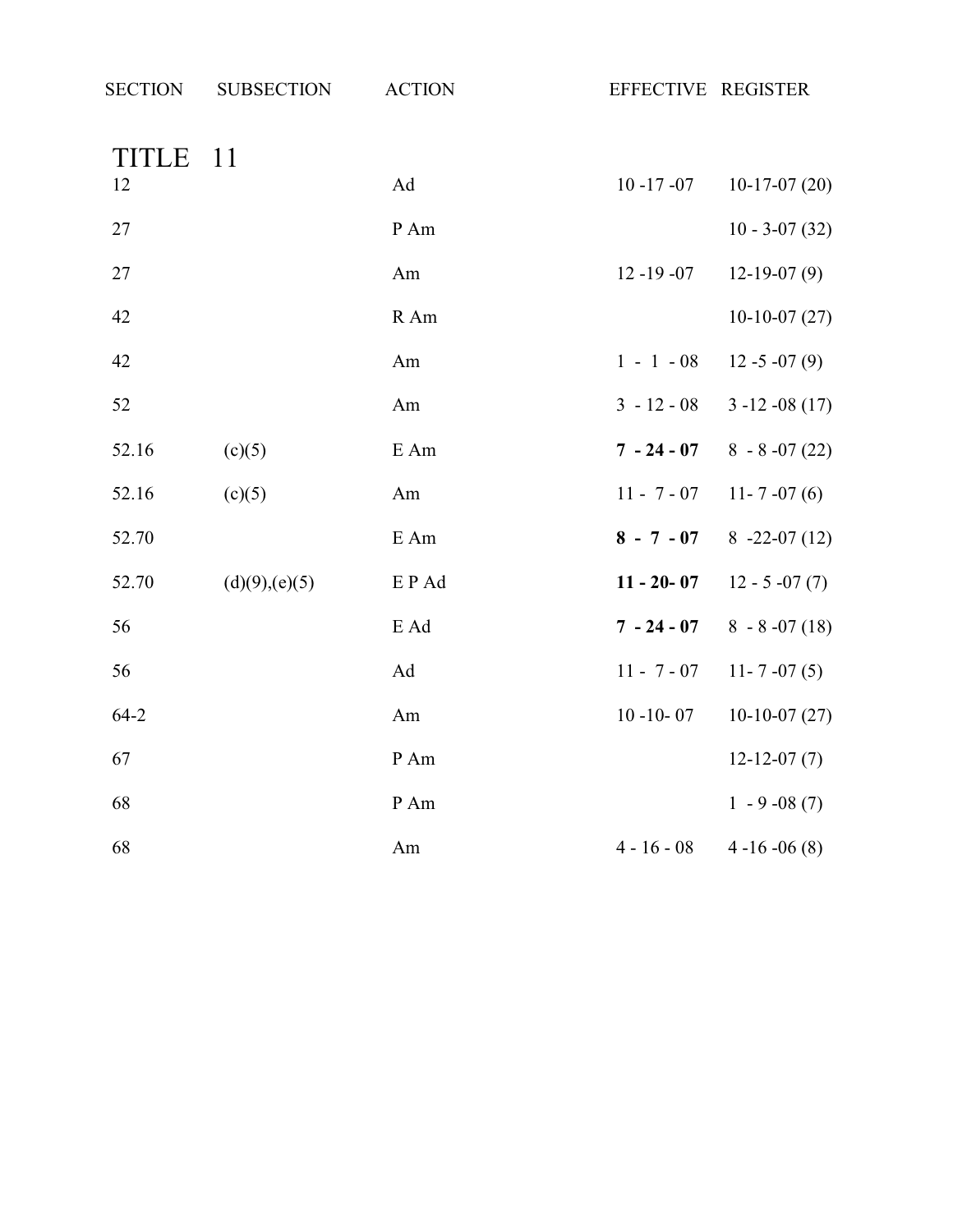| <b>SECTION</b> | <b>SUBSECTION</b> | <b>ACTION</b> | EFFECTIVE REGISTER |                                |
|----------------|-------------------|---------------|--------------------|--------------------------------|
|                | TITLE 11 (Cont.)  |               |                    |                                |
| 74             |                   | Am            |                    | $8 - 8 - 07$ $8 - 8 - 07$ (23) |
| 98             |                   | P Am          |                    | $10-17-07(21)$                 |
| 98             |                   | Am            | $12 - 26 - 07$     | $12-26-07(15)$                 |
| 100            |                   | P Am          |                    | $10-17-07(23)$                 |
| 100            |                   | Am            | $12 - 26 - 07$     | $12-26-07(15)$                 |
| 151            |                   | E Am          | $9 - 19 - 07$      | $10-10-07(22)$                 |
| 151            |                   | E Am          | $12 - 12 - 07$     | $1 - 2 - 08(28)$               |
| 151            |                   | E Am          | $3 - 11 - 08$      | $3 - 26 - 08(9)$               |
| 151            |                   | P Am          |                    | $4 - 16 - 08(8)$               |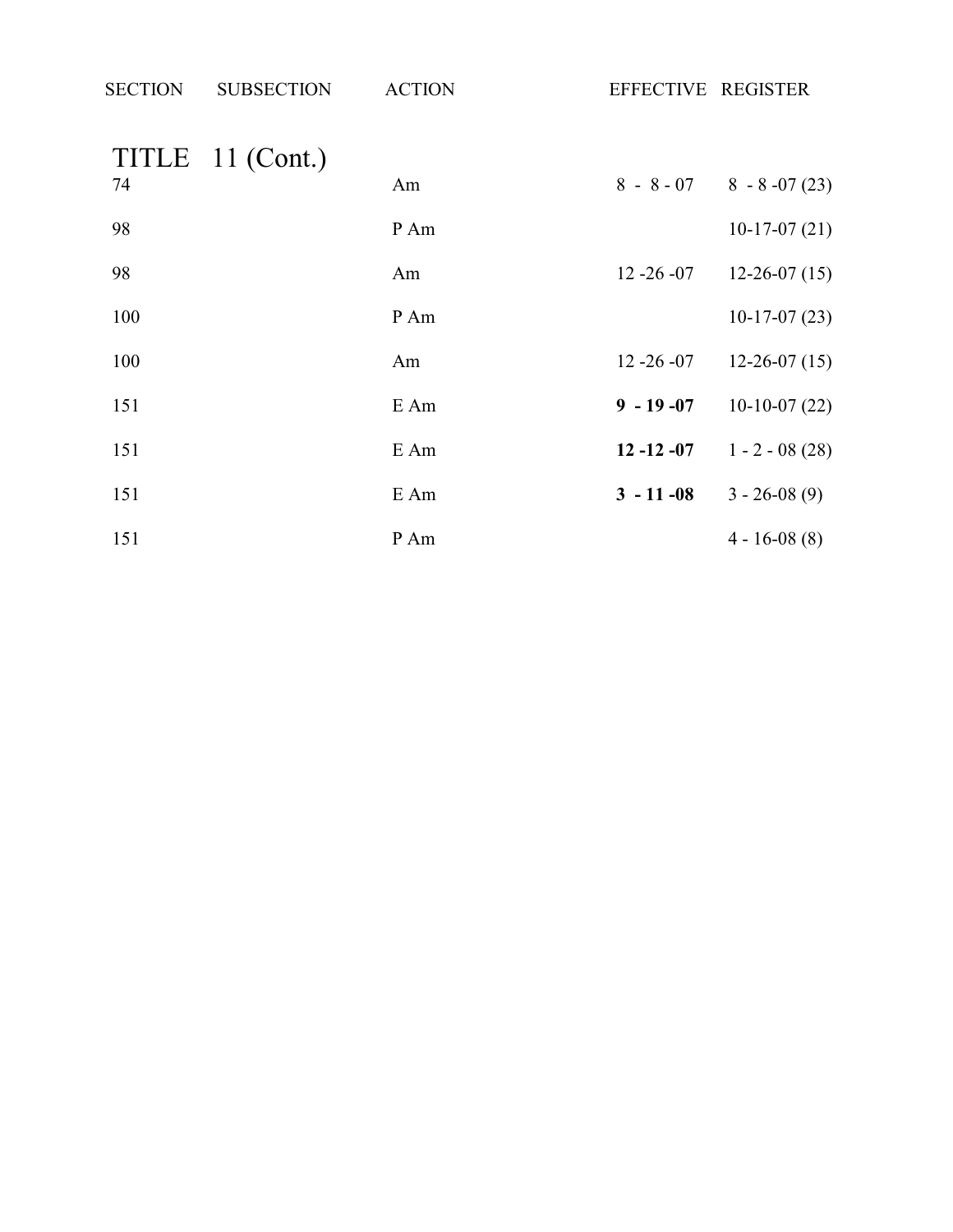| <b>SECTION</b> | <b>SUBSECTION</b> | <b>ACTION</b> |                | EFFECTIVE REGISTER |
|----------------|-------------------|---------------|----------------|--------------------|
|                | TITLE 11 (Cont.)  |               |                |                    |
| 350            |                   | R Am          |                | $8 - 22 - 07(14)$  |
| 350            |                   | Am            | $10 - 17 - 07$ | $10-17-07(20)$     |
| 361.5          |                   | P Am          |                | $10-10-07(30)$     |
| 361.5          |                   | E Am          | $12 - 19 - 08$ | $1 - 9 - 08(3)$    |
| 361.5          |                   | E Am          | $2 - 22 - 08$  | $3 - 12 - 08(13)$  |
| 361.5          |                   | E Am          | $4 - 22 - 08$  | $5 - 7 - 08(33)$   |
| 361.6          |                   | P Ad          |                | $10-10-07(30)$     |
| 361.6          |                   | E Ad          | $2 - 22 - 08$  | $3 - 12 - 08(13)$  |
| 361.6          |                   | E Ad          | $4 - 22 - 08$  | $5 - 7 -08(33)$    |
| 361.6 / 361.7  |                   | P Ren         |                | $10-10-07(30)$     |
| 361.6 / 361.7  |                   | E Ren         | $2 - 22 - 08$  | $3 - 12 - 08(13)$  |
| 361.6 / 361.7  |                   | E Ren         | $4 - 22 - 08$  | $5 - 7 - 08(33)$   |
| 361.7/361.8    |                   | P Ren         |                | $10-10-07(30)$     |
| 361.7 / 361.8  |                   | E Ren         | $2 - 22 - 08$  | $3 - 12 - 08(13)$  |
| 361.7 / 361.8  |                   | E Ren         | $4 - 22 - 08$  | $5 - 7 - 08$ (33)  |
| 361.7          | (a)               | E Am          | $9 - 21 - 07$  | $10-10-07(23)$     |
| 361.7          | (a)               | P Am          |                | $10-10-07(30)$     |
| 361.7          |                   | E Am          | $4 - 22 - 08$  | $5 - 7 -08(33)$    |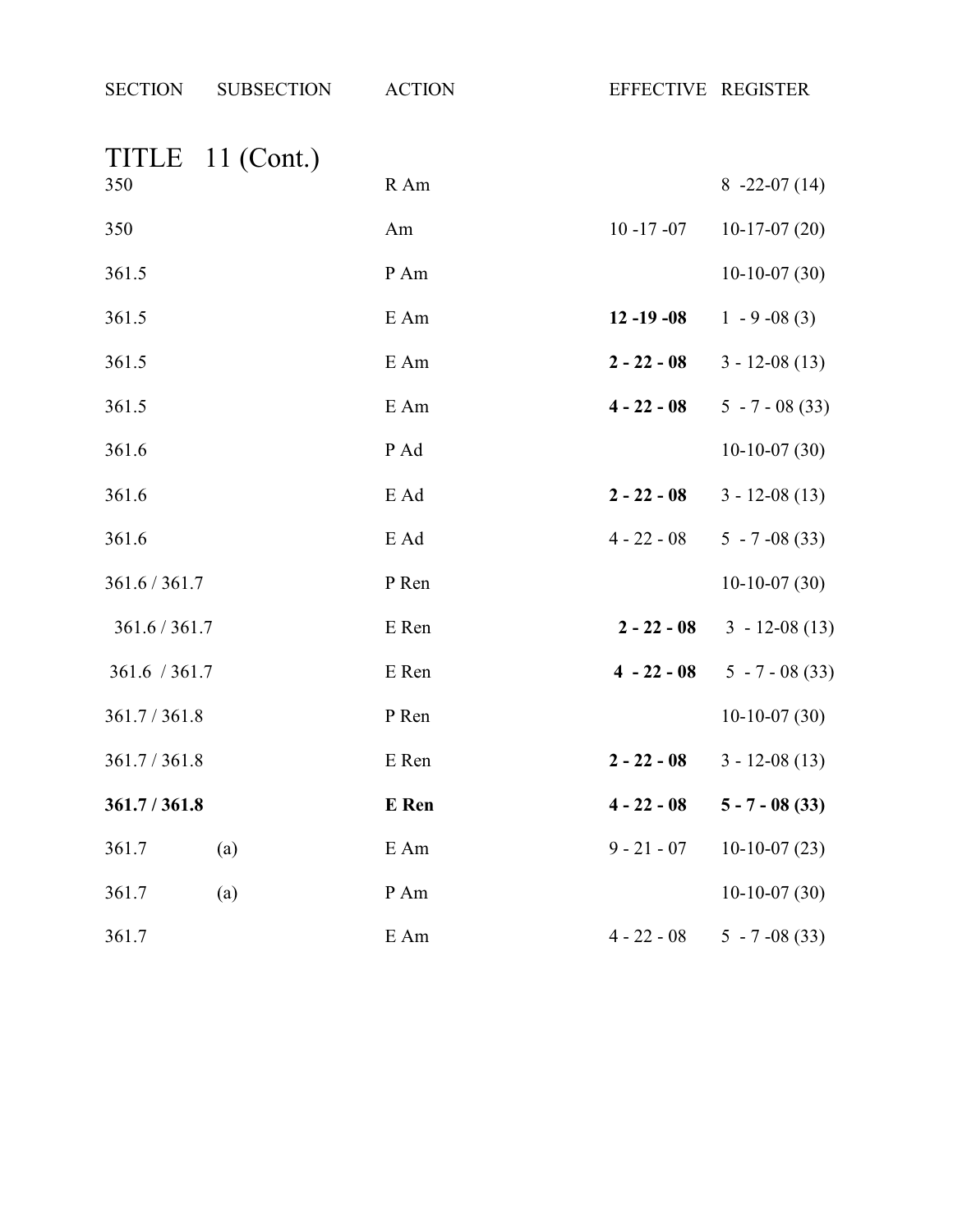| <b>SECTION</b> | <b>SUBSECTION</b> | <b>ACTION</b> | EFFECTIVE REGISTER |                   |
|----------------|-------------------|---------------|--------------------|-------------------|
|                | TITLE 11 (Cont.)  |               |                    |                   |
| $362 - 2.7$    | (d),(e),(f)       | E Ad          | $8 - 2 - 07$       | $8 - 22 - 07(10)$ |
| $362 - 2.7$    | (d),(e),(f)       | P Ad          |                    | $8 - 22 - 07(16)$ |
| $362 - 2.8$    |                   | E Ad          | $8 - 2 - 07$       | $8 - 22 - 07(10)$ |
| $362 - 2.8$    |                   | E Ad          |                    | $8 - 22 - 07(16)$ |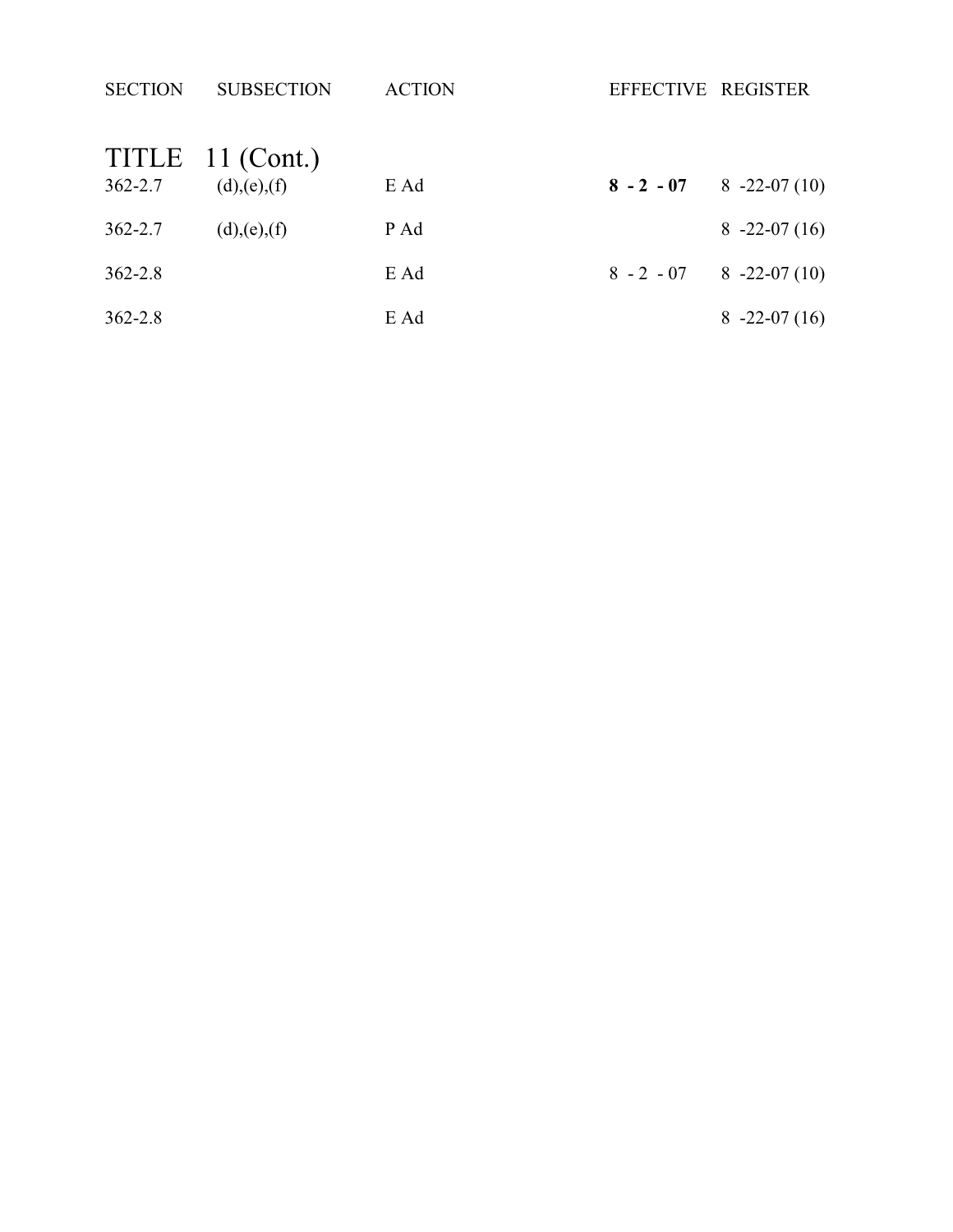| <b>SECTION</b> | <b>SUBSECTION</b> | <b>ACTION</b> | EFFECTIVE REGISTER |                               |
|----------------|-------------------|---------------|--------------------|-------------------------------|
| TITLE 12       |                   |               |                    |                               |
| 300            |                   | P Am          |                    | $4 - 9 -08(35)$               |
| 300.2          | (d)(11)           | E Am          |                    | $2 - 26 - 07$ 1 -16-08 (16)   |
| 300.2          | (d)(11)           | E Am          |                    | $3 - 24 - 08$ 4 - 9 - 08 (32) |
| 303            |                   | P Am          |                    | $4 - 9 - 08(35)$              |
| 310            |                   | P Am          |                    | $4 - 9 - 08(35)$              |
| 325            |                   | P Am          |                    | $4 - 9 -08(33)$               |
| 325-5.2        |                   | Am            | $3 - 12 - 08$      | $3 - 12 - 08(27)$             |
| 326            |                   | P Am          |                    | $4 - 9 -08(33)$               |
| 329            |                   | P Am          |                    | $4 - 9 -08(33)$               |
| 330            |                   | P Am          |                    | $4 - 9 - 08(33)$              |
| 331            |                   | P Am          |                    | $4 - 9 -08(33)$               |
| 333            |                   | P Am          |                    | $4 - 9 - 08(33)$              |
| 340            |                   | P Am          |                    | $4 - 9 - 08(33)$              |
| 341            |                   | $\,P\,Am$     |                    | $4 - 9 -08(33)$               |
| 343            |                   | P Am          |                    | $4 - 9 - 08(33)$              |
| 440            |                   | E Ad          |                    | $7 - 11 - 07$ 8 - 1 -07 (29)  |
| 440            |                   | E Ad          | $10 - 9 - 07$      | $10-24-07(48)$                |
| 440            |                   | E Ad          | $1 - 7 - 08$       | $1 - 23 - 08(18)$             |
| 440            |                   | P Ad          |                    | $2 - 20 - 08(32)$             |
| 440            |                   | E Ad          | $4 - 7 - 08$       | $4 - 23 - 08(24)$             |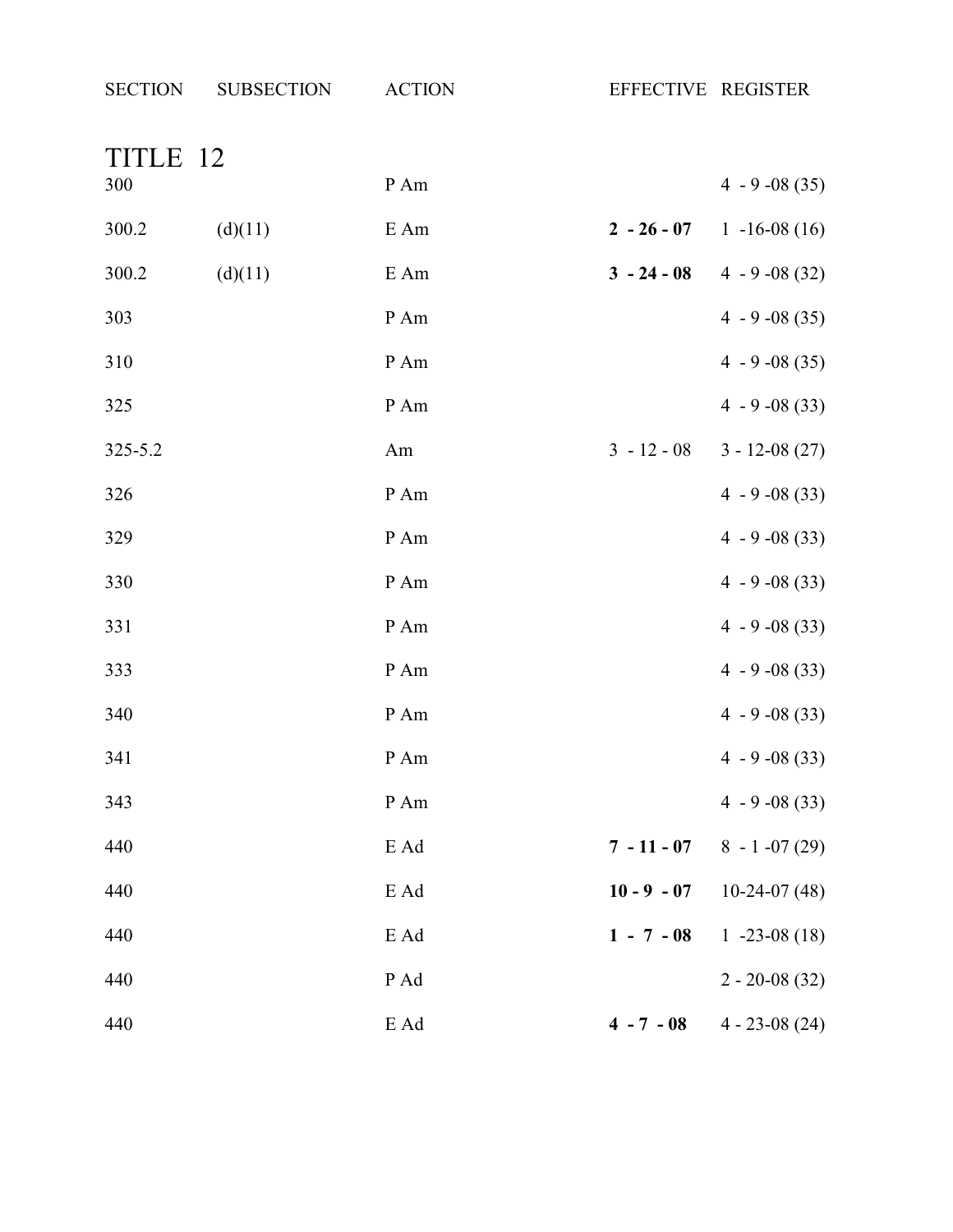| <b>SECTION</b> | <b>SUBSECTION</b> | <b>ACTION</b> | EFFECTIVE REGISTER |                                 |
|----------------|-------------------|---------------|--------------------|---------------------------------|
| 442            | TITLE 12 (Cont.)  | E Ad          |                    | $7 - 11 - 07$ 8 - 1 -07 (29)    |
| 442            |                   | E Ad          | $10 - 9 - 07$      | $10-24-07(48)$                  |
| 442            |                   | P Ad          |                    | $2 - 20 - 08(32)$               |
| 442            |                   | E Ad          |                    | $4 - 7 - 08$ $4 - 23 - 08$ (24) |
| 450            |                   | E Ad          | $1 - 7 - 08$       | $1 - 23 - 08(18)$               |
| 800.3          |                   | Am            | $10 - 17 - 07$     | $10-17-07(26)$                  |
| 800.16         |                   | P Ad          |                    | $9 - 19 - 07(6)$                |

## TITLE 13

| 400 | E P Ad | $9 - 10 - 07$ 9 - 25-07 (19)     |
|-----|--------|----------------------------------|
| 400 | E R Ad | 12 - 7 - 07 12 - 26 - 07 (15)    |
| 400 | Ad     | $2 - 27 - 08$ $2 - 27 - 08$ (10) |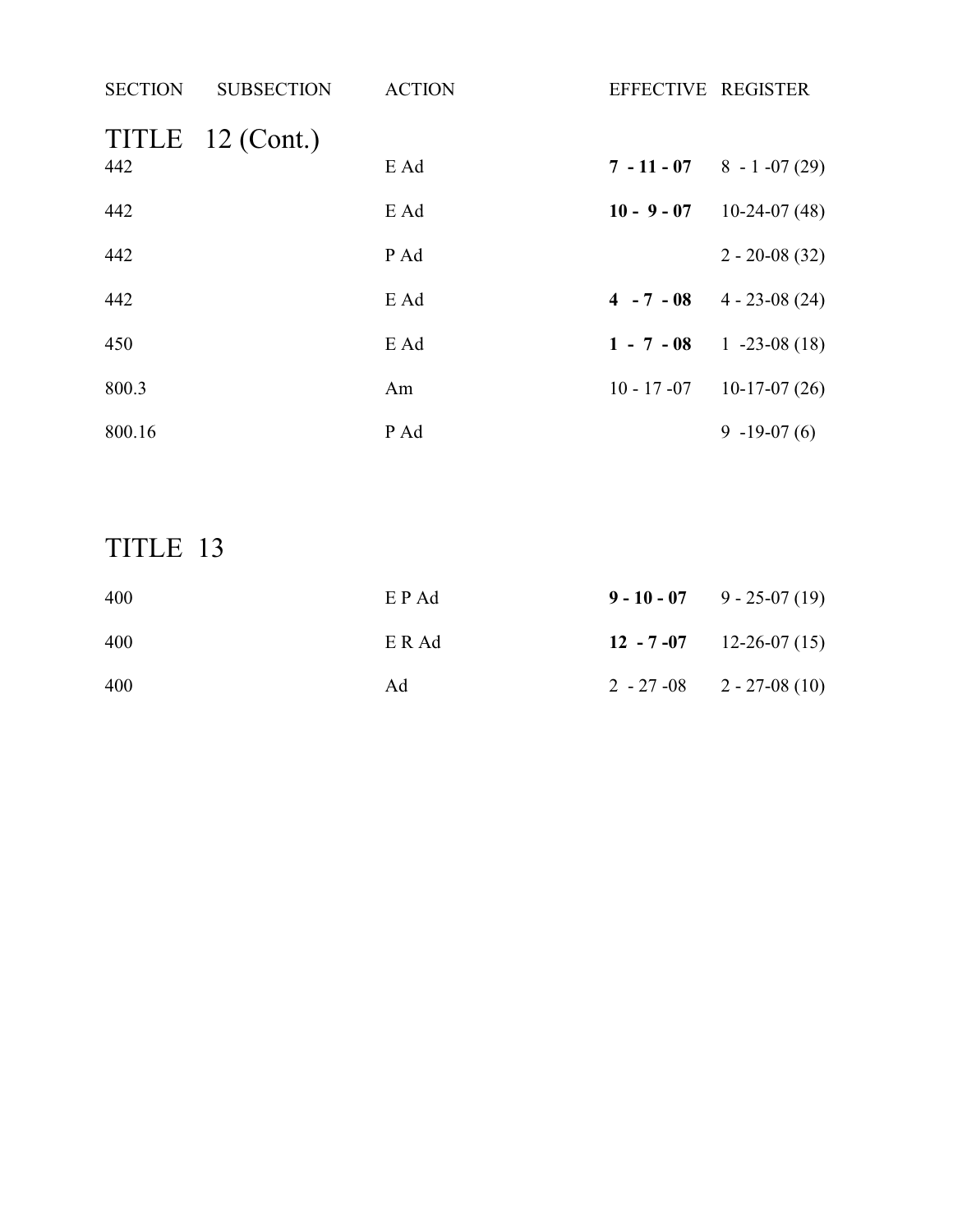| <b>SECTION</b> | <b>SUBSECTION</b> | <b>ACTION</b> | EFFECTIVE REGISTER |                              |
|----------------|-------------------|---------------|--------------------|------------------------------|
| TITLE 14<br>21 |                   | P Rep         |                    | $12-19-07(12)$               |
|                |                   |               |                    |                              |
| 21             |                   | Rep           | $2 - 27 - 08$      | $2 - 27 - 08(10)$            |
| 81.10          |                   | Am            | $4 - 30 - 08$      | 4 $-30-08(7)$                |
| 501            |                   | P Ad          |                    | $4 -30 -08(6)$               |
| 509            |                   | P Rep         |                    | $6 - 14 - 08(18)$            |
| 512            |                   | Rep Ad        | $2 - 6 - 08$       | $2 - 6 - 08(20)$             |
| 527            |                   | P Am          |                    | $12-19-07(12)$               |
| 527            |                   | E Am          | $1 - 28 - 08$      | $2 - 13 - 08(18)$            |
| 527            |                   | Am            | $2 - 27 - 08$      | $2 - 27 - 08(10)$            |
| 527            |                   | EP Am         | $4 - 25 - 08$      | $5 - 14 - 08(22)$            |
| 550            |                   | Am            | $10 - 24 - 07$     | $10-24-07(30)$               |
| 551            |                   | Am            | $4 - 30 - 08$      | $4 - 30 - 08(5)$             |
| 561            |                   | Rep           | $8 - 15 - 07$      | $8 - 15 - 07(37)$            |
| 572            |                   | P Rep Ad      |                    | $7 - 18 - 07(33)$            |
| 584.5          | (e)               | Am            |                    | $9 - 26 - 07$ 9 - 26-07 (24) |
| 587            |                   | Am            | $1 - 9 - 08$       | $1 - 9 - 08(8)$              |
| 588            |                   | Am            | $12 - 12 - 07$     | $12 - 12 - 07(15)$           |
| 588            |                   | Am            | $1 - 30 - 08$      | $1 - 30 - 08(19)$            |
| 589            |                   | Am            | $1 - 30 - 08$      | $1 - 30 - 08(19)$            |
| 590            |                   | Am            | $1 - 30 - 08$      | $1 - 30 - 08(19)$            |
| 591            |                   | Am            | $12 - 12 - 07$     | $12 - 12 - 07(15)$           |
| 591            |                   | Am            | $1 - 30 - 08$      | $1 - 30 - 08(19)$            |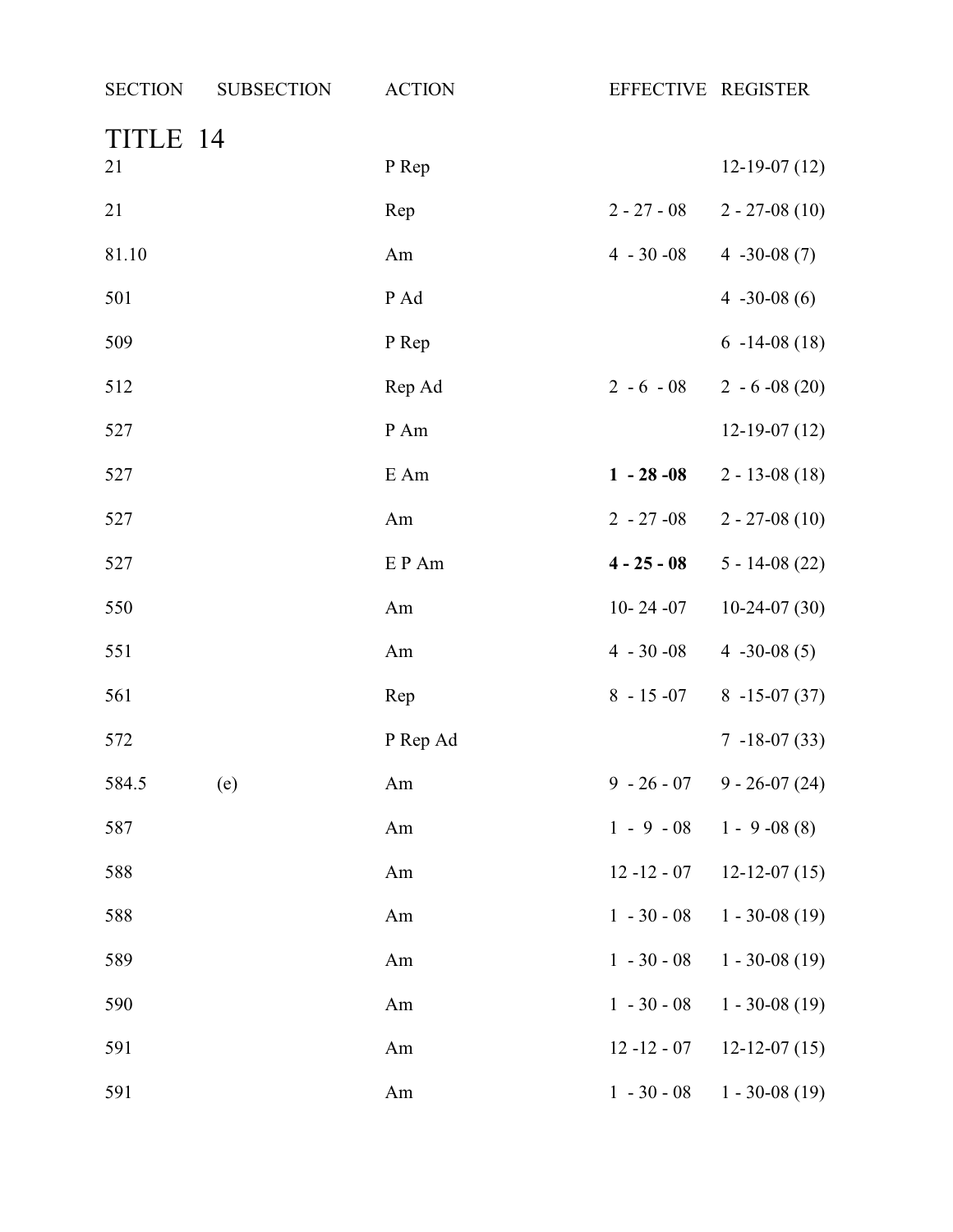| <b>SECTION</b>      | <b>SUBSECTION</b> | <b>ACTION</b> | EFFECTIVE REGISTER |                    |
|---------------------|-------------------|---------------|--------------------|--------------------|
| <b>TITLE</b><br>592 | $14$ (Cont.)      | E Am          | $9 - 6 - 07$       | $9 -26 -07(21)$    |
| 592                 |                   | P Am          |                    | $11-14-07(31)$     |
| 592                 |                   | E Am          | $12 - 4 - 07$      | $12-19-07(9)$      |
| 592                 |                   | Am            | $1 - 30 - 08$      | $1 -30 -08(19)$    |
| 624.1               |                   | E Am          | $3 - 27 - 08$      | $4 - 16 - 08(10)$  |
| 624.2               |                   | E Am          | $3 - 27 - 08$      | $4 - 16 - 08(10)$  |
| 624.3               |                   | E Am          | $3 - 27 - 08$      | $4 - 16 - 08(10)$  |
| 624.4               |                   | E Am          | $3 - 27 - 08$      | $4 - 16 - 08(10)$  |
| 624.5               |                   | E Am          | $3 - 27 - 08$      | $4 - 16 - 08(10)$  |
| 624.6               |                   | E Am          | $3 - 27 - 08$      | $4 - 16 - 08(10)$  |
| 624.8               |                   | E Ad          | $3 - 27 - 08$      | $4 - 16 - 08(10)$  |
| 624.20              |                   | E Am          | $3 - 27 - 08$      | $4 - 16 - 08(10)$  |
| 633.10              |                   | P Am          |                    | $10-17-07(39)$     |
| 633.10              |                   | Am            | $12 - 30 - 07$     | $12 - 26 - 07(20)$ |
| 633.14              |                   | Rep           | $1 - 1 - 08$       | $11-21-07(7)$      |
| 633.15              |                   | Rep Ad        | $1 - 1 - 08$       | $11-21-07(7)$      |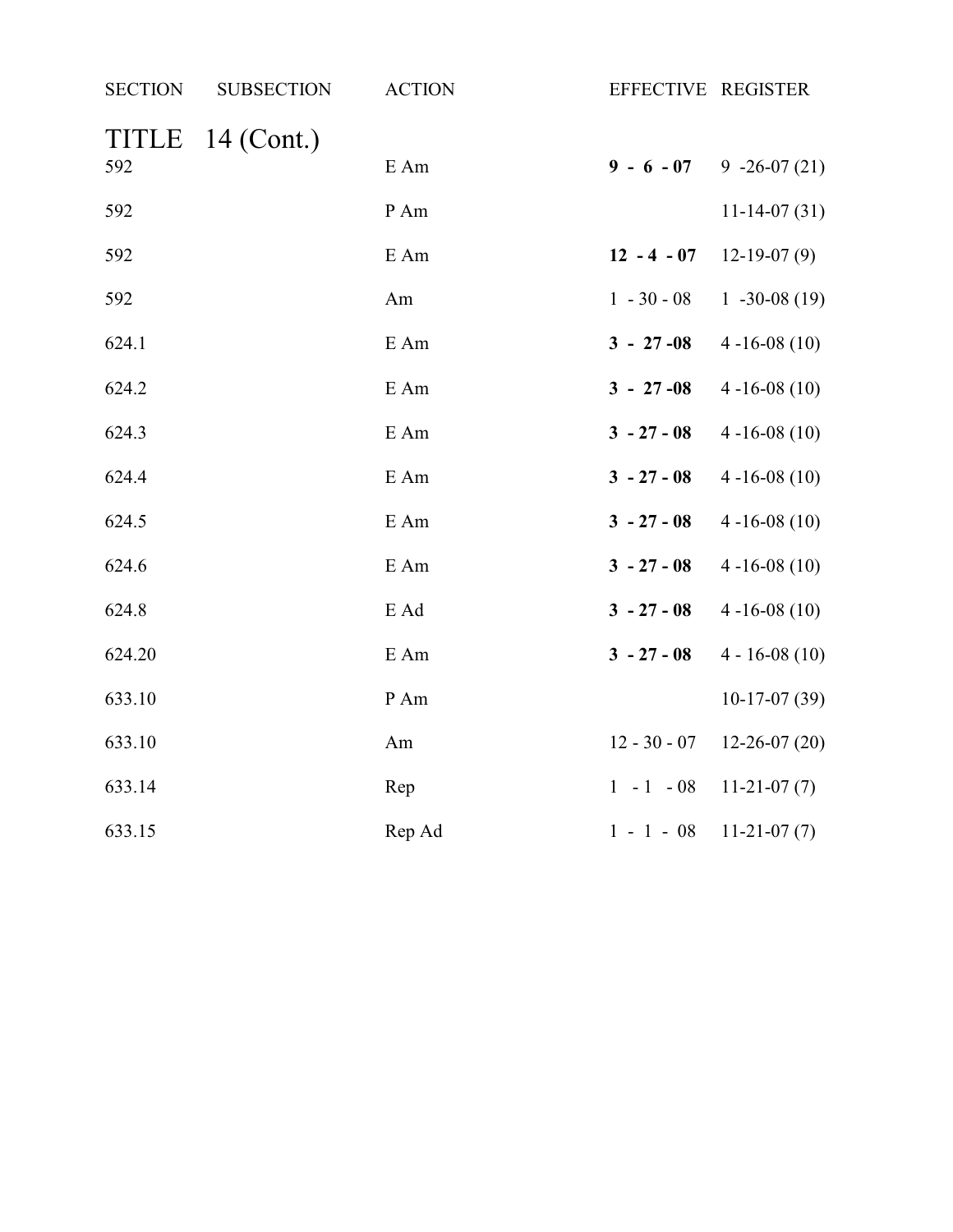| SECTION  | <b>SUBSECTION</b> | <b>ACTION</b> | EFFECTIVE REGISTER              |                             |
|----------|-------------------|---------------|---------------------------------|-----------------------------|
|          | TITLE 14 (Cont.)  |               |                                 |                             |
| 633.99   |                   | Am            | $1 - 1 - 08$ 11-21-07 (7)       |                             |
| 635-9.1  |                   | Am            | $1 - 1 - 08$ 11-21-07 (7)       |                             |
| 635-10.4 |                   | P Am          |                                 | $9 - 5 -07(14)$             |
| 635-10.4 |                   | Am            |                                 | $1 - 1 - 08$ 12-26-07 (19)  |
| 635-10.5 |                   | P Am          |                                 | $9 - 5 - 07(14)$            |
| 635-10.5 |                   | P Am          |                                 | $10-10-07(34)$              |
| 635-10.5 |                   | Am            |                                 | $1 - 1 - 08$ 12-26-07 (19)  |
| 635-10.5 |                   | E P Am        |                                 | $2 - 1 - 08$ 2 - 20-08 (20) |
| 635-10.5 |                   | Am            | $4 - 30 - 08$ $4 - 30 - 08$ (7) |                             |
| 635-99.1 |                   | Am            | $1 - 1 - 08$ 11-21-07 (7)       |                             |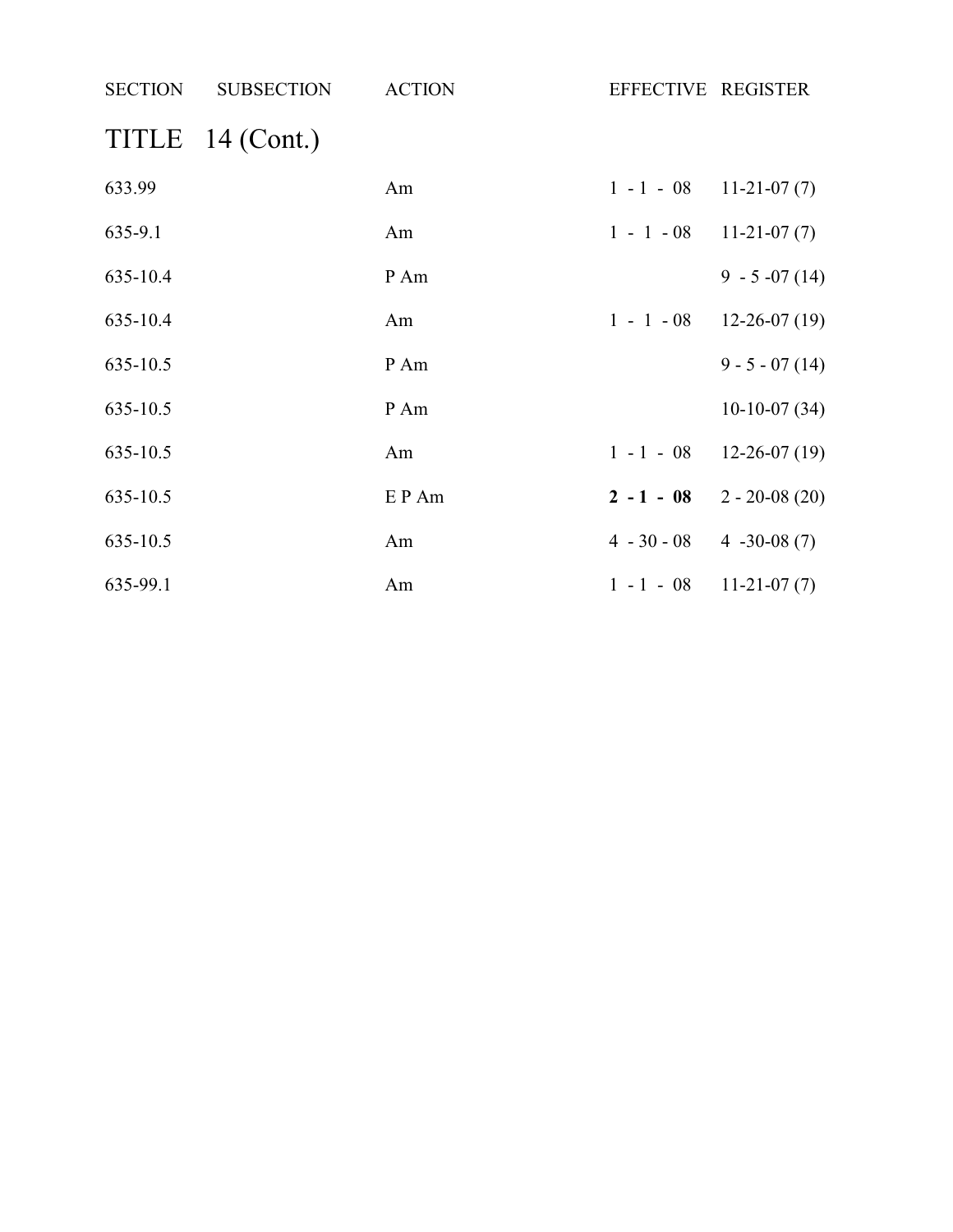| <b>SECTION</b> | <b>SUBSECTION</b> | <b>ACTION</b> | EFFECTIVE REGISTER |                   |
|----------------|-------------------|---------------|--------------------|-------------------|
| TITLE<br>671.7 | $14$ (Cont.)      | P Am          |                    | $10-10-07(34)$    |
| 671.7          |                   | Am            | $1 - 1 - 08$       | $12-26-07(19)$    |
| 671.7          |                   | E P Am        | $2 - 1 - 08$       | $2 - 20 - 08(20)$ |
| 671.7          |                   | Am            | $4 - 30 - 08$      | $4 -30 -08(7)$    |
| 671.7          |                   | P Am          |                    | $5 - 14 - 08(23)$ |
| 679.6          |                   | Am            | $1 - 1 - 08$       | $12-26-07(19)$    |
| 679.6          |                   | P Am          |                    | $5 - 14 - 08(23)$ |
| 680.12         |                   | P Am          |                    | $10-10-07(34)$    |
| 680.12         |                   | Am            | $1 - 1 - 08$       | $12-26-07(19)$    |
| 680.12         |                   | EP Am         | $2 - 1 - 08$       | $2 - 20 - 08(20)$ |
| 680.12         |                   | Am            | $4 - 30 - 08$      | 4 $-30-08(7)$     |
| 681.14         |                   | P Am          |                    | $10-10-07(34)$    |
| 681.14         |                   | Am            | $1 - 1 - 08$       | $12-26-07(19)$    |
| 681.14         |                   | EP Am         | $2 - 1 - 08$       | $2 - 20 - 08(20)$ |
| 681.14         |                   | Am            | $4 - 30 - 08$      | 4 $-30-08(7)$     |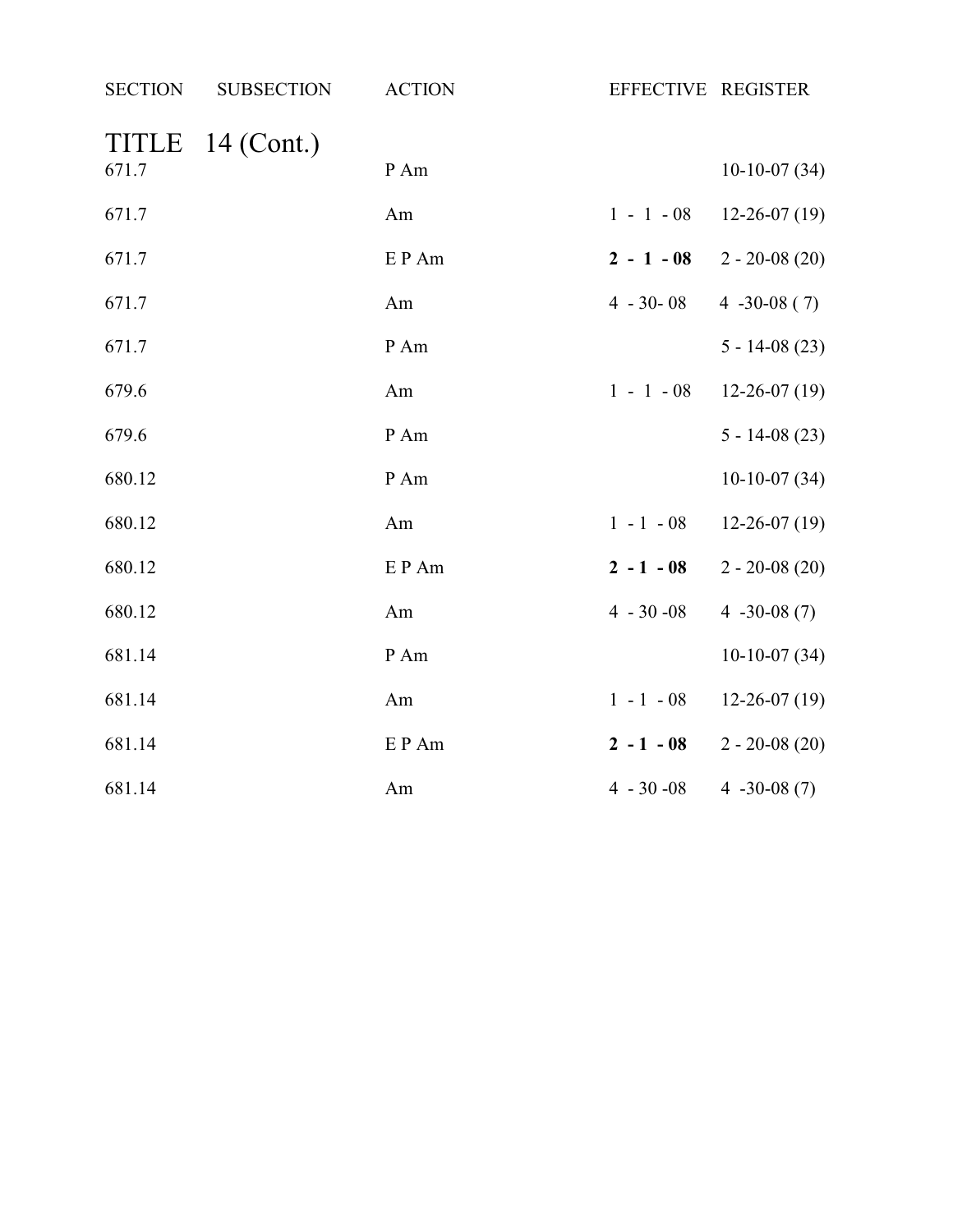| <b>SECTION</b>  | <b>SUBSECTION</b> | <b>ACTION</b> | EFFECTIVE REGISTER |                    |
|-----------------|-------------------|---------------|--------------------|--------------------|
| TITLE           | $14$ (Cont.)      |               |                    |                    |
| 686.13          |                   | P Am          |                    | $10-10-07(34)$     |
| 686.13          |                   | Am            | $1 - 2 - 08$       | $12 - 26 - 07(19)$ |
| 687.8           |                   | P Am          |                    | $12 - 27 - 07(48)$ |
| 690.7           |                   | P Am          |                    | $10-10-07(34)$     |
| 690.7           |                   | Am            | $1 - 2 - 08$       | $12 - 26 - 07(19)$ |
| 690.7           |                   | P Am          |                    | $5 - 14 - 08(23)$  |
| 815             |                   | P Ad          |                    | $2 - 20 - 08(1)$   |
| 815             |                   | Ad            | $4 - 23 - 08$      | $4 - 23 - 08(7)$   |
| 828             |                   | E Am          | $4 - 7 - 08$       | $4 - 23 - 08(7)$   |
| 841.11 (a), (b) |                   | E Am          | $10 - 11 - 07$     | $10-31-07(6)$      |
| 841.11(d)       |                   | E Ad          | $10 - 11 - 07$     | $10-31-07(6)$      |
| 841.14(a)       |                   | E Am          | $10 - 11 - 07$     | $10-31-07(6)$      |
| 853             |                   | P Am          |                    | $12 - 26 - 07(1)$  |
| 853             |                   | Am            | $2 - 27 - 08$      | $2 - 27 - 08(1)$   |
| 855             |                   | P Am          |                    | $12 - 26 - 07(1)$  |
| 855             |                   | Am            | $2 - 27 - 08$      | $2 - 27 - 08(1)$   |
| 856             |                   | P Ad          |                    | $3 - 12 - 08(1)$   |
| 856             |                   | Ad            | $7 - 24 - 08$      | $5 -28 -08(1)$     |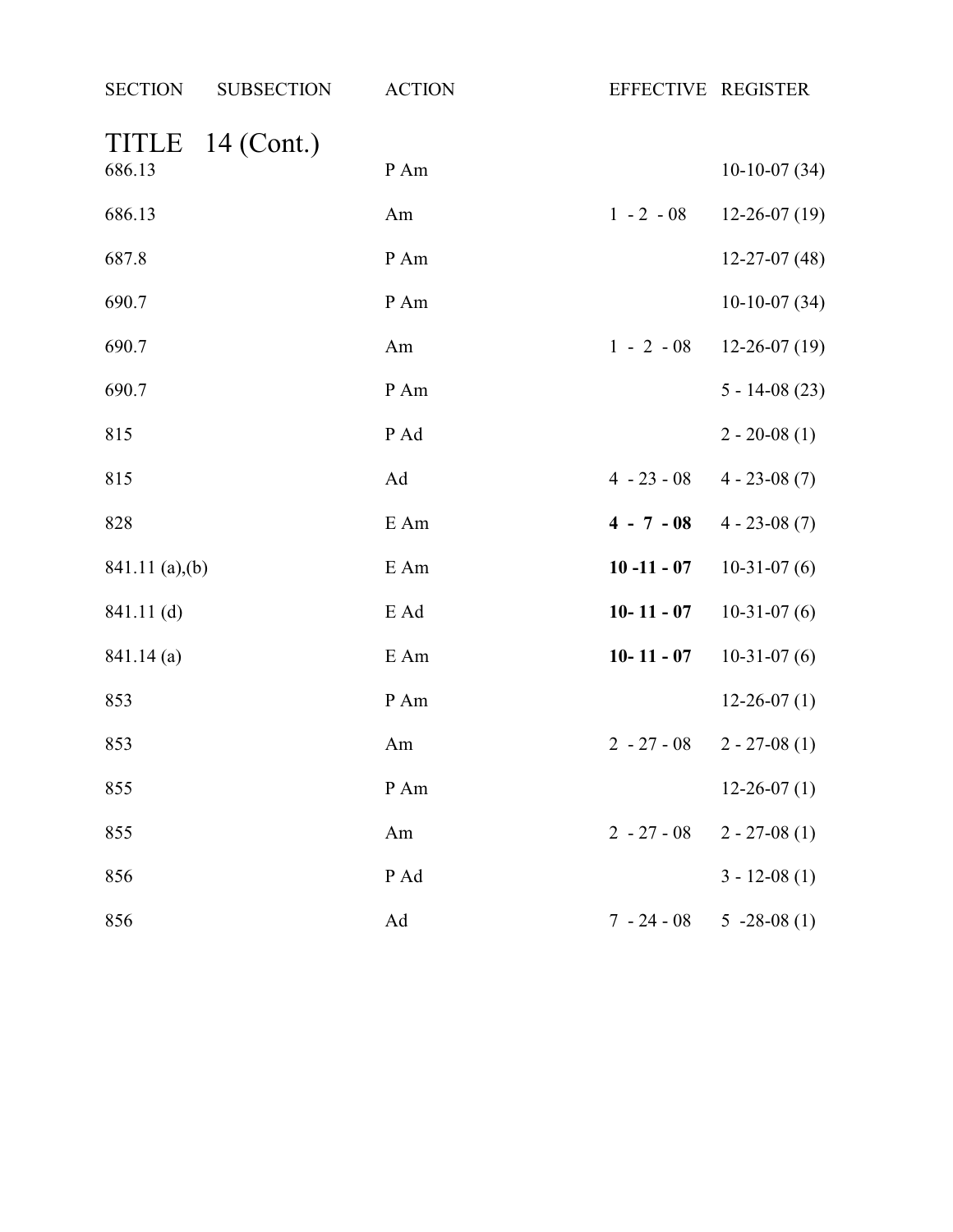| <b>SECTION</b> | <b>SUBSECTION</b> | <b>ACTION</b> | EFFECTIVE REGISTER |                    |
|----------------|-------------------|---------------|--------------------|--------------------|
| TITLE 15       |                   |               |                    |                    |
| $\mathfrak{Z}$ |                   | P Am          |                    | $11-21-07(12)$     |
| 29             |                   | Am            | $1 - 23 - 08$      | $1 - 23 - 08(11)$  |
| 79             |                   | Am            | $1 - 23 - 08$      | $1 - 23 - 08(11)$  |
| 124            |                   | Am            | $12 - 26 - 07$     | $12 - 26 - 07(21)$ |
| 124.5          | (b)(2)            | P Am          |                    | $10-24-07(30)$     |
| 127            |                   | P Am          |                    | $9 - 26 - 07(25)$  |
| 127            |                   | Am            | $12 - 5 - 07$      | $12 - 5 - 07(9)$   |
| 127.13         |                   | P Ad          |                    | $4 - 9 - 08(23)$   |
| 134            |                   | P Am          |                    | $4 - 16 - 08(13)$  |
| 135            |                   | Am            | $10 - 3 - 07$      | $10 - 3 - 07(33)$  |
| 136            |                   | Am            | $7 - 3 - 07$       | $7 - 3 -07(27)$    |
| 139            |                   | P Am          |                    | $9 - 26 - 07(25)$  |
| 139            |                   | Am            | $12 - 5 - 07$      | $12 - 5 - 07(9)$   |
| 140            |                   | Am            | $1 - 16 - 08$      | $1 - 16 - 08(10)$  |
| 141            |                   | Ad            | $3 - 26 - 08$      | $3 - 26 - 08(11)$  |
| 8160.00        | (c)               | P Ad          |                    | $7 - 18 - 07(48)$  |
| $8160.1$ (b)   |                   | Ad            | $2 - 13 - 08$      | $2 - 13 - 08(24)$  |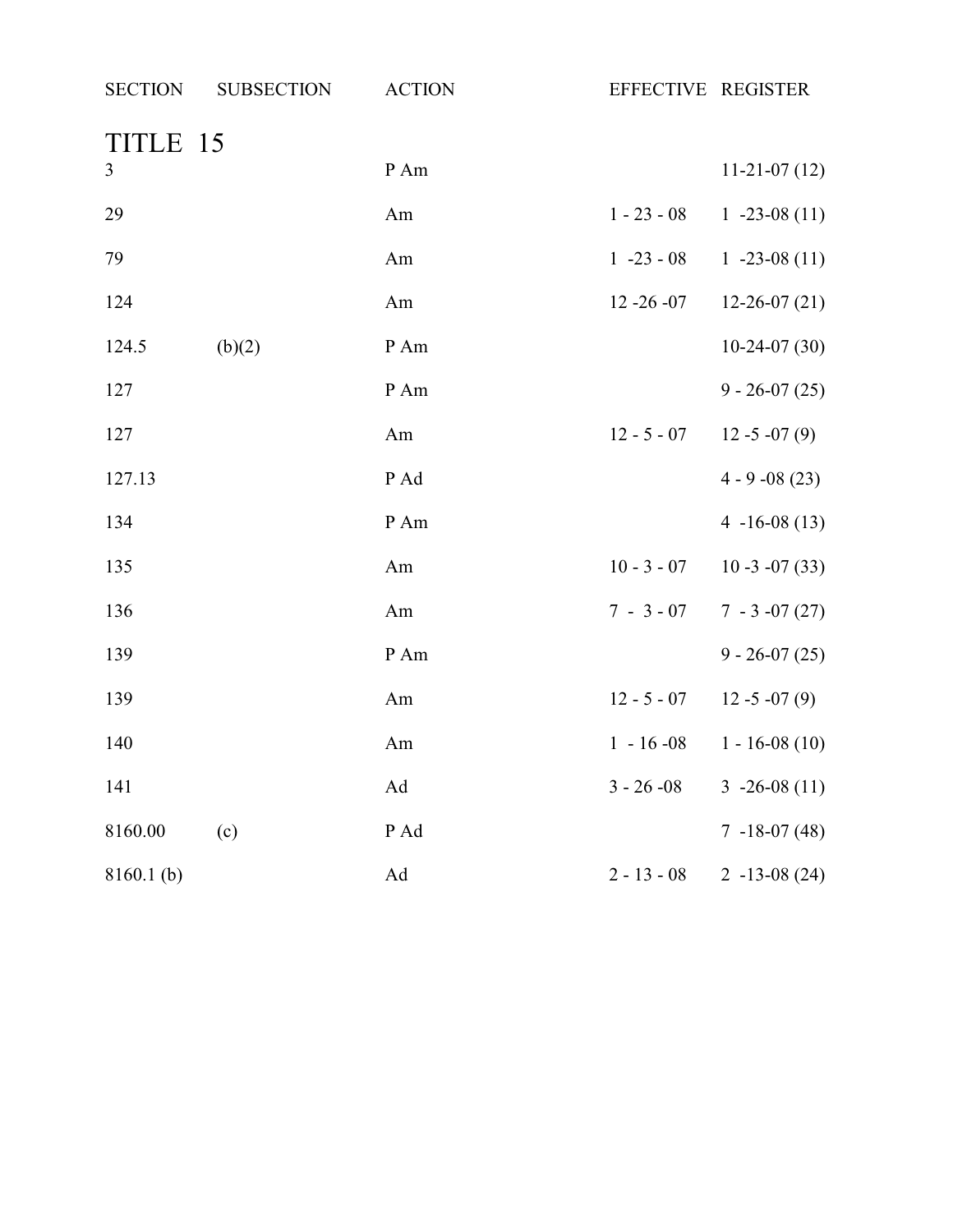### TITLE 16

## TITLE 17

| Ch V     | P Am     |                | $12 - 12 - 07(23)$ |
|----------|----------|----------------|--------------------|
| Ch V     | Am       | $3 - 19 - 08$  | $3 - 19 - 08(17)$  |
| 78       | P Am     |                | $8 - 8 - 07(34)$   |
| 78       | Am       | $3 - 12 - 08$  | $3 - 12 - 08(25)$  |
| 101      | P Rep Ad |                | $1 - 16 - 08(14)$  |
| 154-1.14 | P Am     |                | $2 - 11 - 08(17)$  |
| 154-2.2  | P Am     |                | $11-28-07(18)$     |
| 154-2.4  | P Am     |                | $11-28-07(18)$     |
| 164      | Rep Ad   | $11 - 28 - 07$ | $11-28-07(18)$     |

\_\_\_\_\_\_\_\_\_\_\_\_\_\_\_\_\_\_\_\_\_\_\_\_\_\_\_\_\_\_\_\_\_\_\_\_\_\_\_\_\_\_\_\_\_\_\_\_\_\_\_\_\_\_\_\_\_\_\_\_\_\_\_\_\_\_\_\_\_\_\_\_\_\_\_\_\_\_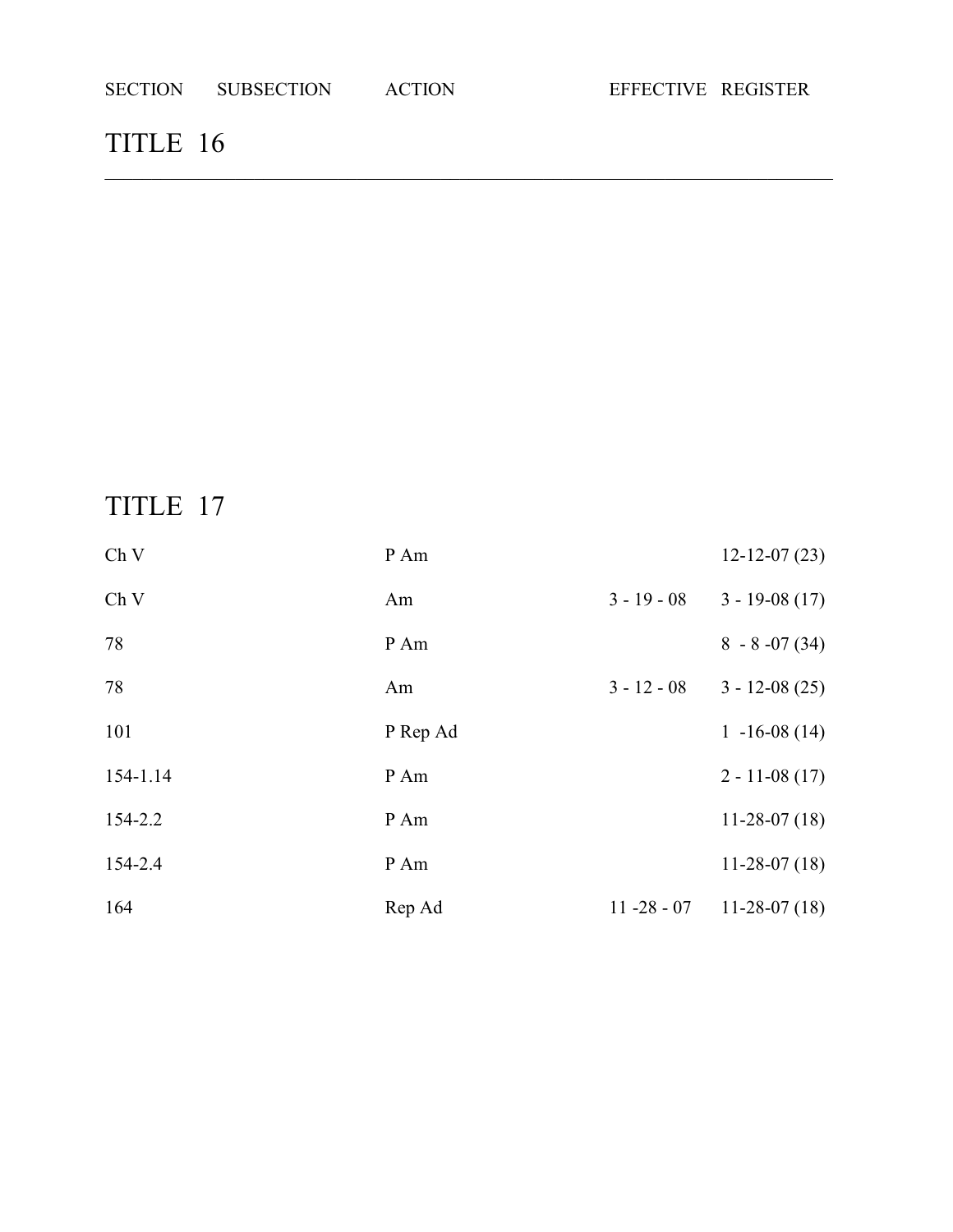| <b>SECTION</b>                | <b>SUBSECTION</b>               | <b>ACTION</b> | EFFECTIVE REGISTER |                   |
|-------------------------------|---------------------------------|---------------|--------------------|-------------------|
| <b>TITLE</b><br>301.2         | 18<br>(a),(c),(d)(2)            | P Am          |                    | $4 - 23 - 08(20)$ |
| 301.3                         | (a)                             | P Am          |                    | $4 - 23 - 08(20)$ |
| 301.5                         | (a)(1),(b)(1)                   | P Am          |                    | $4 - 23 - 08(20)$ |
| $347.10$ (a)(8),(9)(b),(9)(c) |                                 | Am            | $1 - 23 - 08$      | $1 - 23 - 08(14)$ |
| 351.21 (b), $(c)$ , $(f)(5)$  |                                 | P Am          |                    | $1 - 9 -08(20)$   |
| 351.22 (a),(b),(c)(1),(f)     |                                 | P Am          |                    | $1 - 9 - 08(20)$  |
| $351.22$ (b)(3)               |                                 | P Ad          |                    | $1 - 9 - 08(20)$  |
|                               | 352.2 (h)(2)(v)(a),(b),(c),(d)  | P Am          |                    | $10-24-07(43)$    |
| 352.8                         | (b)(5), (c)(1)(ii)              | Am            | $2 - 20 - 08$      | $2 - 20 - 08(31)$ |
| $352.23$ (d)                  |                                 | P Am          |                    | $10-24-07(43)$    |
|                               | 352.29 (h)(2)(v)(a),(b),(c),(d) | Am            | $2 - 20 - 08$      | $2 - 20 - 08(31)$ |
| $353.23$ (d)                  |                                 | Am            | $2 - 20 - 08$      | $2 - 20 - 08(31)$ |
| 357                           |                                 | E Am          | $9 - 24 - 07$      | $10-10-07(4)$     |
| 357                           |                                 | Am            | $10-10 - 07$       | $10-10-07(8)$     |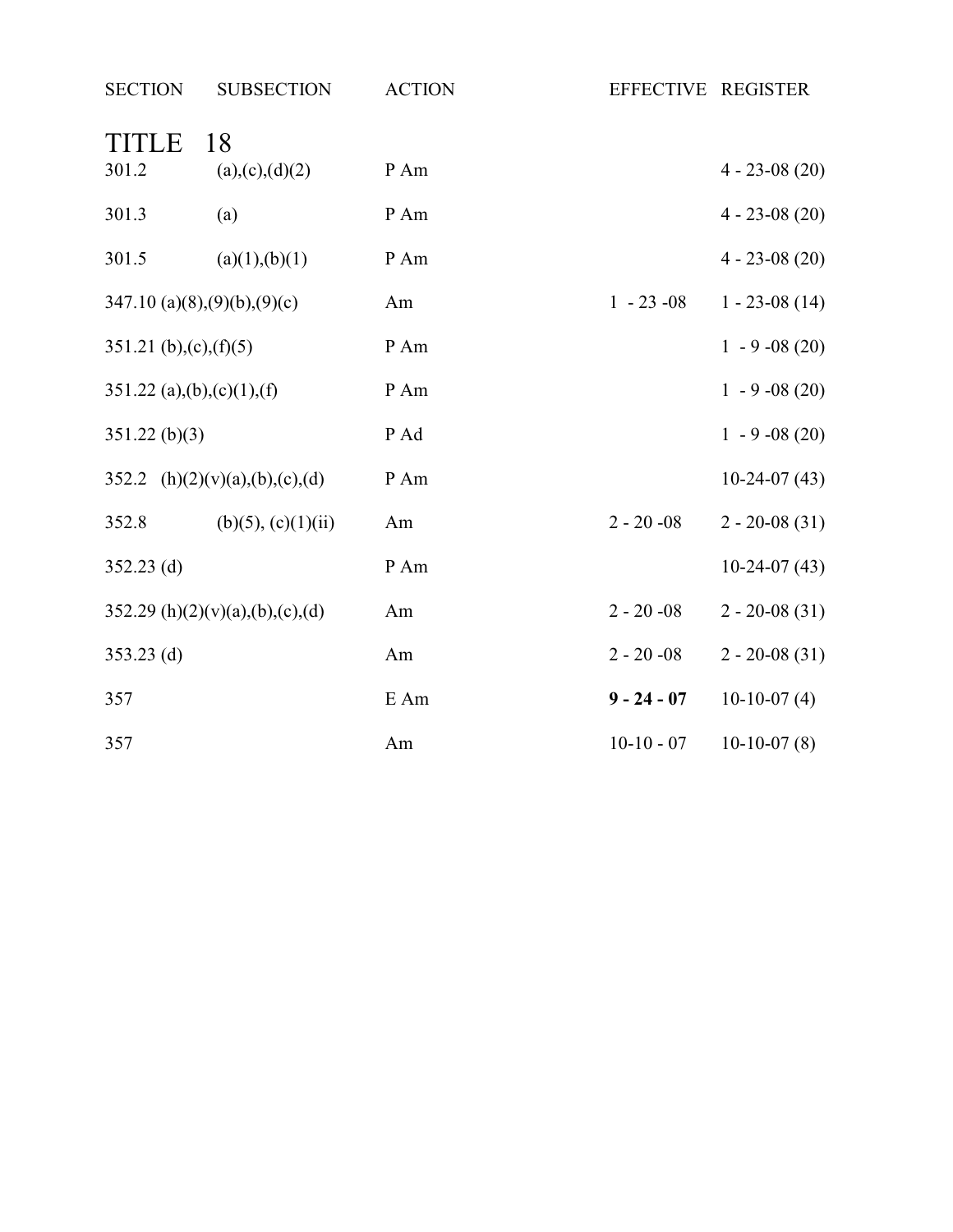| <b>SECTION</b>  | <b>SUBSECTION</b> | <b>ACTION</b> | EFFECTIVE REGISTER |                   |
|-----------------|-------------------|---------------|--------------------|-------------------|
| 387.17 $(d)(4)$ | TITLE 18 (Cont.)  | P Am          |                    | $10-24-07(43)$    |
| 387.17 $(d)(4)$ |                   | Am            | $2 - 20 - 08$      | $2 -20 -08(31)$   |
| 393.4           | (d)(1)(ix)        | P Am          |                    | $10-24-07(43)$    |
| 393.4           | (d)(1)(ix)        | Am            | $2 - 20 -08$       | $2 - 20 - 08(31)$ |
| 393.4           | (c)               | P Am          |                    | $4 - 16 - 08(19)$ |
| 415.2           |                   | P Am          |                    | $10-24-07(9)$     |
| 415.2           |                   | Am            | $2 - 13 - 08$      | $2 - 13 - 08(1)$  |
| 415.9           |                   | E Am          | $10 - 1 - 07$      | $10-17-07(2)$     |
| 415.9           |                   | P Am          |                    | $10-24-07(1)$     |
| 415.9           |                   | E Am          | $12 - 31 - 07$     | $1 - 16 - 08(1)$  |
| 415.9           |                   | Am            | $2 - 20 - 08$      | $2 - 20 - 08(3)$  |
| 421             |                   | E Am          | $9 - 24 - 07$      | $10-10-07(1)$     |
| 421             |                   | E Am          | $9 - 24 - 07$      | $10-10-07(4)$     |
| 421             |                   | Am            | $10 - 10 - 07$     | $10-10-07(8)$     |
| 421.24          |                   | P Am          |                    | $2 - 6 - 08(2)$   |
| 421.24          |                   | Am            | $5 - 7 - 08$       | $5 - 7 -08(2)$    |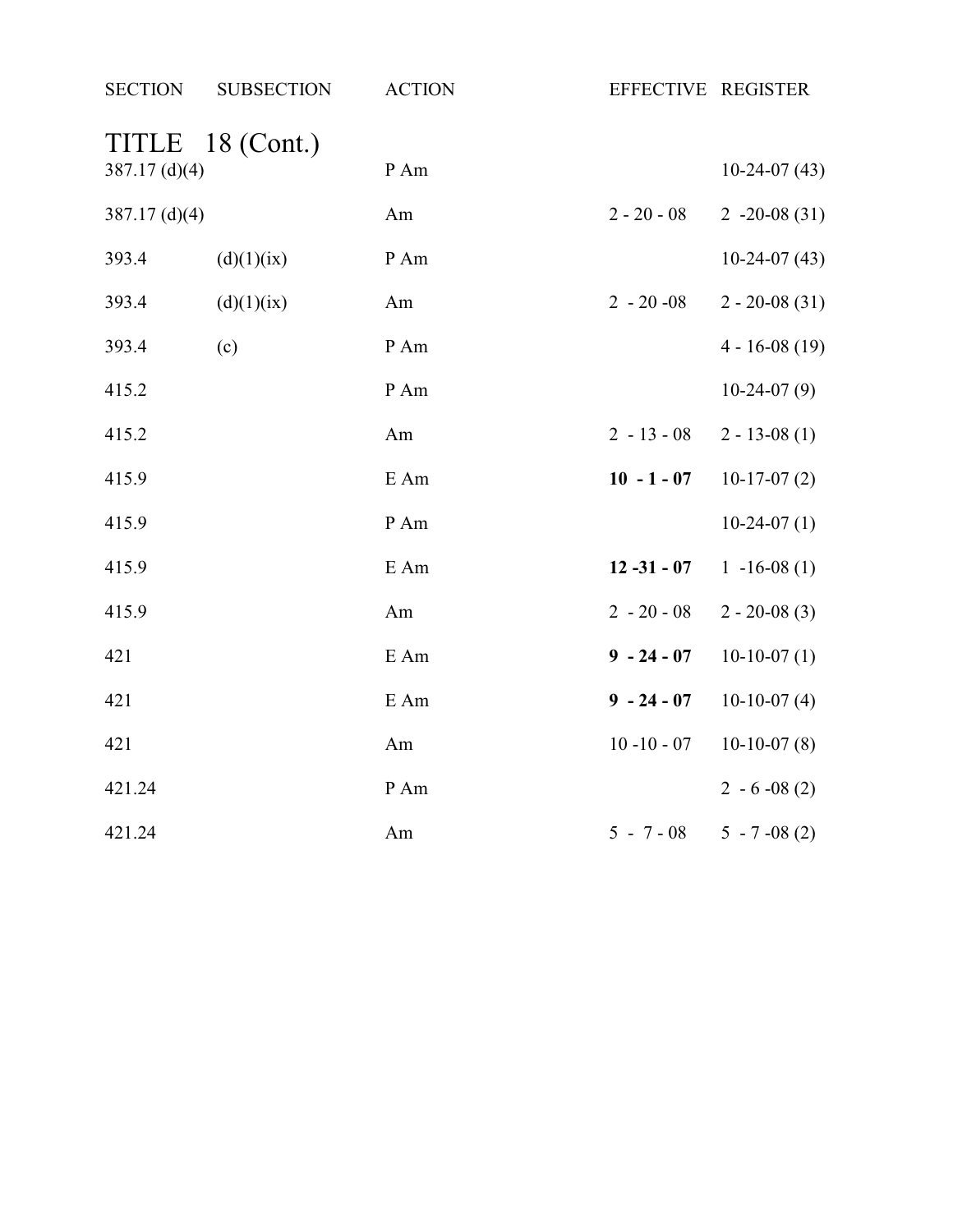| <b>SECTION</b> | <b>SUBSECTION</b> | <b>ACTION</b> | EFFECTIVE REGISTER            |                  |
|----------------|-------------------|---------------|-------------------------------|------------------|
| TITLE          | 18 (Cont.)        |               |                               |                  |
| 423.5          |                   | E Am          | $8 - 15 - 07$ 9 - 5 -07 (1)   |                  |
| 423.5          |                   | P Am          |                               | $10-24-07(6)$    |
| 423.5          |                   | E Am          | 11 -13 - 07 11 - 28 - 07 (1)  |                  |
| 423.5          |                   | Am            | $2 - 6 - 08$ $2 - 6 - 08$ (1) |                  |
| 427            |                   | Am            | $2 - 13 - 08$                 | $2 - 13 - 08(1)$ |
| 427.2          |                   | P Am          |                               | $11-28-07(4)$    |
| 428            |                   | $E$ Am        | $9 - 24 - 07$                 | $10-10-07(4)$    |
| 428            |                   | Am            | $10 - 10 - 07$                | $10-10-07(8)$    |
| 430            |                   | $E$ Am        | $9 - 24 - 07$                 | $10-10-07(4)$    |
| 430            |                   | Am            | $10 - 10 - 07$                | $10-10-07(8)$    |
| 441            |                   | $E$ Am        | $9 - 24 - 07$                 | $10-10-07(4)$    |
| 441            |                   | Am            | $10 - 10 - 07$                | $10-10-07(8)$    |
| 441            |                   | Am            | $2 - 13 - 08$                 | $2 - 13 - 08(1)$ |
| 441.2          |                   | P Am          |                               | $11-28-07(4)$    |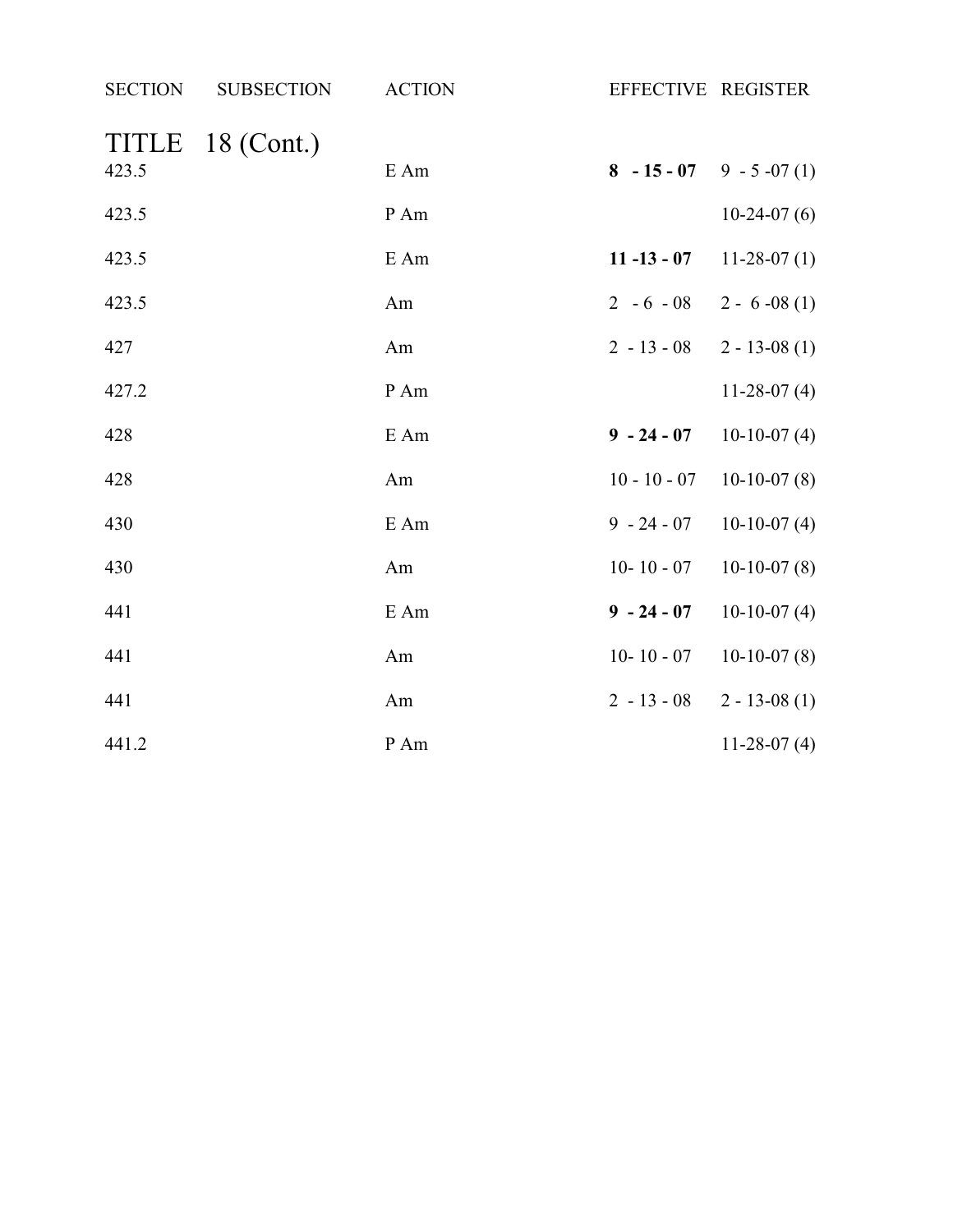SECTION SUBSECTION ACTION EFFECTIVE REGISTER TITLE 18 (Cont.) E Am **9 - 24 - 07** 10-10-07 (1) E Am **9 - 24 - 07** 10-10-07 (4) Am 10- 10 - 07 10-10-07 (8) Am 2 - 13 - 08 2 - 3-08 (1) 447.7 P Am 11-28-07 (4) P Ad 11-28-07 (4)

Ad 2 - 13 - 08 2 - 13-08 (1)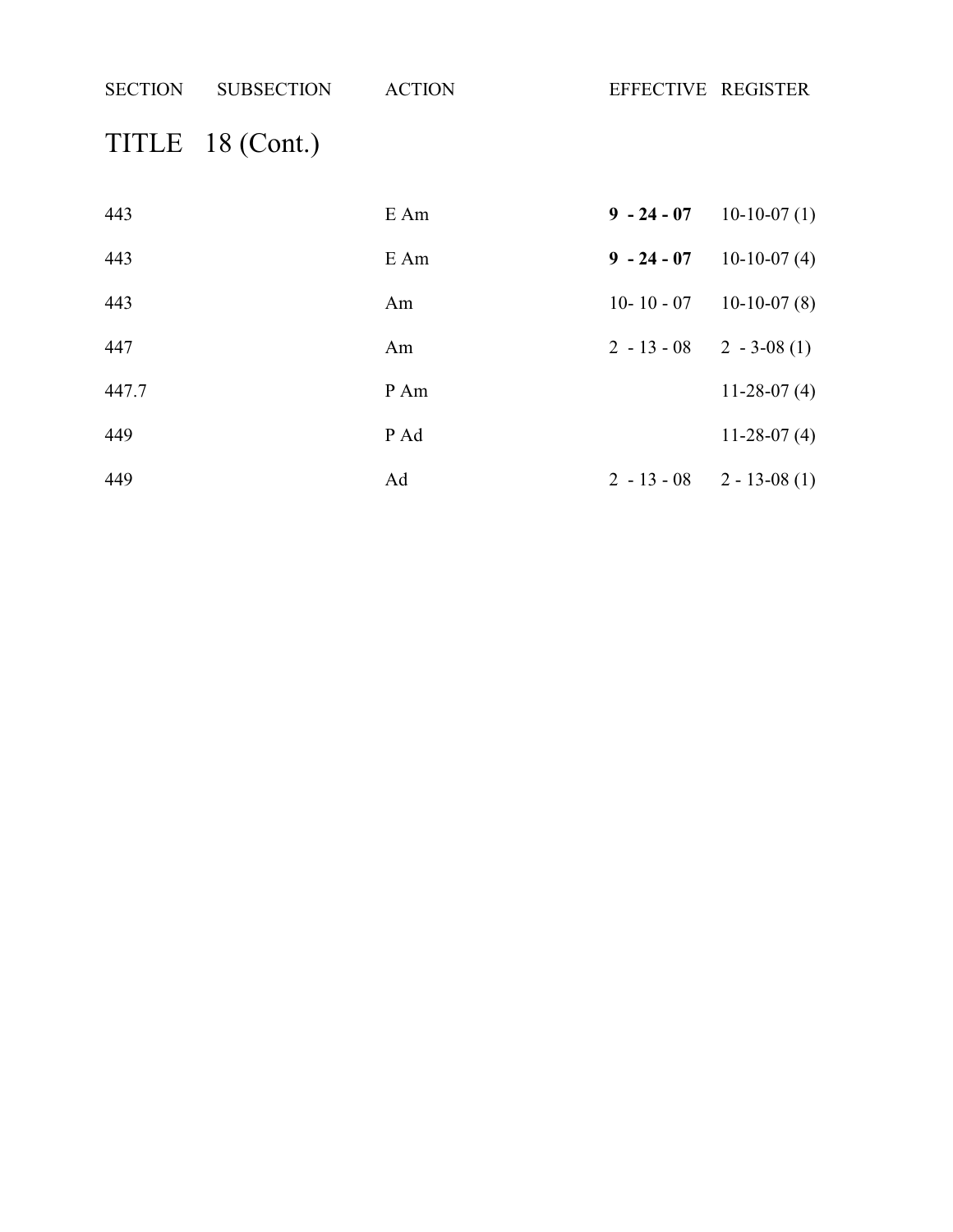| <b>SECTION</b>   | <b>SUBSECTION</b> | <b>ACTION</b> | EFFECTIVE REGISTER |                   |
|------------------|-------------------|---------------|--------------------|-------------------|
| TITLE            | 18 (Cont.)        |               |                    |                   |
| 505.3            |                   | E Am          | $12 - 4 - 07$      | $12-19-07(4)$     |
| 505.3            | (b)(1)            | P Am          |                    | $1 - 23 - 08(7)$  |
| 505.3            | (b)(1)            | E Am          | $1 - 28 - 08$      | $2 - 13 - 08(9)$  |
| 505.3            |                   | E Am          | $3 - 3 - 08$       | $3 - 19 - 08(5)$  |
| 505.3            | (b)(1)            | E Am          | $5 - 27 - 08$      | $6 - 11 - 08(7)$  |
| 505.8            | (g)               | E Am          | $11 - 19 - 07$     | $12 - 5 - 07(6)$  |
| 505.8            | (g)               | $\,P\,Am$     |                    | $12-19-07(8)$     |
| 505.8            | (g)               | E Am          | $2 - 19 - 08$      | $3 - 5 -08(11)$   |
| 505.8            | (g)               | Am            | $4 - 16 - 08$      | $4 - 16 - 08(7)$  |
| 505.11           |                   | E Am          | $5 - 27 - 08$      | $6 - 11 - 08(9)$  |
| 505.14 (d)(4)(v) |                   | Am            | $12 - 19 - 07$     | $12-19-07(8)$     |
| 528.1            |                   | E Rep         | $8 - 6 - 07$       | $8 - 22 - 07(4)$  |
| 528.1            |                   | E Rep         | $10 - 4 - 07$      | $10-24-07(26)$    |
| 528.1            |                   | E Rep         | $12 - 4 - 07$      | $12-19-07(4)$     |
| 528.1            |                   | E Rep         | $3 - 3 - 08$       | $3 - 19 - 08(5)$  |
| 528.2            |                   | E Rep         | $10 - 4 - 07$      | $10-24-07(26)$    |
| 528.2            |                   | E Rep         | $12 - 4 - 07$      | $12-19-07(4)$     |
| 528.2            |                   | E Rep         | $3 - 3 - 08$       | $3 - 19 - 08(5)$  |
| 765              |                   | P Ad          |                    | $4 - 23 - 08(21)$ |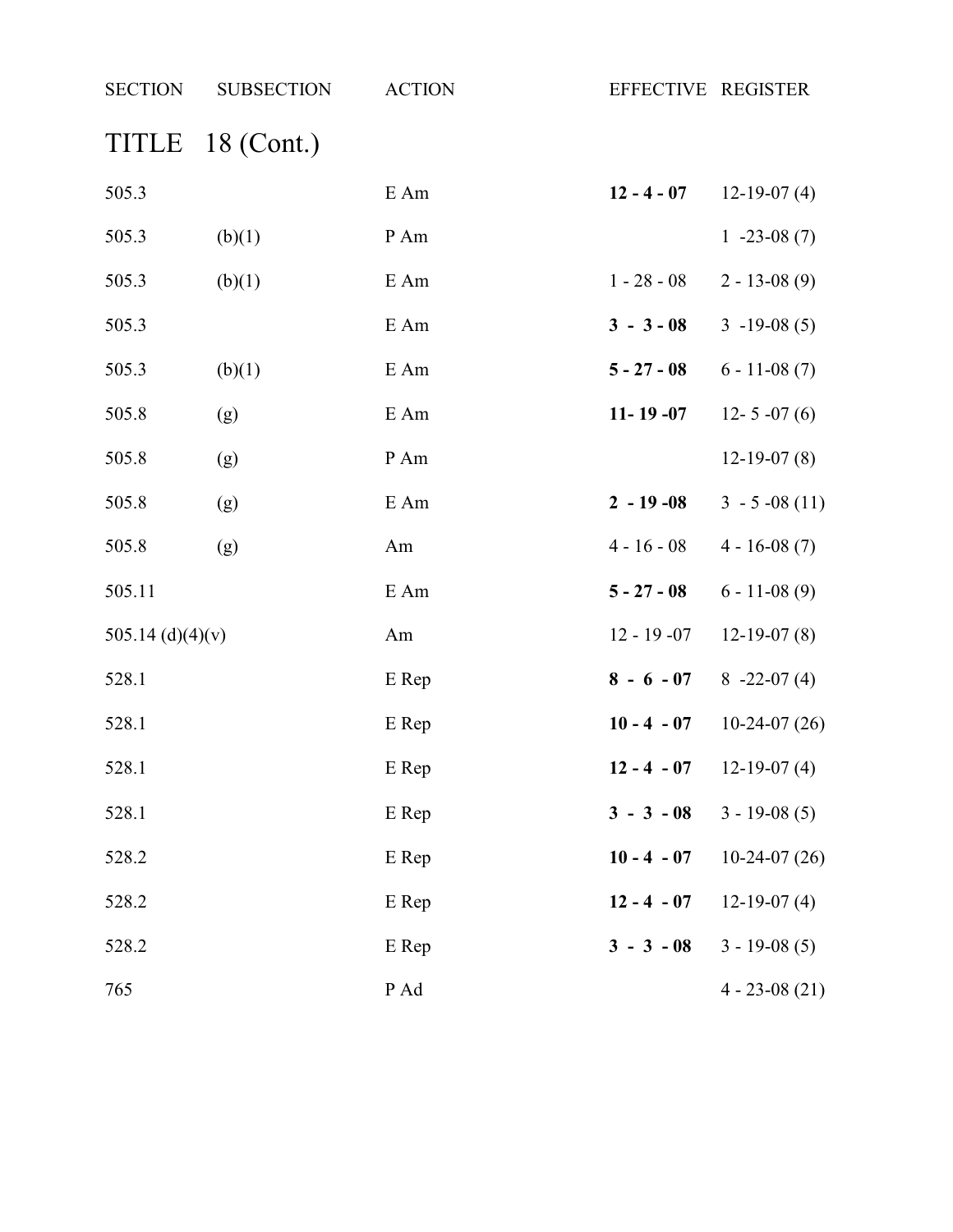| <b>SECTION</b><br><b>SUBSECTION</b> | <b>ACTION</b> | EFFECTIVE REGISTER |                                    |
|-------------------------------------|---------------|--------------------|------------------------------------|
| TITLE 19                            |               |                    |                                    |
| 80                                  | Am            |                    | $6 - 4 - 08$ $6 - 4 - 08$ (22)     |
| 80.11                               | P Rep         |                    | $11-21-07(13)$                     |
| 80.12                               | P Rep         |                    | $11-21-07(13)$                     |
| 81                                  | Am            | $6 - 4 - 08$       | $6 - 4 -08(22)$                    |
| $143 - 5.1$                         | P Am          |                    | $12-19-07(16)$                     |
| 154                                 | Am            |                    | $6 - 4 - 08$ $6 - 4 - 08$ (22)     |
| 175                                 | Am            |                    | $6 - 4 - 08$ $6 - 4 - 08$ (22)     |
| 175.17(c)(2)                        | E Am          | $5 - 23 - 08$      | $6 - 11 - 08(16)$                  |
| 176                                 | P Am          |                    | $5 - 7 -08(43)$                    |
| 192                                 | Am            |                    | $6 - 4 - 08$ $6 - 4 - 08$ (22)     |
| 197-3                               | E Ad          | $10 - 19 - 07$     | $11 - 7 - 07(13)$                  |
| 197-3                               | E Ad          | $1 - 17 - 08$      | $2 - 6 - 08(27)$                   |
| 197-3                               | E Ad          |                    | $4 - 16 - 08$ $5 - 7 - 08$ (40)    |
| 200                                 | Am            |                    | $6 - 4 - 08$ $6 - 4 - 08$ (22)     |
| 204                                 | E Ad          |                    | $9 - 6 - 07$ 9 - 26-07 (31)        |
| 204                                 | Ad            |                    | $11 - 21 - 07$ $11 - 21 - 07$ (13) |
| 260                                 | Am            |                    | $6 - 4 - 08$ $6 - 4 - 08$ (22)     |
| 261                                 | Am            |                    | $6 - 4 - 08$ $6 - 4 - 08$ (22)     |
| 262                                 | Am            |                    | $6 - 4 - 08$ $6 - 4 - 08$ (22)     |
| 263                                 | Am            |                    | $6 - 4 - 08$ $6 - 4 - 08$ (22)     |
| 264                                 | Am            |                    | $6 - 4 - 08$ $6 - 4 - 08$ (22)     |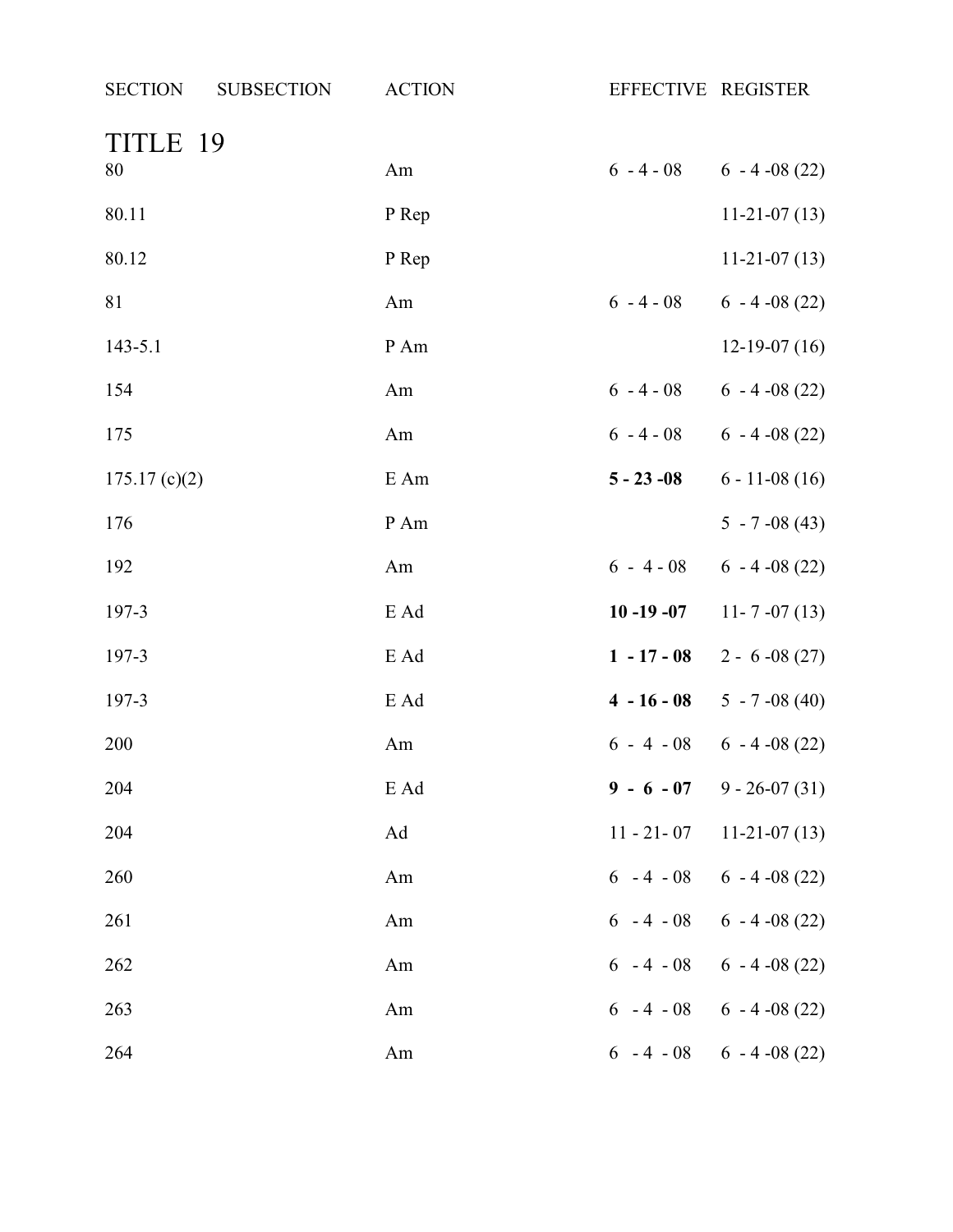| <b>SECTION</b> | <b>SUBSECTION</b>   | <b>ACTION</b> | EFFECTIVE REGISTER |                                |
|----------------|---------------------|---------------|--------------------|--------------------------------|
| TITLE<br>400.4 | $19$ (Cont.)<br>(a) | E Am          |                    | $9 - 7 - 07$ 9 -26-07 (34)     |
| 428            |                     | Am            |                    | $6 - 4 - 08$ $6 - 4 - 08$ (22) |
| 429            |                     | Am            |                    | $6 - 4 - 08$ $6 - 4 - 08$ (22) |
| 438            |                     | E Ad          |                    | 10 - 2 - 07 10-17-07 (44)      |
| 600            |                     | Am            |                    | $6 - 4 - 08$ $6 - 4 - 08$ (22) |
| 600.1          |                     | Am            |                    | $5 - 7 - 08$ $5 - 7 - 08$ (43) |
| 600.2          |                     | Am            |                    | $5 - 7 - 08$ $5 - 7 - 08$ (43) |
| 601            |                     | Am            |                    | $5 - 7 - 08$ $5 - 7 - 08$ (43) |
| 602            |                     | Am            | $5 - 7 - 08$       | $5 - 7 -08(43)$                |
| 603            |                     | Am            | $5 - 7 - 08$       | $5 - 7 - 08(43)$               |
| 910            |                     | Am            |                    | $6 - 4 - 08$ $6 - 4 - 08$ (22) |
| 1103           |                     | E Am          | $1 - 1 - 08$       | $12 - 26 - 07(26)$             |
| 1103           |                     | E Am          | $3 - 4 - 08$       | $3 - 19 - 08(14)$              |
| 1105           |                     | E Am          | $1 - 1 - 08$       | $12 - 26 - 07(26)$             |
| 1105           |                     | E Am          | $3 - 4 - 08$       | $3 - 19 - 08(14)$              |
| 1106.1         |                     | Am            | $4 - 30 - 08$      | 4 $-30-08(11)$                 |
| 1107           |                     | E Am          | $3 - 4 - 08$       | $3 - 19 - 08(14)$              |
| $1201.2$ (d)   |                     | EP Am         | $9 - 11 - 07$      | $9 - 26 - 07(36)$              |
| $1201.2$ (d)   |                     | E Am          | $12 - 6 - 07$      | $12 - 26 - 07(22)$             |
| $1201.2$ (d)   |                     | Am            | $12 - 27 - 07$     | $12 - 26 - 07(28)$             |
| 1204.1         |                     | E Am          | $12 - 6 - 07$      | $12 - 26 - 07(22)$             |
| 1204.1         |                     | Am            | $12 - 27 - 07$     | $12 - 26 - 07(28)$             |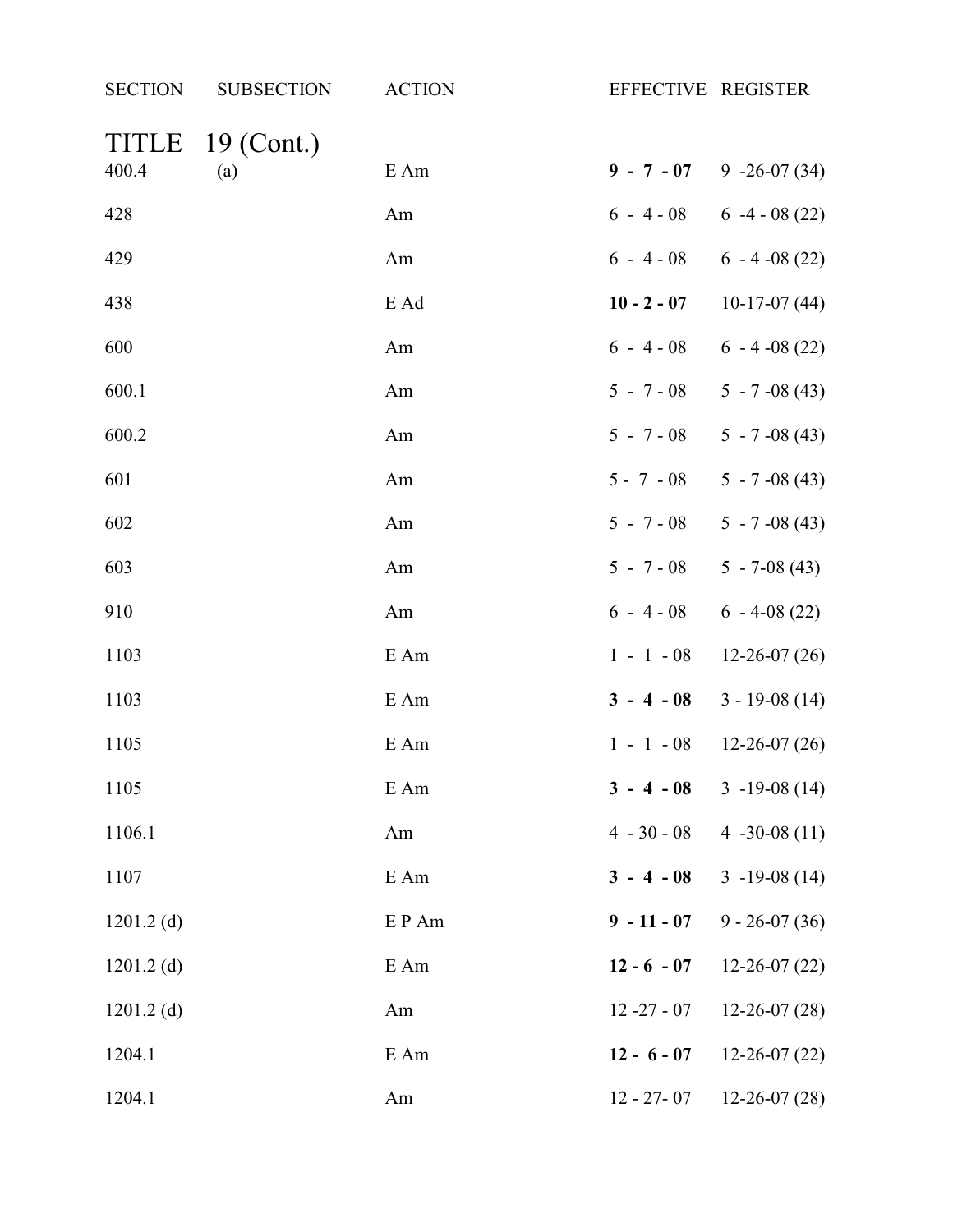| <b>SECTION</b>             | <b>SUBSECTION</b> | <b>ACTION</b> | EFFECTIVE REGISTER |                                |
|----------------------------|-------------------|---------------|--------------------|--------------------------------|
| 1204.3 $(f)(4)$ , $(h)(3)$ | TITLE 19 (Cont.)  | EP Ad         | $9 - 11 - 07$      | $9 - 26 - 07(36)$              |
| 1204.3                     | (i)/(1)           | E Ren         | $12 - 6 - 07$      | $12 - 26 - 07(22)$             |
| 1204.3 $(f)(4)$ , $(h)(3)$ |                   | E Ad          | $12 - 6 - 07$      | $12 - 26 - 07(22)$             |
| 1204.3 (i),(j),(k)         |                   | E Ad          | $12 - 6 - 07$      | $12 - 26 - 07(22)$             |
| 1204.3                     |                   | Am            | 12 - 27- 07        | $12 - 26 - 07(28)$             |
| 1210                       |                   | E Ad          | $2 - 11 - 08$      | $2 - 27 - 08(13)$              |
| 1210                       |                   | Ad            | $4 - 2 - 08$       | $4 - 2 - 08(24)$               |
| 1219                       |                   | Am Ad         | $1 - 9 - 08$       | $1 - 9 - 08(18)$               |
| 1220                       |                   | Am Rep Ad     | $1 - 9 - 08$       | $1 - 9 - 08(18)$               |
| 1220                       |                   | Am            |                    | $6 - 4 - 08$ $6 - 4 - 08$ (22) |
| 1221                       |                   | Am Rep Ad     | $1 - 9 - 08$       | $1 - 9 - 08(18)$               |
| 1221                       |                   | Am            |                    | $6 - 4 - 08$ $6 - 4 - 08$ (22) |
| 1222                       |                   | Am Rep Ad     |                    | $1 - 9 - 08$ 1 - 9 - 08 (18)   |
| 1222                       |                   | Am            |                    | $6 - 4 - 08$ $6 - 4 - 08$ (22) |
| 1223                       |                   | Am Rep Ad     |                    | $1 - 9 - 08$ 1 - 9 - 08 (18)   |
| 1223                       |                   | Am            |                    | $6 - 4 - 08$ $6 - 4 - 08$ (22) |
| 1224                       |                   | Am Rep Ad     |                    | $1 - 9 - 08$ 1 - 9 - 08 (18)   |
| 1224                       |                   | Am            |                    | $6 - 4 - 08$ $6 - 4 - 08$ (22) |
| 1225                       |                   | Am Rep Ad     |                    | $1 - 9 - 08$ 1 - 9 - 08 (18)   |
| 1225                       |                   | Am            |                    | $6 - 4 - 08$ $6 - 4 - 08$ (22) |
| 1225.2                     |                   | E P Rep       |                    | 12 - 19 - 07 $1 - 9 - 08(13)$  |
| 1226                       |                   | Am Rep Ad     | $1 - 9 - 08$       | $1 - 9 -08(18)$                |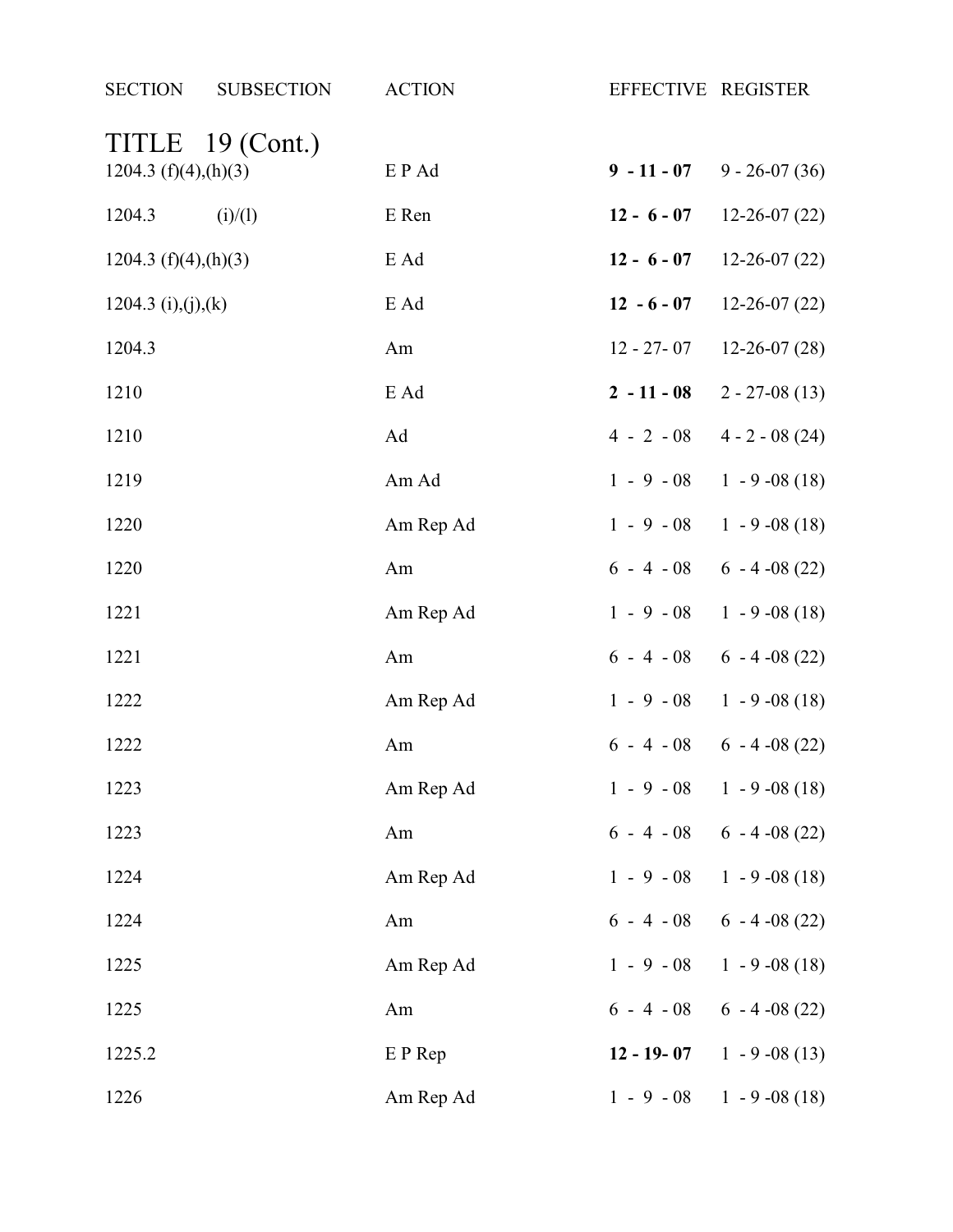| <b>SECTION</b> | <b>SUBSECTION</b> | <b>ACTION</b> | EFFECTIVE REGISTER              |                                |
|----------------|-------------------|---------------|---------------------------------|--------------------------------|
|                | TITLE 19 (Cont.)  |               |                                 |                                |
| 1226           |                   | Am            |                                 | $6 - 4 - 08$ $6 - 4 - 08$ (22) |
| 1227           |                   | Am Ad         |                                 | $1 - 9 - 08$ 1 - 9 - 08 (18)   |
| 1227           |                   | Am            |                                 | $6 - 4 - 08$ $6 - 4 - 08$ (22) |
| 1228           |                   | E Ad          |                                 | $3 - 19 - 08$ 4 - 9 - 08 (28)  |
| 1228.4         |                   | E Ad          | $4 - 11 - 08$ $4 - 30 - 08$ (8) |                                |
| 1240           |                   | Am            |                                 | $6 - 4 - 08$ $6 - 4 - 08$ (22) |
| 1240.1         |                   | Am            |                                 | $1 - 1 - 08$ 10 - 3-07 (38)    |
| 1240.1         | (b)               | Am            |                                 | $4 - 9 - 08$ $4 - 9 - 08$ (31) |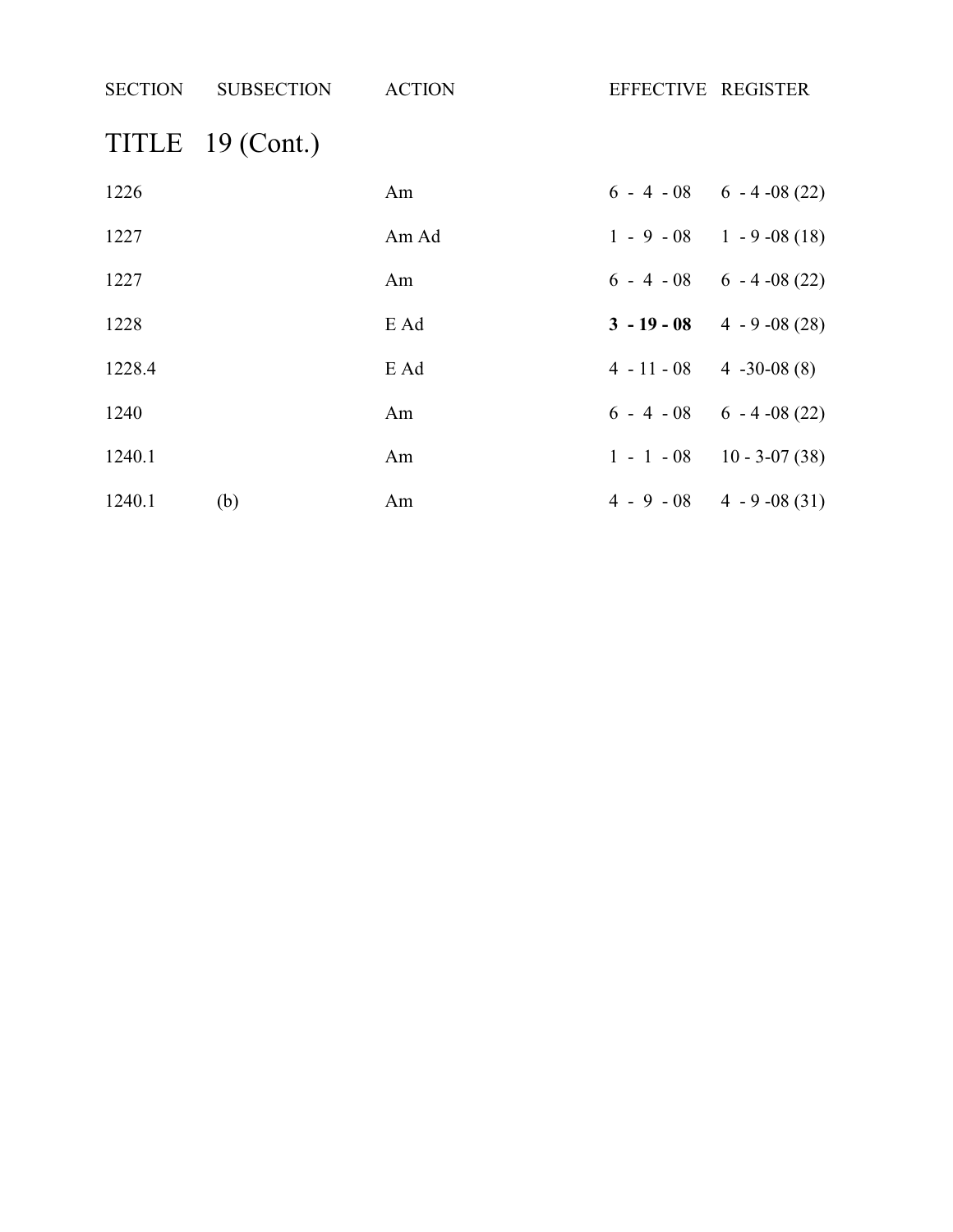| <b>SECTION</b>    | <b>SUBSECTION</b> | <b>ACTION</b> | EFFECTIVE REGISTER |                    |
|-------------------|-------------------|---------------|--------------------|--------------------|
| TITLE 20          |                   |               |                    |                    |
| $3 - 3.2$         |                   | P Am          |                    | $10-24-07(39)$     |
| $3 - 3.2$         |                   | Am            | $12 - 26 - 07$     | $12 - 26 - 07(29)$ |
| $3 - 13.5$        | (a)(1)            | Am            | $5 - 7 - 08$       | $5 - 7 -08(47)$    |
| $4 - 4.3$         |                   | P Am          |                    | $10-24-07(39)$     |
| $4 - 4.3$         |                   | Am            | $12 - 26 - 07$     | $12 - 26 - 07(29)$ |
| $4 - 4.7/4 - 4.8$ |                   | P Ren         |                    | $10-24-07(39)$     |
| $4 - 4.7/4 - 4.8$ |                   | Ren           | $12 - 26 - 07$     | $12 - 26 - 07(29)$ |
| $4 - 4.7$         |                   | P Ad          |                    | $10-24-07(39)$     |
| $4 - 4.7$         |                   | Ad            | $12 - 26 - 07$     | $12 - 26 - 07(29)$ |
| $5 - 5$           |                   | P Ad          |                    | $11-28-07(16)$     |
| $5 - 5$           |                   | Ad            | $6 - 11 - 08$      | $6 - 11 - 08(23)$  |
| $6 - 2.7$         |                   | P Am          |                    | $10-24-07(39)$     |
| $6 - 2.7$         |                   | Am            | $12 - 26 - 07$     | $12 - 26 - 07(29)$ |
| 60.1              |                   | P Am          |                    | $10-24-07(36)$     |
| 70.1              |                   | E P Am        | $6 - 3 - 08$       | $6 - 11 - 08(20)$  |
| 74                |                   | E P Am        | $6 - 3 - 08$       | $6 - 11 - 08(20)$  |
| 74.2              |                   | P Am          |                    | $11-28-07(17)$     |
| 74.2              |                   | Am            | $1 - 30 - 08$      | $1 -30 -08(25)$    |
| 79.3/79.4         |                   | E P Ren       | $6 - 3 - 08$       | $6 - 11 - 08(20)$  |
| 79.3              |                   | E P Ad        | $6 - 3 - 08$       | $6 - 11 - 08(20)$  |
| 80.2              |                   | E P Am        | $6 - 3 - 08$       | $6 - 11 - 08(20)$  |
| 82                |                   | E P Am        | $6 - 3 - 08$       | $6 - 11 - 08(20)$  |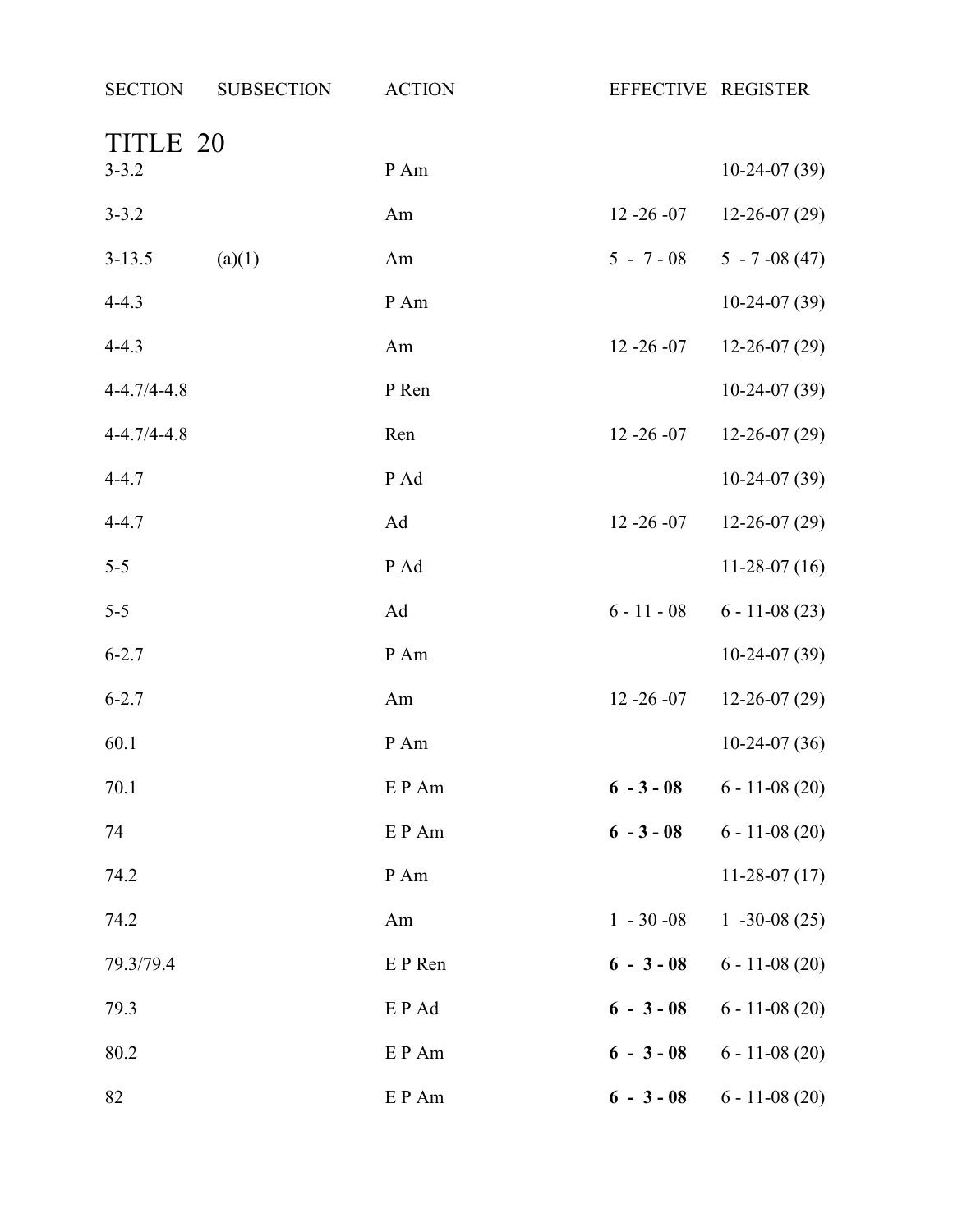| <b>SECTION</b> | <b>SUBSECTION</b> | <b>ACTION</b> | EFFECTIVE REGISTER |                                  |
|----------------|-------------------|---------------|--------------------|----------------------------------|
|                | TITLE 20 (Cont.)  |               |                    |                                  |
| 82.2           |                   | P Am          |                    | $11-28-07(17)$                   |
| 82.2           |                   | Am            |                    | $1 - 30 - 08$ 1 - 30 - 08 (25)   |
| 89.4           |                   | Ad            |                    | $5 - 7 - 08$ $5 - 7 - 08$ (47)   |
| 90             |                   | P Ad          |                    | $10-24-07(37)$                   |
| 106.5          |                   | P Ad          |                    | $11-28-07(16)$                   |
| 106.5          |                   | Ad            |                    | $6 - 11 - 08$ $6 - 11 - 08$ (23) |
| 117.5          |                   | Rep Ad        |                    | $5 - 7 - 08$ $5 - 7 - 08$ (47)   |
| 415.1          |                   | Am            |                    | $8 - 1 - 07$ $8 - 1 - 07$ (24)   |
| 415.2          |                   | Am            |                    | $8 - 1 - 07$ $8 - 1 - 07$ (24)   |
| 415.3          |                   | Am            |                    | $8 - 1 - 07$ $8 - 1 - 07$ (24)   |
| 415.5          |                   | Am            |                    | $8 - 1 - 07$ $8 - 1 - 07$ (24)   |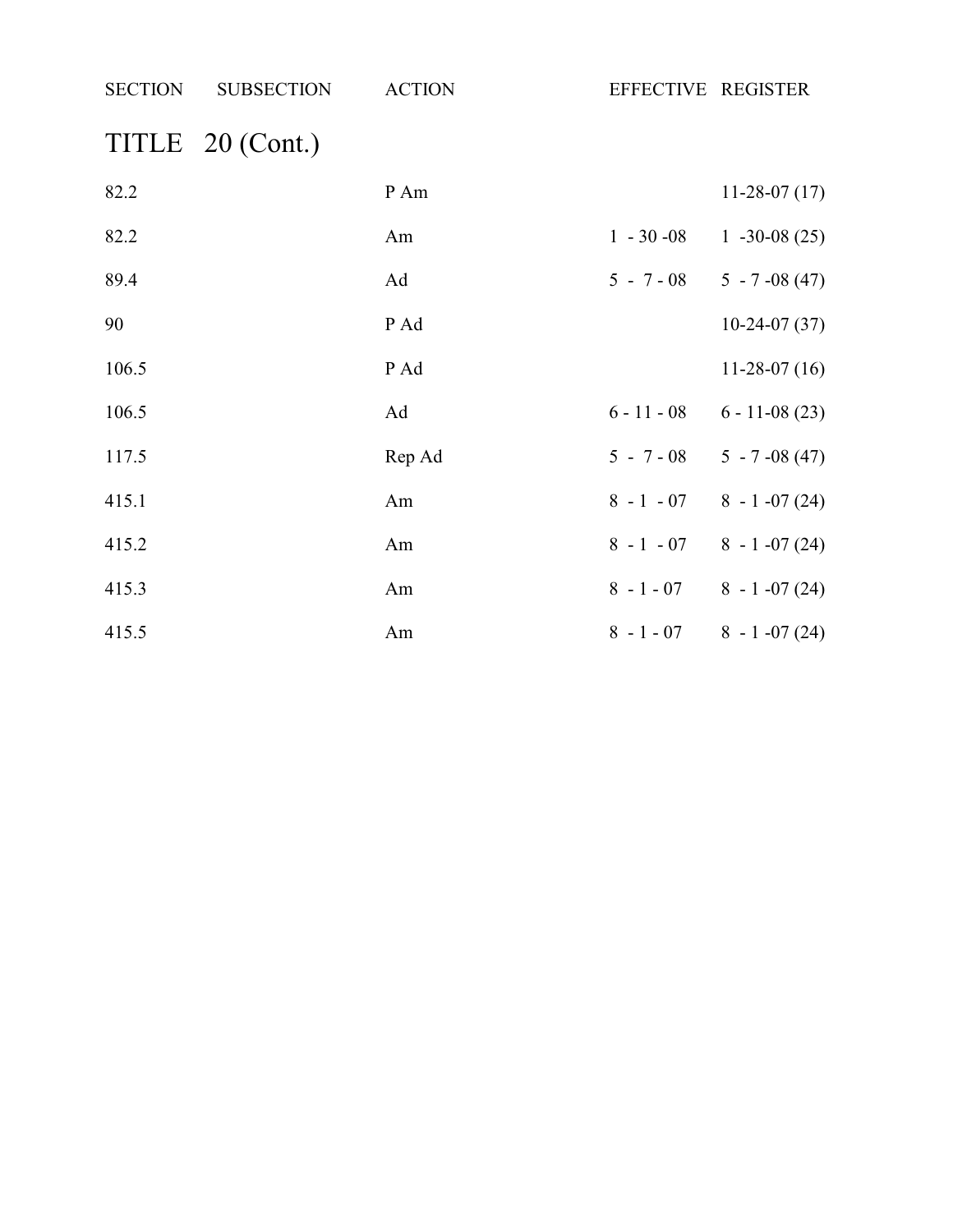| <b>SECTION</b> | <b>SUBSECTION</b> | <b>ACTION</b> | EFFECTIVE REGISTER |                              |
|----------------|-------------------|---------------|--------------------|------------------------------|
|                | TITLE 20 (Cont.)  |               |                    |                              |
| 492.1          | (b)(1)            | Am            |                    | $8 - 21 - 07$ 9 - 5 -07 (18) |
| 492.1          | (b)(1)            | P Am          |                    | $9 - 5 -07(18)$              |
| 492.1          | (b)(1)            | Am            | $11 - 13 - 07$     | $11-28-07(16)$               |
| 492.1          | (b)(1)            | P Am          |                    | $11-28-07(17)$               |
| 492.1          | (b)(1)            | Am            | $2 - 19 - 08$      | $3 - 5 -08(24)$              |
| 492.1          | (b)(1)            | P Am          |                    | $3 - 5 -08(27)$              |
| 492.1          | (b)(1)            | Am            | $5 - 27 - 08$      | $6 - 11 - 08(23)$            |
| 492.1          | (b)(1)            | P Am          |                    | $6 - 11 - 08(23)$            |
| 526.5          |                   | E P Am        |                    | $6 - 11 - 08(20)$            |
| 526.6          | (c)(2)            | $P$ Am        |                    | $12 - 26 - 07(29)$           |
| 526.6          | (c)(2)            | Am            |                    | $3 - 5 -08(24)$              |
| $528.23$ (b)   |                   | P Am          |                    | $12 - 26 - 07(29)$           |
| $528.23$ (b)   |                   | Am            | $3 - 5 - 08$       | $3 - 5 -08(24)$              |
| 532.6          |                   | P Rep         |                    | $12 - 26 - 07(29)$           |
| 532.6          |                   | Rep           | $3 - 5 - 08$       | $3 - 5 -08(24)$              |
| 533.3          | (d),(g)(1)        | P Am          |                    | $10 - 3 - 07(43)$            |
| 533.3          | (d),(g)(1)        | Am            | $12 - 26 - 07$     | $12 - 26 - 07(28)$           |
| 561            |                   | Am            | $8 - 1 - 07$       | $8 - 1 -07(25)$              |
| 562            |                   | Rep           | $8 - 1 - 07$       | $8 - 1 -07(25)$              |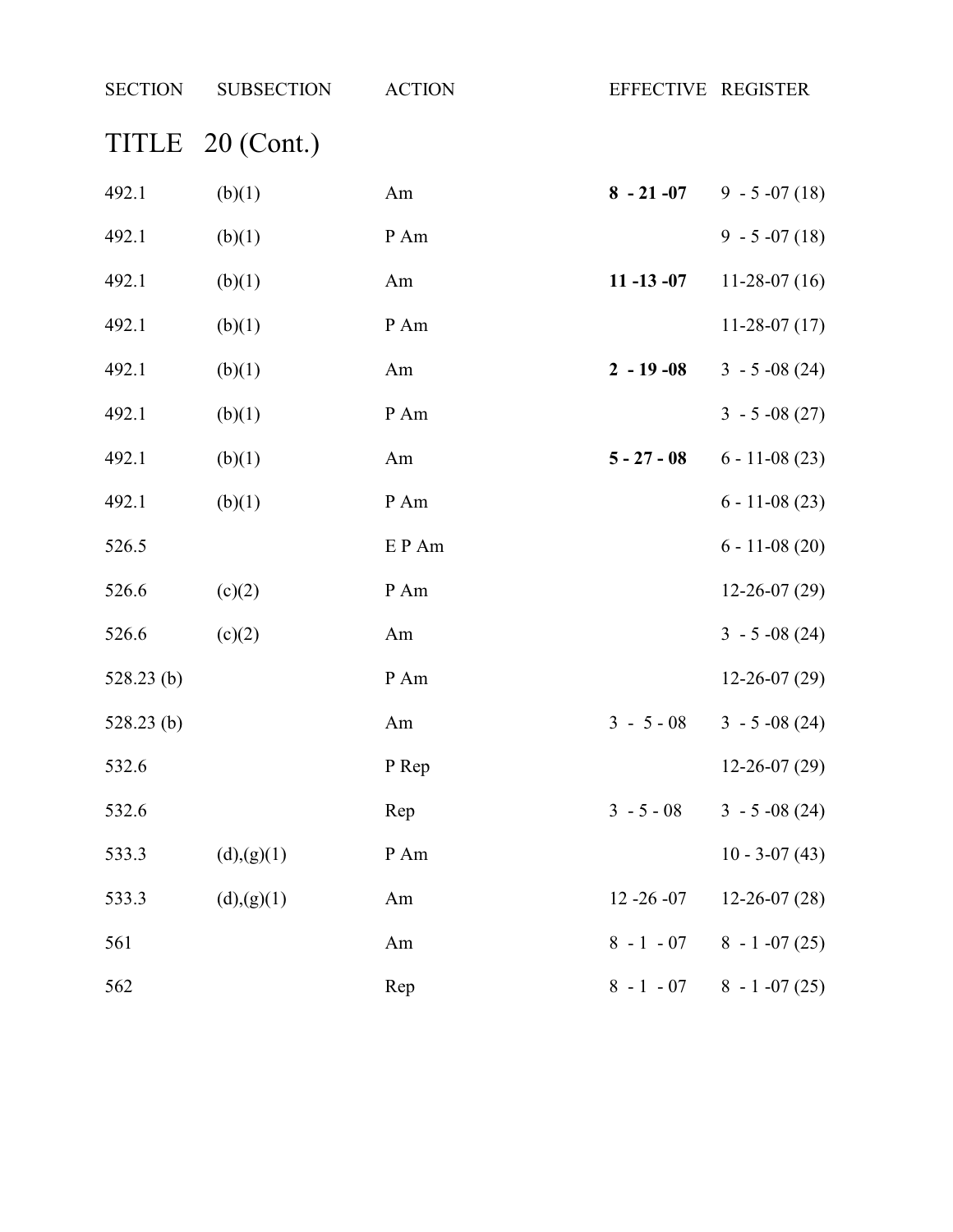| <b>SECTION</b> | <b>SUBSECTION</b>                     | <b>ACTION</b> | EFFECTIVE REGISTER |                                |
|----------------|---------------------------------------|---------------|--------------------|--------------------------------|
| 101.2          | TITLE 21                              | Am            |                    | $8 - 1 - 07$ $8 - 1 - 07$ (27) |
| 101.2          |                                       | P Rep Ad      |                    | $2 - 6 - 08(30)$               |
| 101.2          |                                       | Rep Ad        | $6 - 29 - 08$      | $5 - 14 - 08(30)$              |
| 101.4          |                                       | P Rep Ad      |                    | $2 - 6 - 08(30)$               |
| 101.4          |                                       | Rep Ad        | $6 - 29 - 08$      | $5 - 14 - 08(30)$              |
| 453            |                                       | P Am          |                    | $8 - 15 - 07(38)$              |
| 500.1          |                                       | Am            | $12 - 5 - 07$      | $12 - 5 - 07(3)$               |
| 501.2          | (a)                                   | Am            | $12 - 5 - 07$      | $12 - 5 - 07(3)$               |
| 501.3          |                                       | Am            | $12 - 5 - 07$      | $12 - 5 - 07(3)$               |
| 501.6          | (f)                                   | Am            | $12 - 5 - 07$      | $12 - 5 - 07(3)$               |
| 501.8          | (c),(e)                               | Am            | $12 - 5 - 07$      | $12 - 5 - 07(3)$               |
| 502.2          | (d),(e),(f),(g)                       | Am            | $12 - 5 - 07$      | $12 - 5 - 07(3)$               |
|                | 502.3 (a),(c),(ii),(v),(vi),(vii),(x) | Am            | $12 - 5 - 07$      | $12 - 5 - 07(3)$               |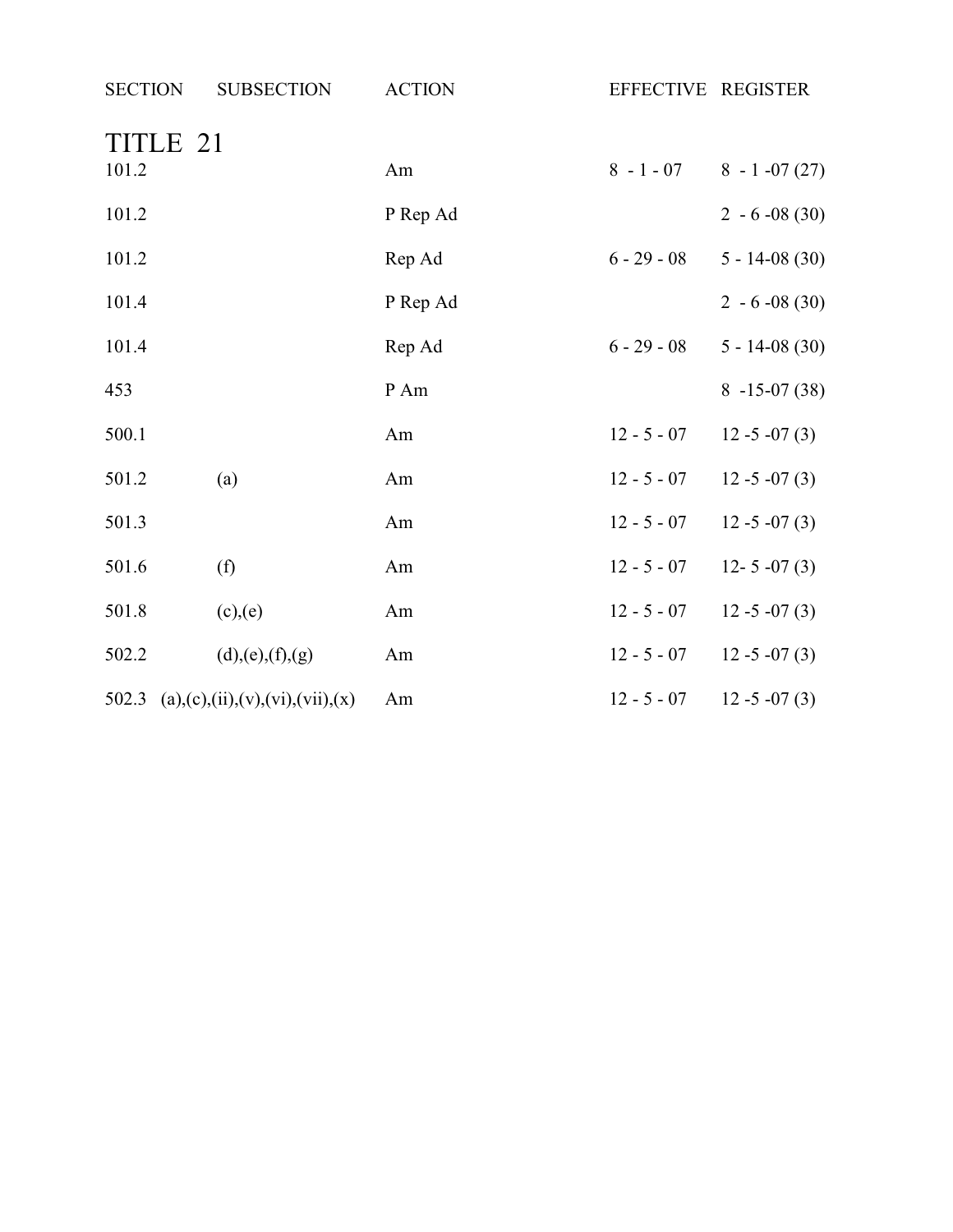| <b>SECTION</b> | <b>SUBSECTION</b> | <b>ACTION</b> | EFFECTIVE REGISTER |                  |
|----------------|-------------------|---------------|--------------------|------------------|
|                | TITLE 21 (Cont.)  |               |                    |                  |
| 502.4          |                   | Am            | $12 - 5 - 07$      | $12 - 5 - 07(3)$ |
| 502.6          | (b)               | Am            | $12 - 5 - 07$      | $12 - 5 - 07(3)$ |
| 504.2          | (e)               | Am            | $12 - 5 - 07$      | $12 - 5 - 07(3)$ |
| 505.3          | (b)               | Am            | $12 - 5 - 07$      | $12 - 5 - 07(3)$ |
| 505.5          |                   | Am            | $12 - 5 - 07$      | $12 - 5 - 07(3)$ |
| 505.8          | (a)(2)(ii)        | Am            | $12 - 5 - 07$      | $12 - 5 - 07(3)$ |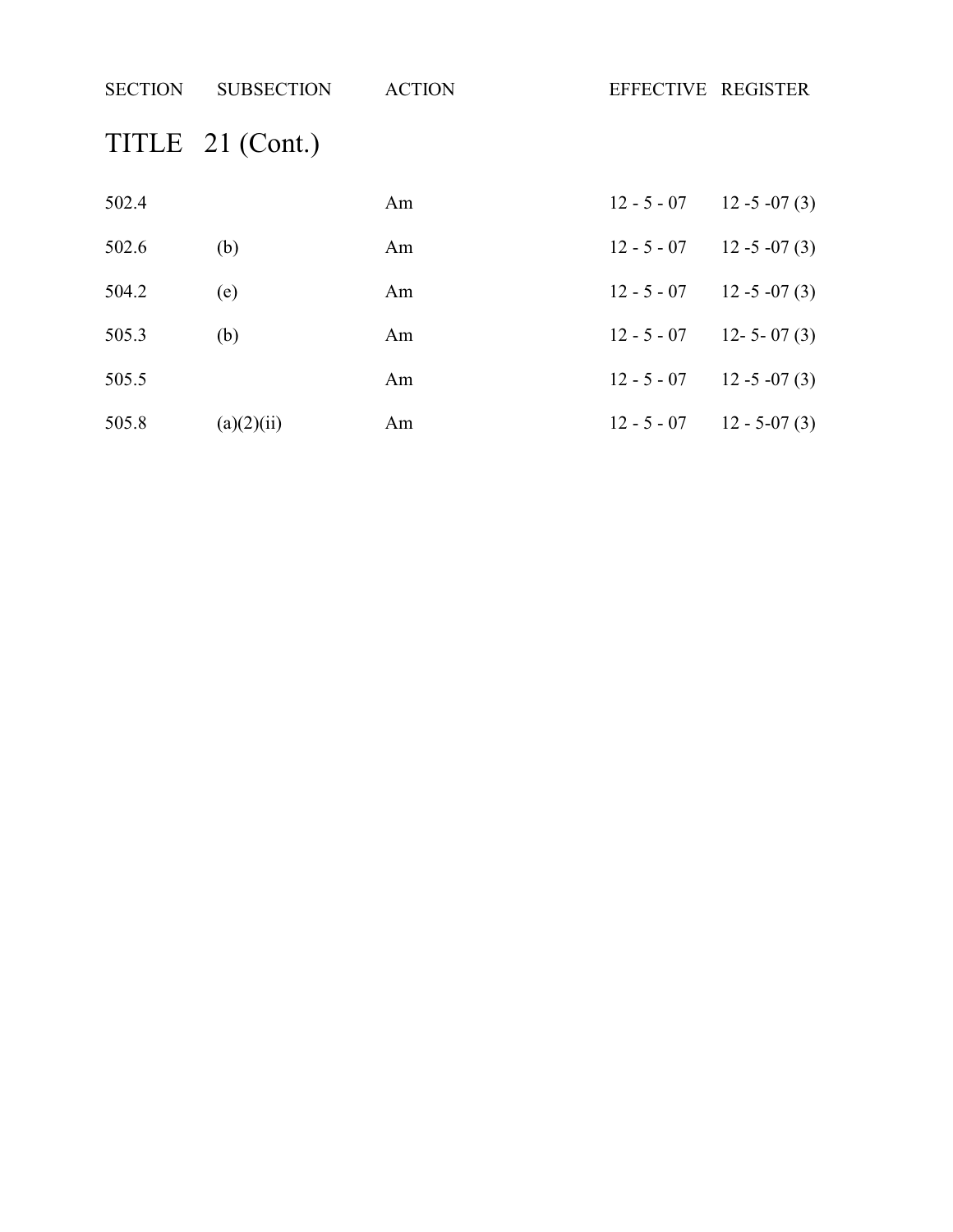| <b>SECTION</b> | <b>SUBSECTION</b>       | <b>ACTION</b> | EFFECTIVE REGISTER |                                  |
|----------------|-------------------------|---------------|--------------------|----------------------------------|
| TITLE<br>505.9 | $21$ (Cont.)<br>(a),(c) | Am            | $12 - 5 - 07$      | $12 - 5 - 07(3)$                 |
| 507            |                         | P Ad          |                    | $10-24-07(12)$                   |
| 507            |                         | R Ad          |                    | $5 - 7 -08(11)$                  |
| 1021.1         |                         | P Rep Ad      |                    | $10-24-07(44)$                   |
| 1021.1         |                         | Am            | $12 - 20 - 07$     | $1 - 9 - 08(22)$                 |
| 1022.1(n)      |                         | Am            | $8 - 15 - 07$      | $8 - 15 - 07(48)$                |
| 1950.8         |                         | EP Am         | $3 - 10 - 08$      | $3 - 26 - 08(15)$                |
| 1950.20        |                         | EP Am         | $3 - 10 - 08$      | $3 - 26 - 08(15)$                |
| 1960           |                         | P Am          |                    | $10-13-07(33)$                   |
| 1960           |                         | Am            | $2 - 20 - 08$      | $2 - 20 - 08(23)$                |
| 2188.1         |                         | Am            | $2 - 13 - 08$      | $2 - 13 - 08(18)$                |
| 2188.1         |                         | Am            | $2 - 13 - 08$      | $2 - 20 - 08(19)$                |
| 2188.2         |                         | Am            | $2 - 13 - 08$      | $2 - 13 - 08(18)$                |
| 2188.2         |                         | Am            | $2 - 13 - 08$      | $2 - 20 - 08(19)$                |
| 2188.4         |                         | Am            |                    | $2 - 13 - 08$ $2 - 13 - 08$ (18) |
| 2188.4         |                         | Am            | $2 - 13 - 08$      | $2 - 20 - 08(19)$                |
| 2188.5         |                         | Am            | $2 - 13 - 08$      | $2 - 13 - 08(18)$                |
| 2188.5         |                         | Am            | $2 - 13 - 08$      | $2 - 20 - 08$ (190)              |
| 2188.7         |                         | Am            | $2 - 13 - 08$      | $2 - 13 - 08(18)$                |
| 2188.7         |                         | Am            | $2 - 13 - 08$      | $2 - 20 - 08(19)$                |
| 2817           |                         | Am            | $1 - 2 - 08$       | $1 - 2 - 08(30)$                 |
| 2828           |                         | Am            |                    | $1 - 2 -08$ $1 - 2 -08$ (30)     |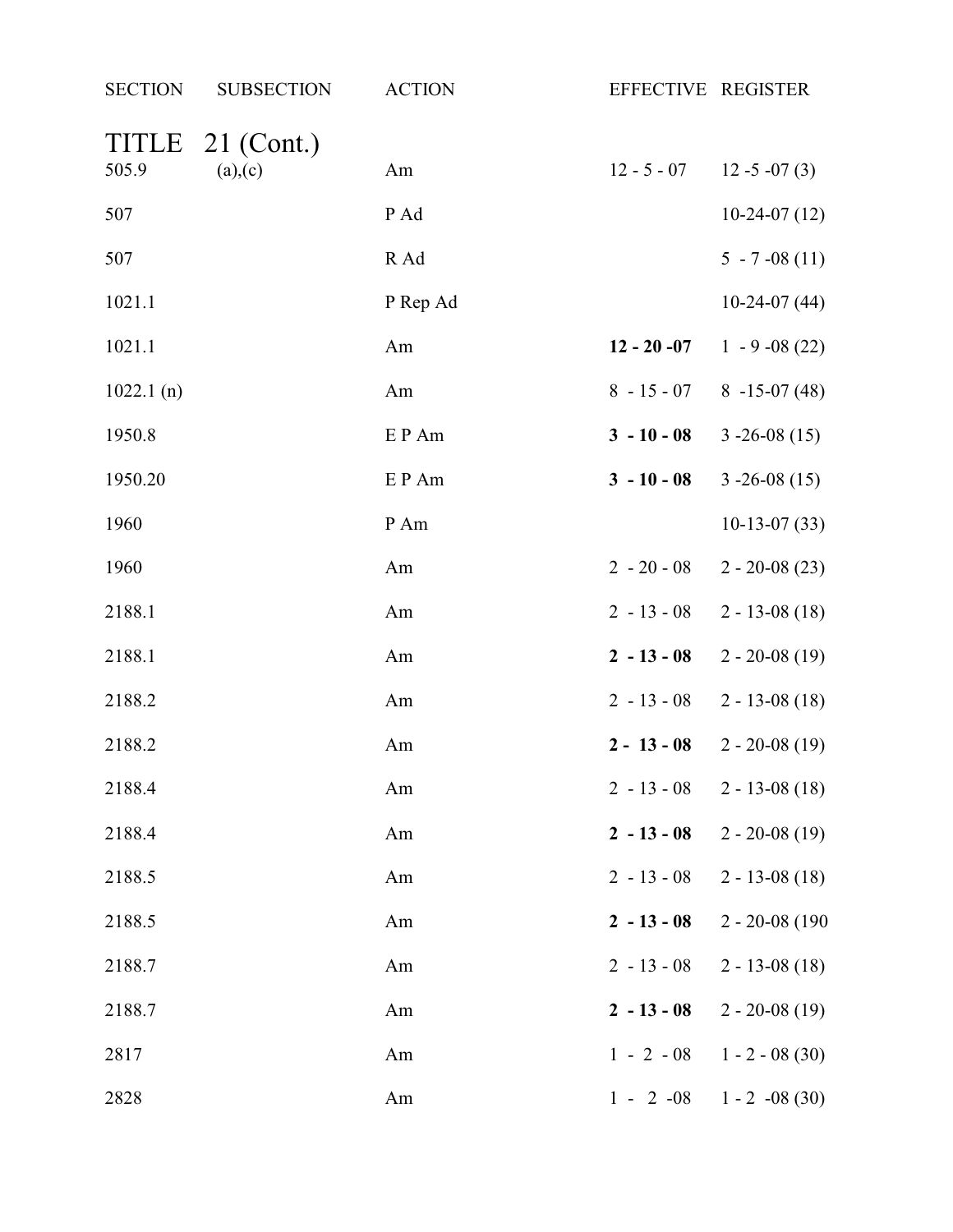| <b>SECTION</b> | <b>SUBSECTION</b> | <b>ACTION</b> | EFFECTIVE REGISTER |                   |
|----------------|-------------------|---------------|--------------------|-------------------|
| 2832           | TITLE 21 (Cont.)  | Am            | $1 - 2 - 08$       | $1 - 2 - 08(30)$  |
| 2836-18.6      | (b)(2)(ii)        | Am            | $11 - 14 - 07$     | $11-14-07(31)$    |
| 4243           |                   | E Am          | $1 - 4 - 08$       | $1 - 23 - 08(15)$ |
| 4243.40        |                   | E Ad          | $3 - 28 - 08$      | $4 - 16 - 08(21)$ |
| 4243.41        |                   | E Ad          | $3 - 28 - 08$      | $4 - 16 - 08(21)$ |
| 4243.42        |                   | E Ad          | $3 - 28 - 08$      | $4 - 16 - 08(21)$ |
| 4243.43        |                   | E Ad          | $3 - 28 - 08$      | $4 - 16 - 08(21)$ |
| 4243.44        |                   | E Ad          | $3 - 28 - 08$      | $4 - 16 - 08(21)$ |
| 4243.45        |                   | E Ad          | $3 - 28 - 08$      | $4 - 16 - 08(21)$ |
| 4243.46        |                   | E Ad          | $3 - 27 - 08$      | $4 - 16 - 08(21)$ |
| 4245           |                   | E Ad          | $3 - 27 - 08$      | $4 - 16 - 08(20)$ |
| 4400           |                   | Rep           | $10 - 17 - 07$     | $10-17-07(1)$     |
| 4601.2         |                   | P Am          |                    | $4 - 23 - 08(13)$ |
| 4601.4         |                   | P Am          |                    | $4 - 23 - 08(13)$ |
| 4601.8         |                   | P Am          |                    | $4 - 23 - 08(13)$ |
| 4602.1         |                   | P Am          |                    | $4 - 16 - 08(3)$  |
| 4602.2         |                   | P Am          |                    | $4 - 16 - 08(3)$  |
| 4603.1         |                   | P Am          |                    | $4 - 16 - 08(3)$  |
| 4603.2         |                   | P Am          |                    | $4 - 16 - 08(3)$  |
| 4603.3         |                   | P Am          |                    | $4 - 16 - 08(3)$  |
| 4603.4         |                   | P Am          |                    | $4 - 16 - 08(3)$  |
| 4605           |                   | Ad            | $9 - 26 - 07$      | $9 - 26 - 07(4)$  |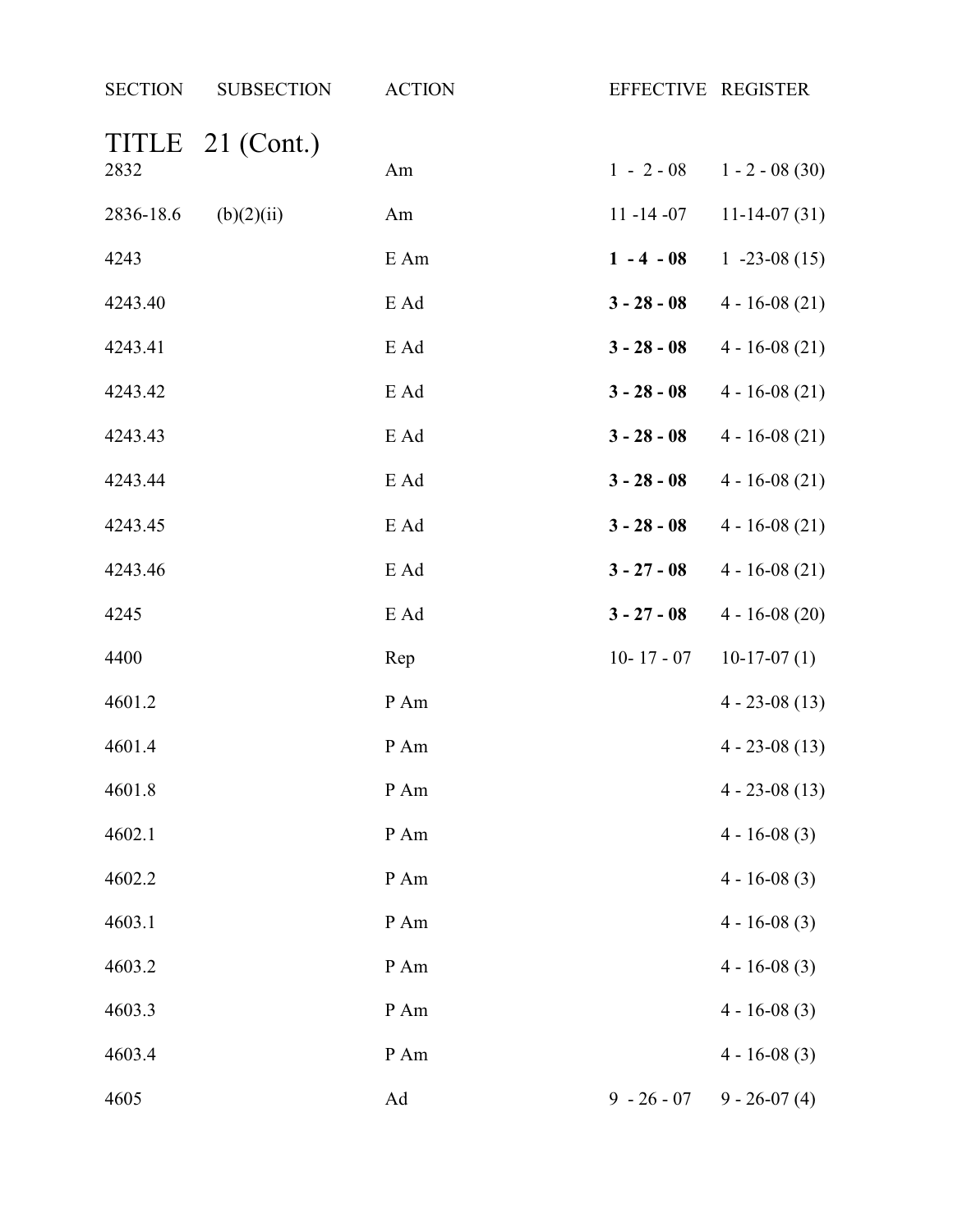| <b>SECTION</b> | <b>SUBSECTION</b> | <b>ACTION</b> | EFFECTIVE REGISTER |                                  |
|----------------|-------------------|---------------|--------------------|----------------------------------|
|                | TITLE 21 (Cont.)  |               |                    |                                  |
| 5201.3         |                   | Am            | $3 - 26 - 08$      | $4 - 23 - 08(18)$                |
| $5201.4$ (d)   |                   | P Am          |                    | $11-14-07(34)$                   |
| 7000           |                   | Rep Ad        |                    | $8 - 15 - 07$ $8 - 15 - 07$ (28) |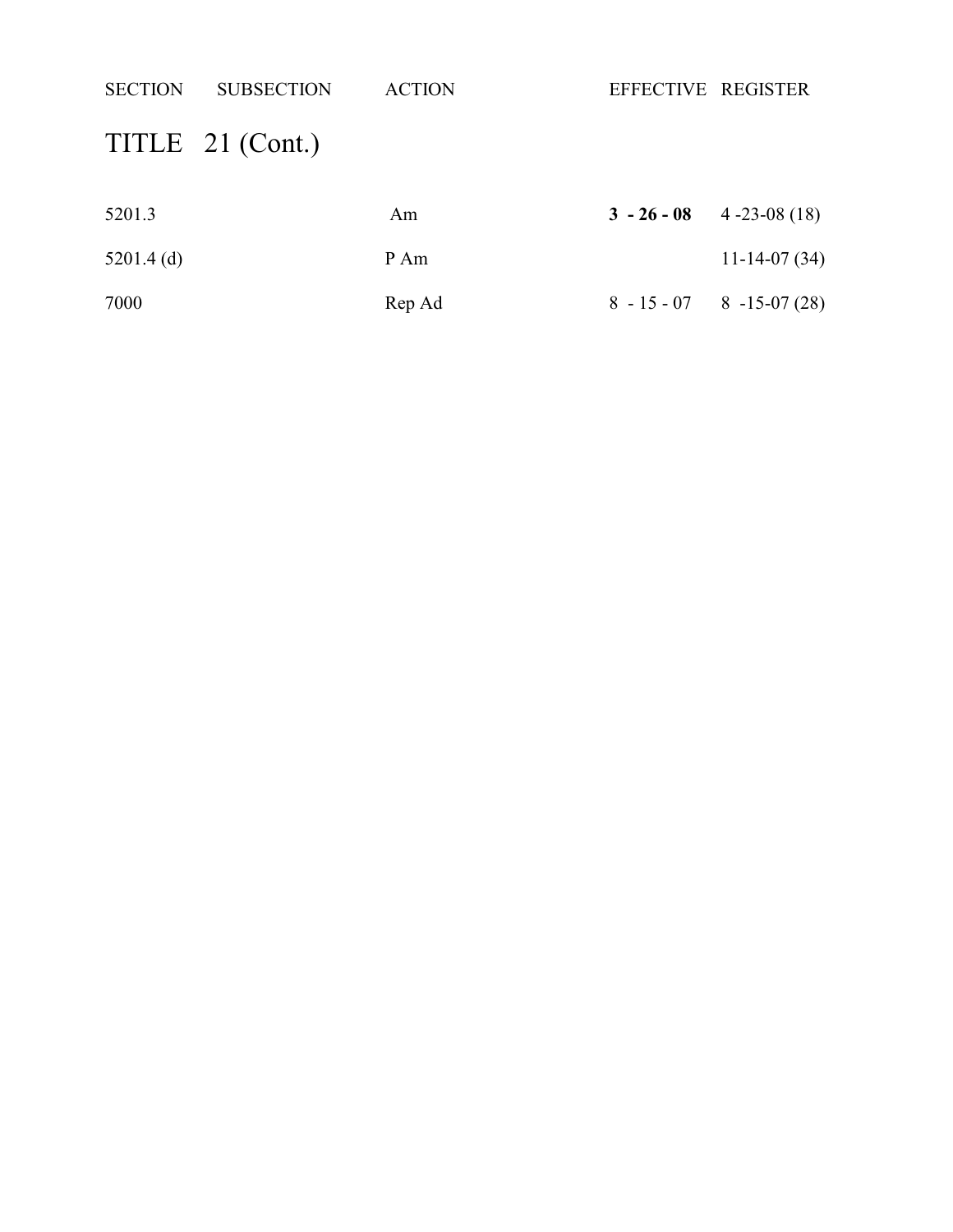| <b>SECTION</b>  | <b>SUBSECTION</b> | <b>ACTION</b> | EFFECTIVE REGISTER |                                |
|-----------------|-------------------|---------------|--------------------|--------------------------------|
| TITLE 22<br>7.2 |                   | Ad            | $11 - 14 - 07$     | $11-14-07(99)$                 |
| 19.1            |                   | Am            | $1 - 1 - 08$       | $12 - 12 - 07(83)$             |
| 36.2            | (d)(2)            | Am            | $1 - 1 - 08$       | $12 - 12 - 07(83)$             |
| 36.2            | (d)(2)            | Am            | $1 - 1 - 07$       | $2 - 27 - 08(87)$              |
| 36.4            | (d)               | Am            | $1 - 30 - 08$      | $1 -30 -08(99)$                |
| 45              |                   | Am            | $6 - 4 - 08$       | $6 - 4 - 08(87)$               |
| 100.5           | (a)(4)(f)         | Am            | $11 - 14 - 07$     | $11-14-07(99)$                 |
| 102.0           | (a)               | Am            | $7 - 18 - 07$      | $12 - 5 - 07(83)$              |
| 102.6           |                   | Am            | $7 - 18 - 07$      | $12 - 5 - 07(83)$              |
| 126             |                   | Am            | $7 - 18 - 07$      | $12 - 5 - 07(83)$              |
| 127.5           |                   | Ad            | $4 - 1 - 08$       | $4 - 23 - 08(95)$              |
| 138.3           | (b),(c),(e)       | Am            | $5 - 1 - 07$       | $11 - 7 - 07(79)$              |
| 138.5           | (a)               | Am            | $5 - 1 - 07$       | $11 - 7 - 07(79)$              |
| 145             |                   | Am            |                    | $6 - 4 - 08$ $6 - 4 - 08$ (87) |
| 150             |                   | Am            | $2 - 20 - 08$      | $2 - 20 - 08(95)$              |
| 202.5           | (b)               | Am            | $6 - 11 - 08$      | $6 - 11 - 08(91)$              |
| 202.7           | (f)               | Am            | $7 - 3 - 07$       | $7 - 3 -07(97)$                |
| 202.8           | (h)               | Rep Ad        | $11 - 28 - 07$     | $11-28-07(79)$                 |
| 202.70(a)       |                   | Am            | $8 - 29 - 07$      | $8 - 29 - 07(73)$              |
| 202.70(a)       |                   | Am            | $12 - 19 - 07$     | $12-19-07(81)$                 |
| 205.5           | (b)(5)            | Am            | $8 - 29 - 07$      | $8 - 29 - 07(73)$              |